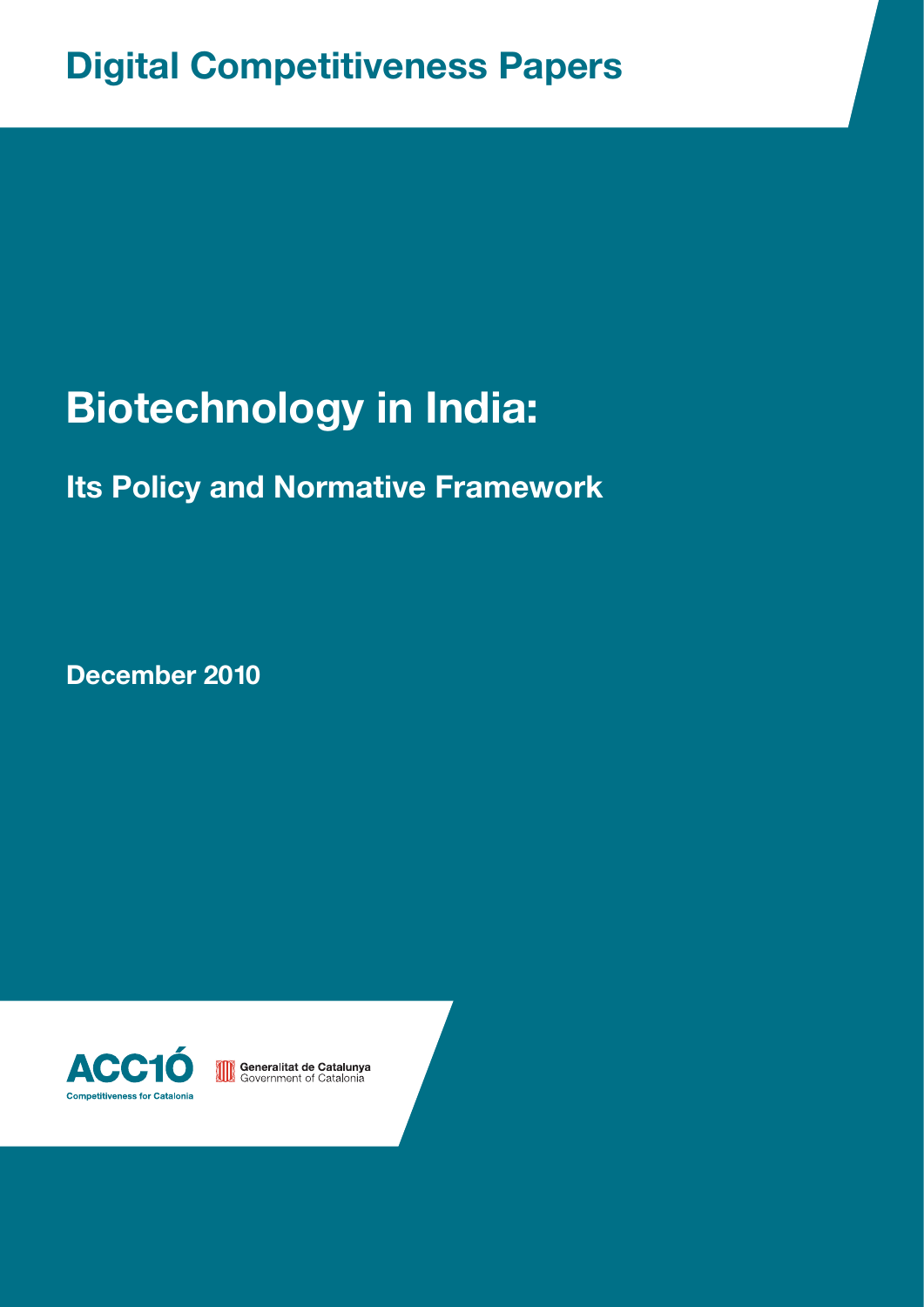© Government of Catalonia Ministry of Innovation, Universities and Enterprise Catalonia Competitiveness Agency, ACC1Ó

ACC1Ó Passeig de Gràcia, 129 – 08008 Barcelona Tel.: 93 476 72 00 [www.acc10.cat](http://www.acc10.cat)

Author: Xavier Seuba and Carlos Correa

Coordination: Internacional Cooperation Division of ACC1Ó - [www.acc10.cat/en/cooperation](http://www.acc10.cat/en/cooperation)

Collaboration: European Business and Technological Centre [- www.ebtc.eu](http://www.ebtc.eu)

Edited by: ACC1Ó Publications Service - www.acc10.cat/publicacions

Collection: Digital Competitiveness Papers

Design: ACC1Ó Publications Service

First edition: December 2010 (content revised on September 2010)



This work is licensed under the Attribution Non-Commercial Share Alike (by-nc-sa). This license lets others remix, tweak, and build upon your work non-commercially, as long as they credit you and license their new creations under the identical terms. Others can download and redistribute your work just like the by-nc-nd license, but they can also translate, make remixes, and produce new stories based on your work. All new work based on yours will carry the same license, so any derivatives will also be non-commercial in nature. The full license is available at <http://creativecommons.org/licenses/by-nc-sa/3.0/legalcode>

The views expressed in this publication are those of the authors and do not necessarily reflect the views of EBTC, the European Union or ACC1Ó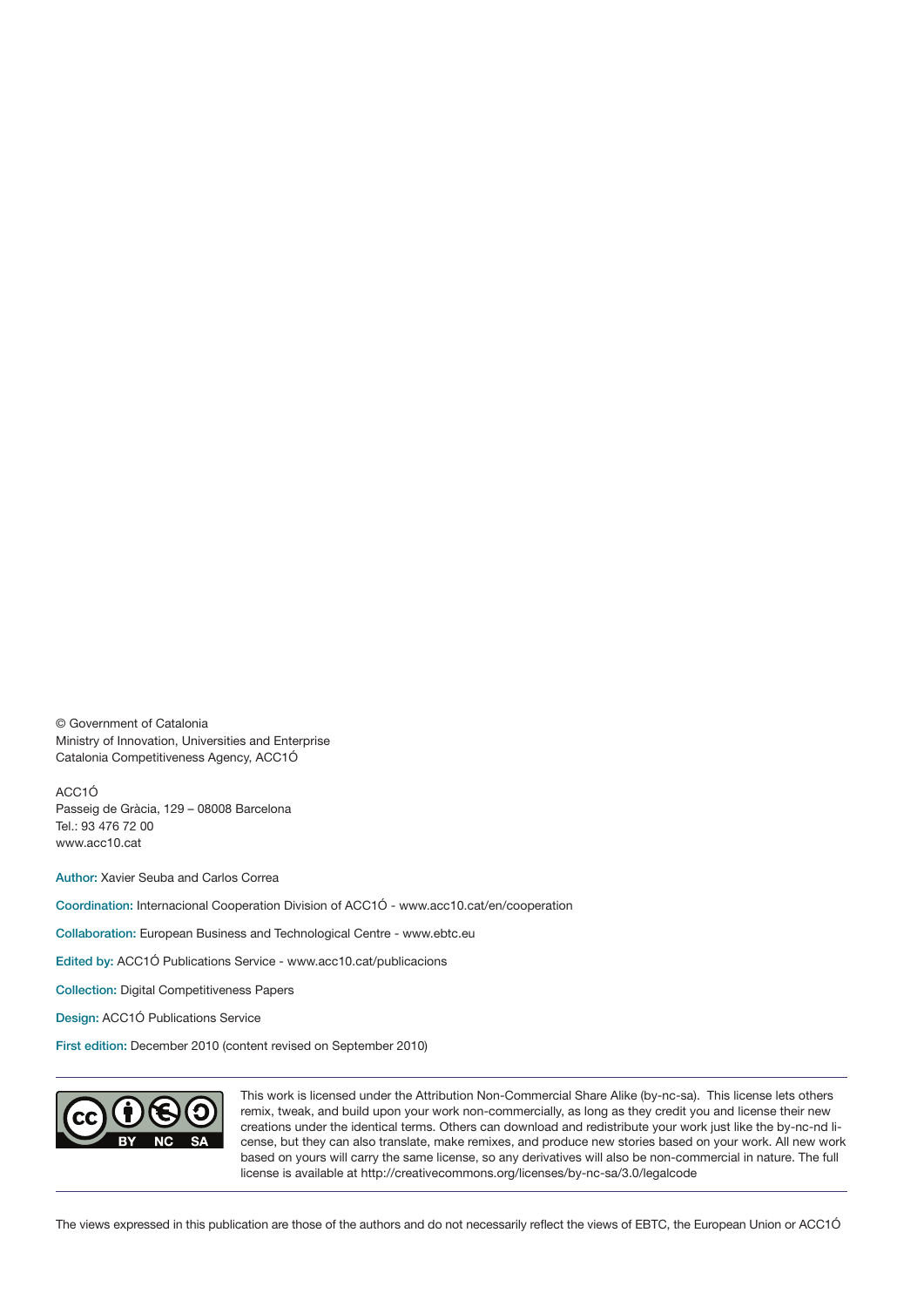## Index

#### [FOREWORD](#page-4-0)

| <b>I. INTRODUCTION</b>                                             |    |
|--------------------------------------------------------------------|----|
| 1. DEFINING BIOTECHNOLOGY                                          | 8  |
| 2. CONTEXT                                                         | 10 |
| 2.1 Biotechnology and development in India                         | 10 |
| 2.2 Indian scientific and technological research system            | 12 |
| 3. INDIA AND EU COOPERATION IN THE FIELD OF SCIENCE AND TECHNOLOGY | 16 |
| 3.1 Evolution                                                      | 16 |
| 3.2 The Science and Technology Cooperation Agreement               | 18 |
| 3.3 Fields and mechanisms of collaboration                         | 19 |
| 3.3.1 Framework cooperation programmes                             | 19 |
| 3.3.2 Workshops, human resources and other cooperation initiatives | 19 |
| 3.4 The way forward                                                | 20 |

#### [II. INSTITUTIONAL AND NORMATIVE FRAMEWORK FOR BIOTECHNOLOGY IN INDIA](#page-21-0)

| 1. NORMATIVE FOUNDATIONS                           | 22 |
|----------------------------------------------------|----|
| 1.1 International                                  | 22 |
| 1.2 National                                       | 23 |
| 2. POLICY AGENCIES                                 | 24 |
| 2.1 Department of Biotechnology                    | 25 |
| 2.2 Indian Council of Medical Research             | 25 |
| 2.3 Council of Scientific and Industrial Research  | 26 |
| 2.4 Indian Council of Agricultural Research        | 26 |
| 2.5 National Biodiversity Authority                | 26 |
| 3. REGULATORY AGENCIES                             | 26 |
| 3.1 Review Committee on Genetic Manipulation       | 27 |
| 3.2 Genetic Engineering Approval Committee         | 28 |
| 3.3 Recombinant DNA Advisory Committee             | 28 |
| 3.4 Institutional Biosafety Committee              | 28 |
| 3.5 State Biotechnology Coordination Committees    | 28 |
| 3.6 District Level Committees                      | 29 |
| 4. FUNCTIONING                                     | 29 |
| 5. SPECIFIC FIELDS OF EXPERTISE                    | 29 |
| 5.1 Agricultural biotechnology                     | 29 |
| 5.2 Medical Biotech                                | 30 |
| 5.2.1 Institutions dealing with biopharmaceuticals | 30 |
| 5.2.2 Regulatory standards for biopharmaceuticals  | 31 |
| 5.2.3 Challenges                                   | 33 |
|                                                    |    |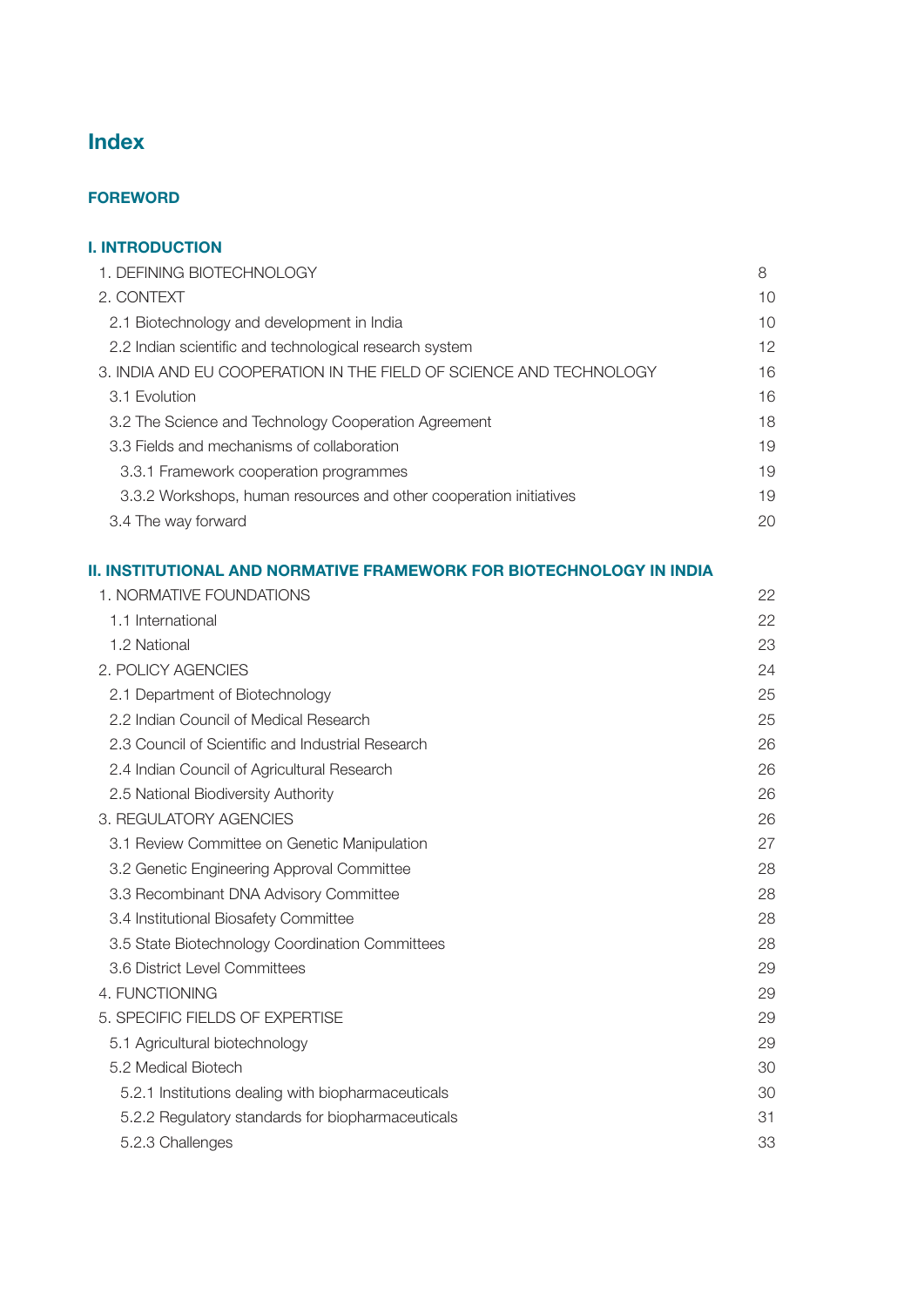#### [III. REGULATORY REFORMS](#page-36-0)

| 1. PERCEIVED PROBLEMS                                                  | 37 |
|------------------------------------------------------------------------|----|
| 2. REACTIONS IN THE PHARMACEUTICAL AND AGRICULTURAL FIELDS             | 38 |
| 3. THE WAY FORWARD: THE NATIONAL BIOTECHNOLOGY DEVELOPMENT STRATEGY,   |    |
| THE (DRAFT) NATIONAL BIOTECHNOLOGY REGULATORY BILL AND THE (ENVISAGED) |    |
| NATIONAL BIOTECHNOLOGY REGULATORY AUTHORITY                            | 42 |
| 3.1 The National Biotechnology Development Strategy                    | 42 |
| 3.2. The (envisaged) National Biotechnology Regulatory Authority       | 42 |
| 3.3. Doubts and challenges                                             | 44 |
|                                                                        |    |
| <b>IV. INTELLECTUAL PROPERTY</b>                                       |    |
| 1. THE TRIPS AGREEMENT AND THE PATENTS ACT SUCCESSIVE AMENDMENTS       | 45 |
| 2. ONGOING NEGOTIATIONS FOR THE CONCLUSION OF A FREE TRADE AGREEMENT   |    |
| BETWEEN THE EU AND INDIA: MAIN TOPICS ON INTELLECTUAL PROPERTY AND     |    |
| <b>TECHNOLOGY TRANSFER</b>                                             | 52 |
| 2.1 EU objectives                                                      | 52 |
| 2.2 Disclosure of origin of biological materials                       | 53 |
| 2.3 TRIPS-plus protections potentially affecting biotech products      | 54 |
| 3. INTELLECTUAL PROPERTY POLICIES REGARDING UNIVERSITIES' DISCOVERIES  |    |
| AND THE BAYH-DOLE EXPERIENCE                                           | 56 |
|                                                                        |    |

#### **[V. REFERENCES](#page-58-0)**

#### **[VI. ABOUT THE AUTHORS](#page-63-0)**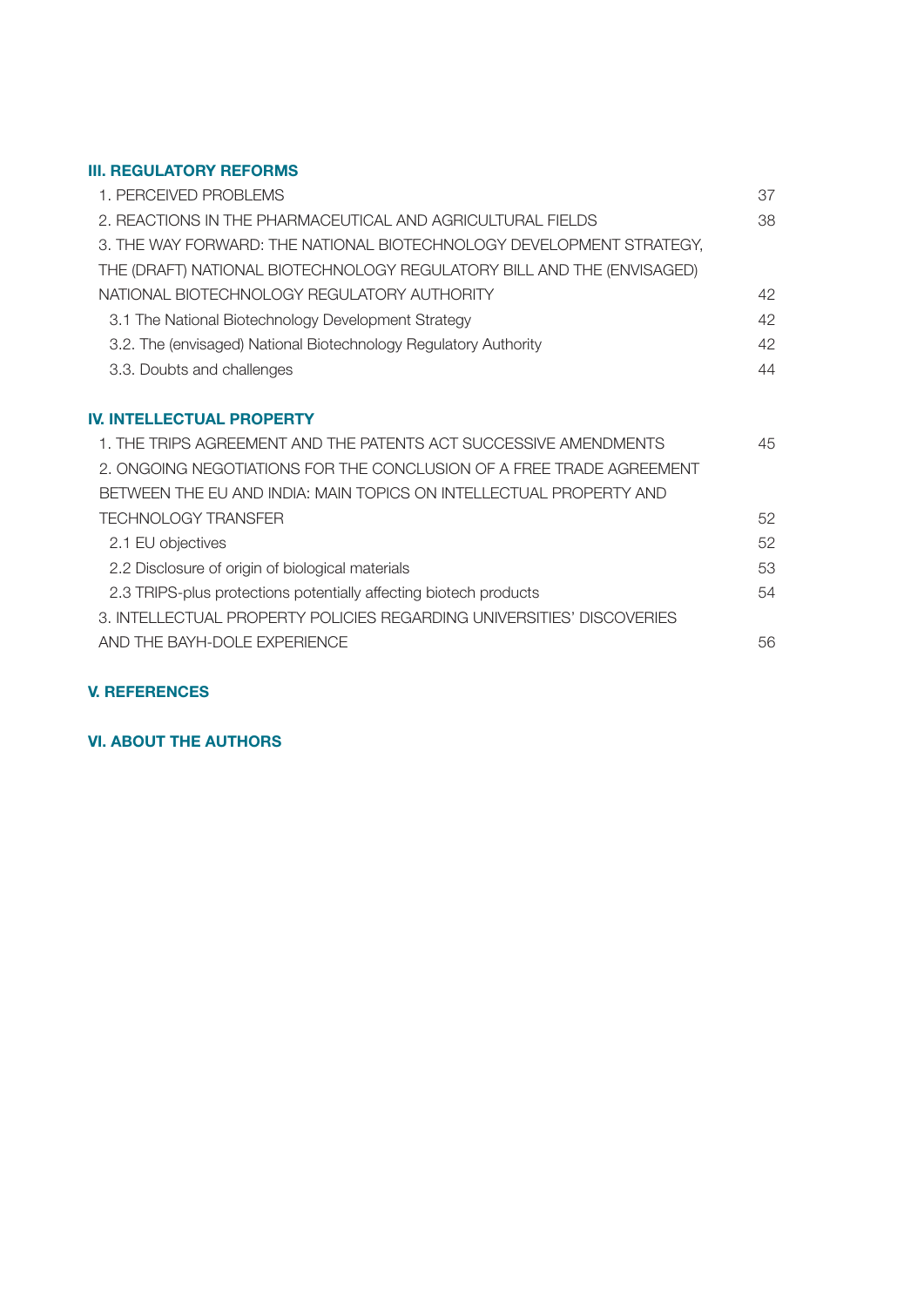### <span id="page-4-0"></span>FOREWORD

I

In many regards India is a country in transition, a characteristic which partially explains the contrasts found in several social, economic and scientific sectors. For instance, a significant percentage of the Indian population lives under the poverty line but manages to coexist with a growing wealthy class. Also contrasting are certain features of India's economy: subsistence agriculture coexists with hightech clusters of information and communication technologies as well as biotechnology. Moreover, industrialization and the services sector are progressing steadily and have made of India one of the world's most dynamic economies. Education also presents sharp disparities. Although illiteracy remains a critical problem, India can rely on one of the world's largest pools of and postgraduate professionals as well as PhDs.

The list of the contrasts could continue. This may not be surprising since India is the world's largest democracy and it is second most populated country in the world, with more than a billion inhabitants. When referring to India, statistics and numbers pertain to a distinct dimension. Biotechnology as a sector exemplifies the aforementioned disparities. It is one of the most modern and developed sectors of the Indian economy, and it has been one of the engines of the present prosperity of cities such as Hyderabad and Bangalore, as well as the Mumbai/Pune area. And although already thriving, it is easy to foresee that it's grow is nothing in comparison to what it will be in the near future.

Biotechnology has a broader societal dimension in India. It is not regarded only as a private profiting activity, but also as a tool to foster national development. In fact, India quickly identified the potential biotechnology had for the promotion of national development. The Sixth Five Year Plan, 1980-1985, singled out biotechnology as a useful means to meet the health and agriculture needs of the Indian population.1 Since then, technology in general, and biotechnology in particular, have been at centre stage of Indian national development strategy.

Efforts have been undertaken to turn innovation into goods accessible to the large Indian public and adapted to local conditions. In achieving this goal, Indian innovation also benefits numerous developing countries that share Indian climatic and economic conditions. These benefits are indeed clear with regards to green and, particularly, red biotechnology. This last is due to the fact that the Indian biotechnological sector is largely concentrated in healthcare biotechnology, with particular emphasis in the fields of vaccines and recombinant products: revenues generated by biopharmaceuticals are five times greater than those generated by bioservices (the second area of specialization) while the number of biopharmaceutical firms is double that of bioservices.<sup>2</sup>

The growth of the biopharmaceutical sector has been so important that some foresee that it will not only be able to equal or increase the economic revenues generated by the Indian conventional pharmaceutical generics industry, but also to cause a major paradigm shift from the development of chemistry-driven medicines to biopharmaceuticals. It is too soon to ascertain whether this will be true or not, but it indeed reflects the rapid development that the biopharmaceutical sector has achieved.

<sup>1.</sup> More precisely, it identified "tissue culture application for medicinal and economic plans; fermentation technology and enzyme engineering for chemicals; (…) emerging areas like genetic engineering and molecular biology". See Planning Commission, *Sixth Five Year Plan*, Government of India, New Delhi, 1981. In [link](http://www.planningcommission.nic.in/plans/planrel/fiveyr/index9.html) (*accessed May 2010*).

<sup>2.</sup> In the biennium 2006-2007, the revenues generated by biopharmaceutical amounted to 1482 US\$ million; bioservices 273; agricultural biotechnology 229; industrial biotechnology 98; and bioinformatics 35. 142 biopharmaceutical firms and 74 of bioservices firms were identified. Biospectrum, *India boosts CRAMS Sector*, 2008.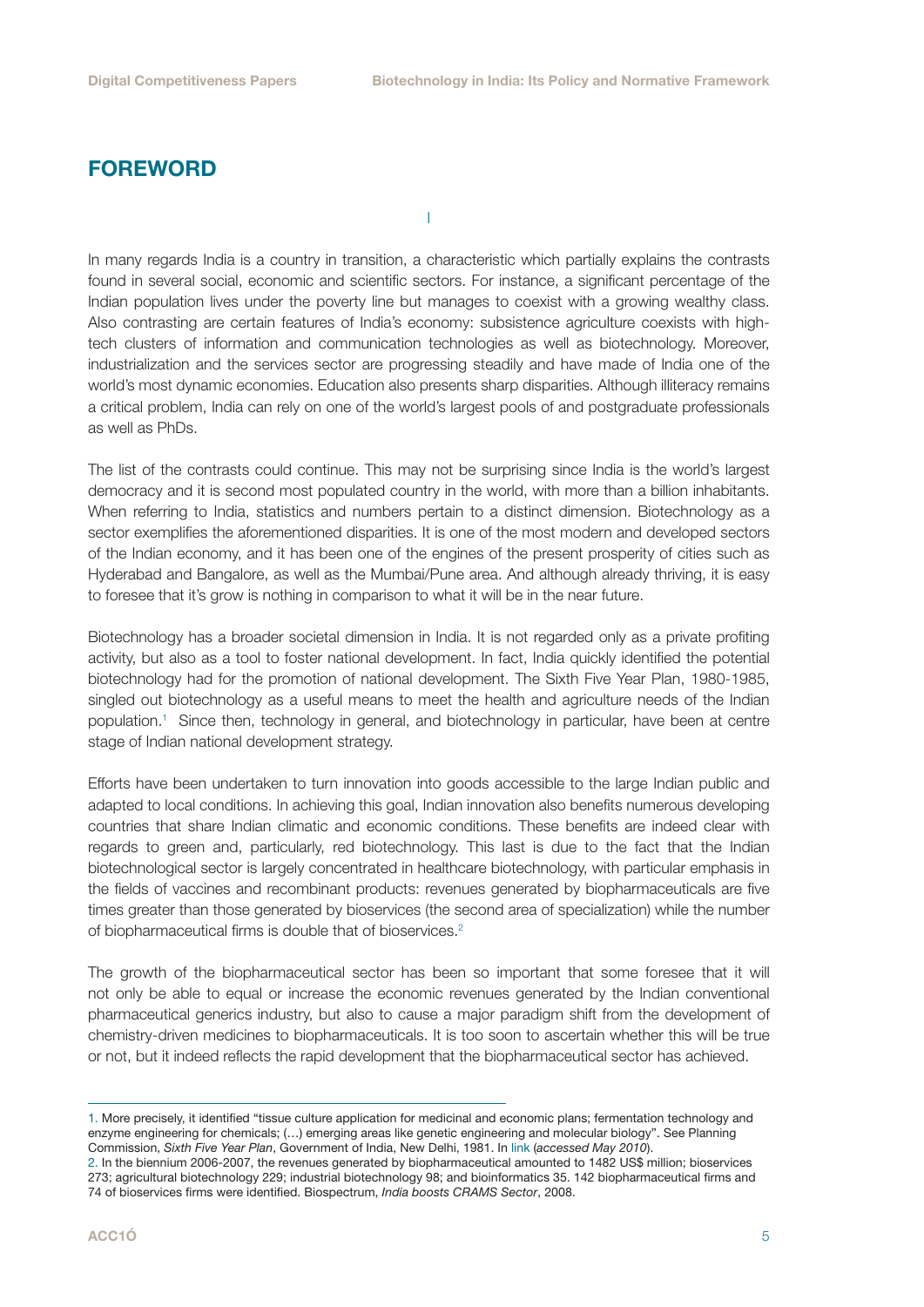II

The European Union and India have had a privileged relationship since adopting the 2004 *India-EU Strategic Partnership*. Annual high-level summits strengthen the political ties, while the economy makes the relationship especially important for both sides: the European Union is India's main trading partner and India is number nine on the list of the EU's partners, accounting for almost 2 per cent of EU exports and imports. Almost a decade ago the Euro-Indian relationship became also stronger in the scientific and technological area thanks to the 2001 *Science and Technology Cooperation Agreement*. This treaty encourages cooperative research and development activities in science and technology fields of common interest between the EU and India.

The abovementioned political, commercial and scientific strong relationships, added to the facilities that in the last decade India has given to foreign direct investment, help to explain the European interest and presence in the Indian biotechnology sector. On the other hand, the size and dynamism of some Indian biotech companies leads these companies to invest in Europe and even take over some European firms. Therefore, strategic alliances between European and Indian companies are not surprising anymore, while outsourcing of bioservices from Europe to India is steadily growing. In this context, the potential conclusion of an association agreement between the European Union and India, covering issues such as services, intellectual property and investment, becomes of the utmost relevance.

III

When assessing the Indian legal framework for biotechnology, attention must be paid both to international compromises and internal norms. India is party to several international treaties that directly impact biotechnology regulation and management. These treaties pertain to several public international law regimes, such as international trade law, international environmental law, intellectual property law and international human rights law. On the other hand, the national normative framework is the outcome of a relatively unsystematic evolution which has its origin in the 1986 Environment (Protection) Act. The norms of the Environment (Protection) Act provide the legal background to the Rules for Manufacturing, Use, Import, Export and Storage of Hazardous Microorganisms, Genetically Engineered Organisms or Cells, which are the other key pieces of legislation.

The majority of the agencies that enact rules and control activities in the biotechnology field pertain to four ministries of the central government. The Ministry of Science and Technology controls the Department of Science and Technology, the Department of Scientific & Industrial Research and the Department of Biotechnology. The Ministry of Health governs the Indian Council of Medical Research. The Ministry of Agriculture controls Indian Council of Agriculture Research. The Ministry of Human Resource and Development control the University Grants Commission. Finally, the Department of Scientific & Industrial Research funds the Council of Scientific and Industrial Research (both of whom directly fund biotechnology).

A series of committees set up a multi-tiered regulatory framework aimed at ensuring the biosafety of genetically engineered organisms in India. These agencies are the Review Committee on Genetic Manipulation, the Genetic Engineering Approval Committee, the Recombinant DNA Advisory Committee, the Institutional Biosafety Committee, the State Biotechnology Coordination Committee and the District Level Committees. In the biopharmaceuticals domain, these bodies work together with the Central Drugs Standard Control Organization and the Drugs Controller General of India, which have a broader mandate covering all pharmaceuticals.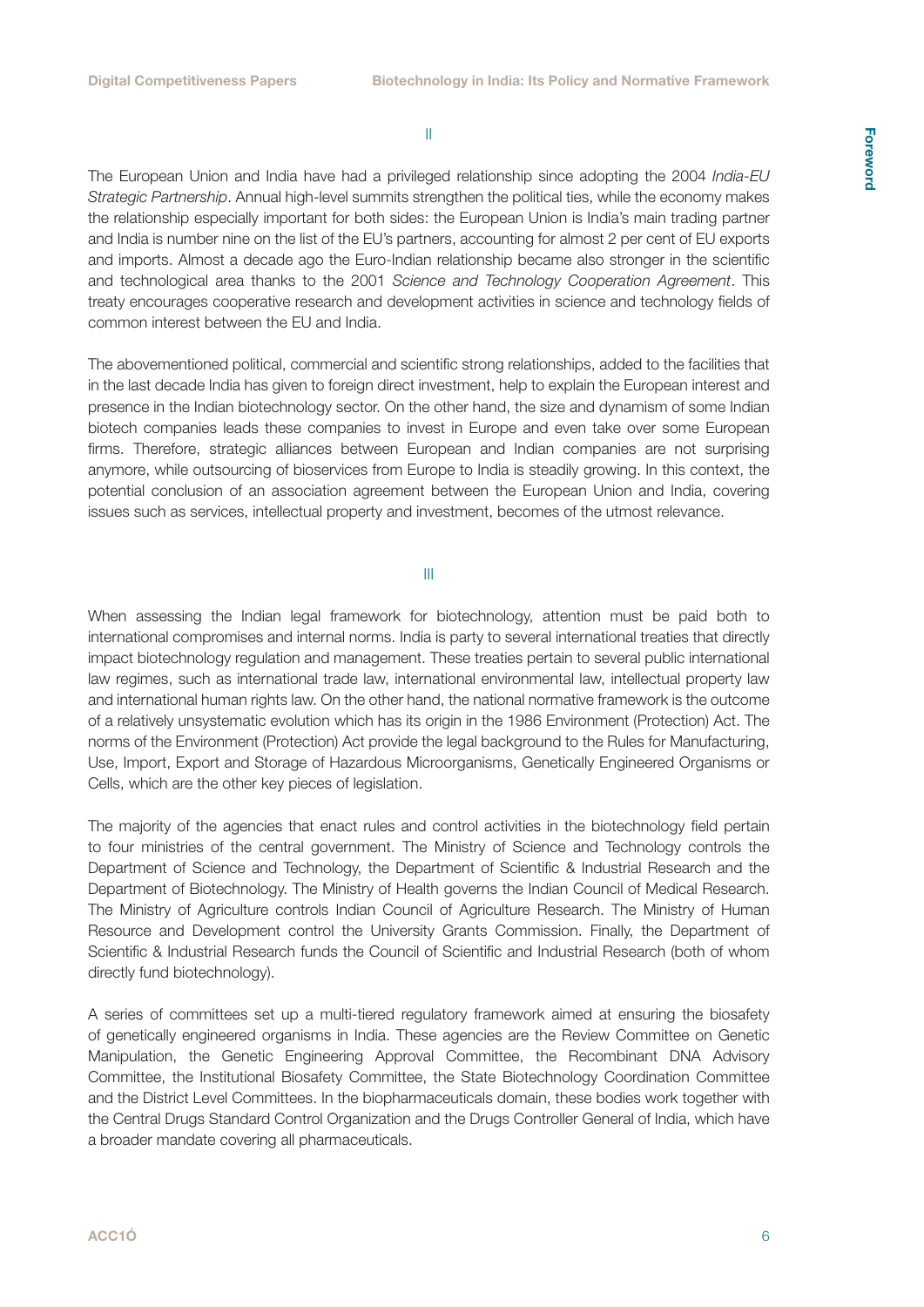The multiplicity of regulatory agencies and the complex approval procedures have been identified as factors that negatively affect the functioning of the Indian biotech sector. In response to sector specific reports time-frames for approval of biotech products have been streamlined, but the implementation of other proposed reforms, such as the establishment of a single-window agency, is still pending. If created, the National Biotechnology Regulatory Authority will regulate the research, manufacture, import and use of genetically engineered organisms and products derived thereof.

IV

Indian patent law underwent significant changes during the last fifteen years. The main driver of these changes has been the need to adapt Indian law to the TRIPS Agreement. The Patents (Amendment) Act, 2002 introduced significant changes with regard to the patentability of biotechnological inventions. By specifically allowing for the patentability of microorganisms, the law complied with the requirement of article 27.3(b) of the TRIPS Agreement. The exclusion of inventions which represent the 'discovery of any living thing or non-living substance occurring in nature', consists of 'traditional knowledge' or of 'known properties of traditionally known components' would lead to the exclusion from patentability of some biotechnology-based inventions. One of the key issues is whether a merely isolated (unmodified) biological material may be deemed as not 'occurring in nature'. The Indian law seems to provide that only materials, including microorganisms and genes, that are the result of human intervention would be patentable.

The Patents (Amendment) Ordinance, 2004, later replaced by the Patents (Amendment) Act, 2005 (Act 15 of 2005) introduced the third set of amendments to the 1970 Patent Act. The key modification was the introduction of product patents for fields of technology previously excluded from protection. This Amendment introduced a new provision (section 3(d)) aimed to prevent the grant of patents on 'minor' or 'frivolous' inventions. Although the main objective of Section 3(d) has been the avoidance of what have become common 'evergreening' practices in the pharmaceutical industry, this provision has apparently not been an absolute barrier against the patenting of variants of existing products, such as polymorphs.

There have been concerns about the extent to which public investment in R&D translates itself into innovations effectively leading to new production processes and products. Some institutions have put in place active policies to increase the transfer of R&D results to industry, including by promoting the patenting of inventions eventually obtained by their researchers. The Protection and Utilization of Publicly Funded Intellectual Property Bill was introduced to the Indian Parliament in 2008, with the goal of encouraging patenting by universities and autonomous research institutions that are government funded. In assessing this Bill, it has been held that "[O]verall, data from the U.S. experience suggest it is unlikely that Indian institutions will earn much money, or even cover costs, from these activities. If income is the goal of the new legislation, the game is probably not worth the candle". Other commentators, however, have welcomed the initiative as 'a step in the right direction' that may 'encourage and motivate inventors and institutes and provide a legal framework for better interaction between industry, academia and government'.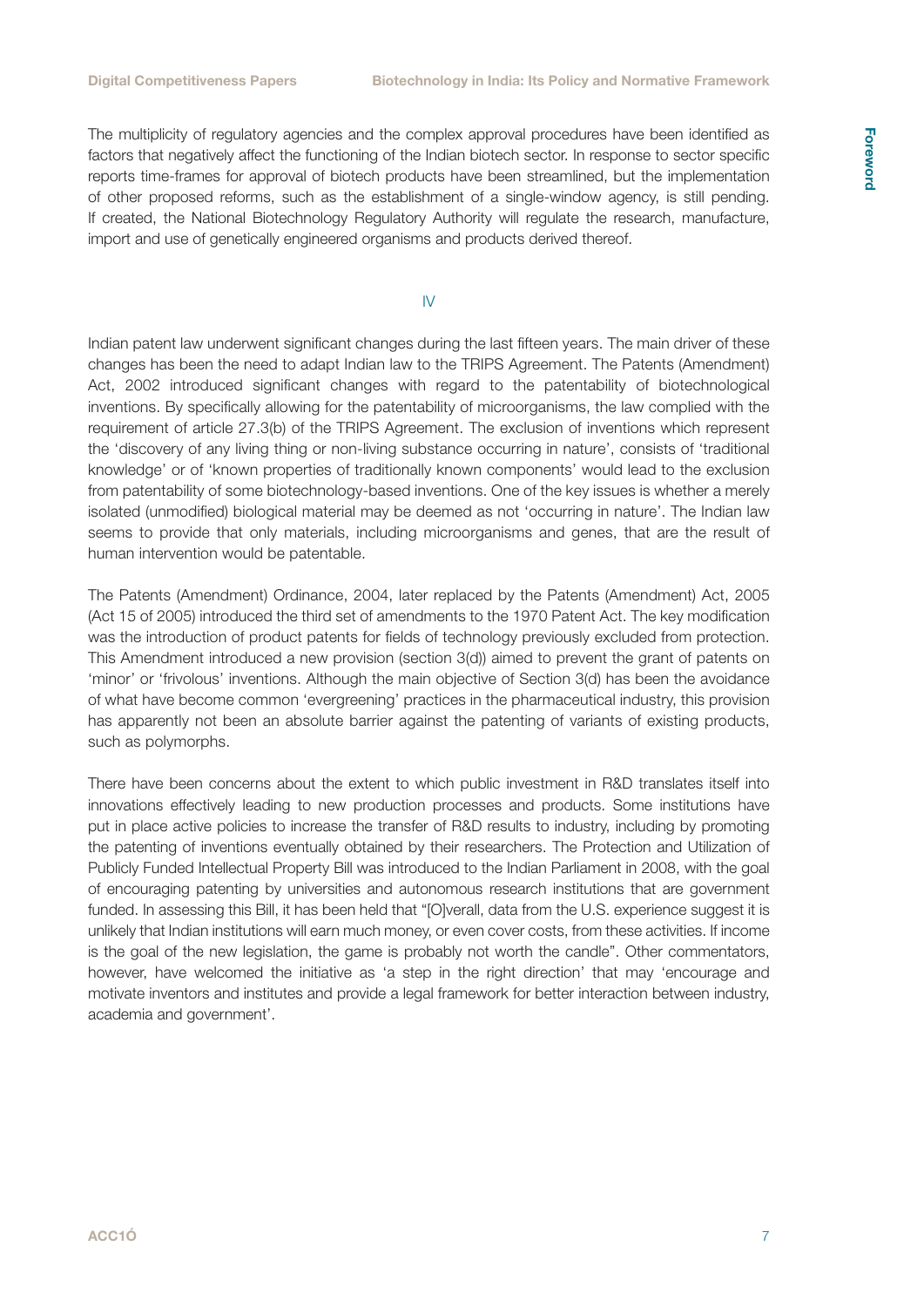## <span id="page-7-0"></span>I. INTRODUCTION

#### 1. DEFINING BIOTECHNOLOGY

Given the different approaches existing on the definition of 'biotechnology', and the plurisemic use of the term, it seems necessary to briefly introduce its potential different meanings. Biotechnology makes reference to the activity consisting of the utilization or manipulation of living organisms for obtaining products or implementing processes, generally by means of the integration of natural and engineering sciences.

Biotechnology can be approached from different angles. Some describe it as "a field of technological activity in which biochemical, genetic, microbiological, and engineering techniques are combined for the pursuit of technical and applied aspects of research into biological materials and, in particular, into biological processing",<sup>3</sup> such as "the application of science and technology to living organisms, as well as parts, products and models thereof, to alter living or non-living materials for production of knowledge, goods and services."<sup>4</sup> Under a wide approach based on the biological nature of the products and processes involved, old techniques, such as fermentation processes, as well as the newest ones, such as biomolecular engineering may be included in the range of activities falling in the field of biotechnology.

It is probably due to the wide-encompassing nature of the term "biotechnology" that some confusion regarding its use can be perceived. Thus, it has become frequent to use "biotechnology" to allude to "modern biotechnology" only. This greatly reduces the scope of biotechnology as a technological activity, and excludes important and traditional fields of biotechnology from its scope. It is therefore important to properly define "modern biotechnology".

According to the Indian draft National Biotechnology Regulatory Bill 2008, modern biotechnology is "the application of *in vitro* nucleic acid techniques, including recombinant deoxyribonucleic acid (DNA) and direct injection of nucleic acid into cells; or organelles, or fusion of cells beyond the taxonomic family that overcome natural physiological, reproductive or recombination barriers and that are not techniques used in traditional breeding and selection. It excludes: *in vitro* fertilisation; natural processes such as conjugation, transduction, transformation; polyploidy induction; and accelerated mutagenesis".<sup>5</sup>

The manipulation of genetic material through techniques of modern biotechnology permits to develop genetically-modified organisms (GMO), which can be living genetically modified organisms (LMO) and non- living genetically modified organisms. GMO can be grouped into the following categories: transgenic crops, recombinant pharmaceutical products, genetically modified microorganisms, transgenic animals and industrial products.

A more comprehensive categorization of biotechnology, based on its end-use has also been proposed. In this classification products are adscribed to one of the following biotechnology thematic subsets: healthcare biotechnology, agricultural biotechnology, industrial biotechnology and environmental biotechnology. Each one of these broad categories encompasses a range of products, activities and techniques:

<sup>3.</sup> R. Cammack (et al.), *The Oxford Dictionary of Biochemistry and Molecular Biology*, Oxford University Press, 2008.

<sup>4.</sup> OECD, *OECD Biotechnology Statistics 2009*, 2009, p. 3.

<sup>5.</sup> Draft National Regulatory Bill, 2008, art. 2(k), See in [link](http://www.dbtindia.nic.in/Draft%20NBR%20Act_%2028may2008.pdf) (*Accessed March 2010*).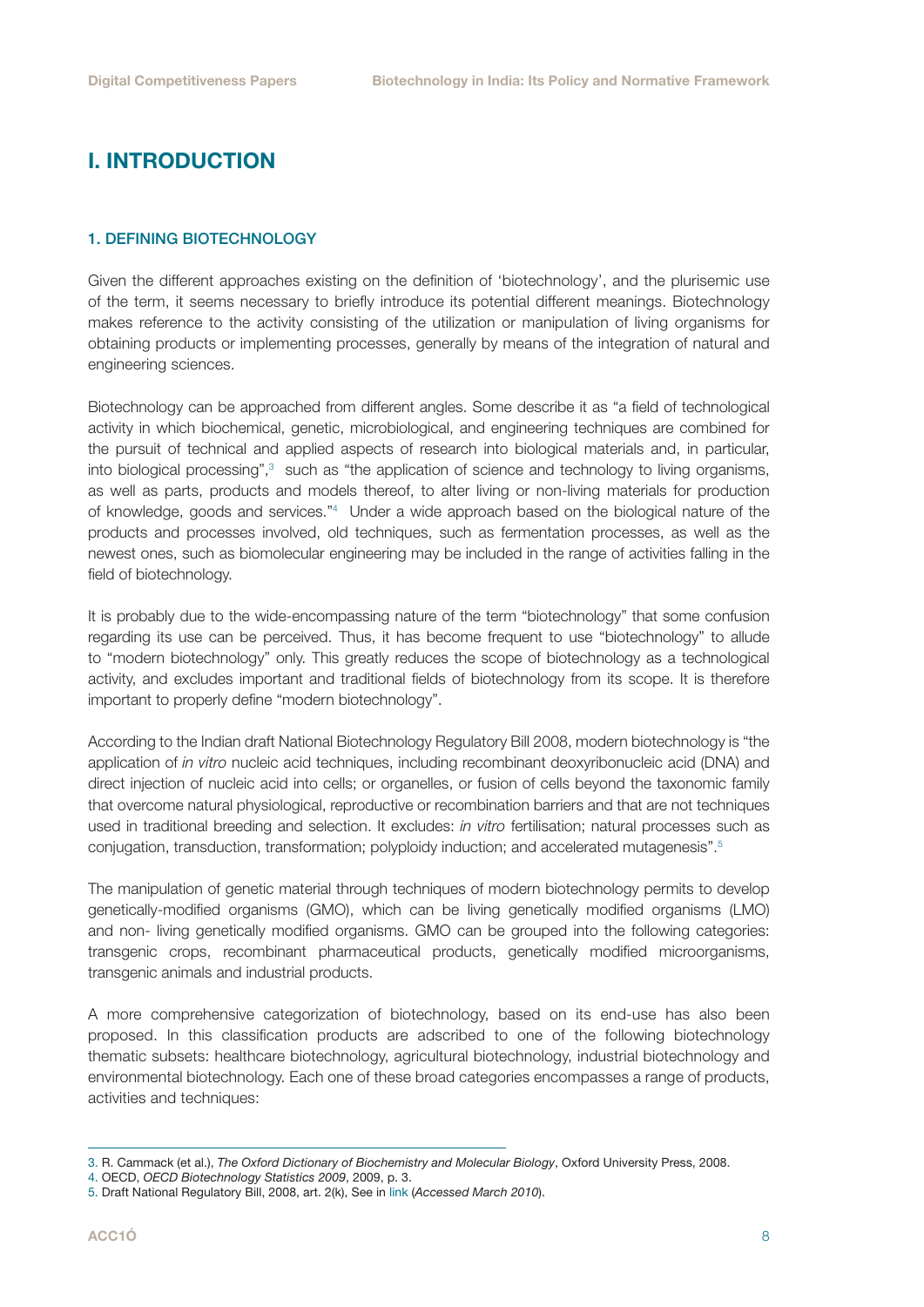- Healthcare biotechnology: medicines, vaccines, diagnostics and gene therapy.
- Agricultural biotechnology hybrid seeds, biopesticides, biofertilizers and plant extraction.
- Industrial biotechnology: industrial enzymes, polymers, biofuels and fermentation products.
- **Environmental biotechnology: effluent and waste water management, bioremediation, biosensors** and creation of germoplasms.

Similarly, diverging approaches exist also in respect of the meaning of certain bioproducts, such as biopharmaceuticals. Although 'biopharmaceutical' is a widely used term, it is not always employed with the same meaning. There are several possible notions of what a biopharmaceutical is. $6$ 

**The first definition, which is the most widely accepted, alludes to biopharmaceuticals as medicinal** products, therapeutics, prophylactics and *in vivo* diagnostics with active ingredients inherently biological in nature and manufactured using biotech.

 A second definition limits biopharmaceutical products to those fulfilling the first definition and involving genetic engineering. This corresponds to what has been named "new or modern biotech", which is a subset of the abovementioned notion. Since the early eighties, when recombinant DNA and hybridoma technology were developed, the recourse to this notion has become more and more usual. This was, for instance, the definition used by the Federal Trade Commission in its 2009 report on biosimilars. According to the Federal Trade Commission, "*biologic* drugs are protein-based and derived from living matter or manufactured in living cells using recombinant DNA biotechnologies".<sup>7</sup> As it can be observed, this approach limits the concept of 'biologic drugs'.

- Another definition of 'biopharmaceutical' implies a *contagious* use of the term. This can be observed when any health-care product that is loosely related to biotechnology is deemed to be a 'biopharmaceuticals'. For instance, all products manufactured by a company that produces biopharmaceuticals would be considered biopharmaceutical products.
- Finally, another possible approach, widely used among those working in the commercial and media areas of the pharmaceutical industry, employs the term 'biopharmaceutical' as a synonym of anything that is pharma-related.

The third and fourth definitions are market-oriented rather than science-based notions. This is why, on the one hand, it is advisable to exclude them from technical or scientific documents and, on the other, caution must taken when reading biotechnology statistics. Consequently, this document follows the first and second notions, particularly the latter, and uses the term 'modern biopharmaceuticals'. Although the scope of the first definition is more accurate, the second one is useful due to the fact the products covered thereunder generate more controversies from the point of view of its sanitary approval. That is, most of the present challenges have to do with modern biopharmaceuticals. Therefore, although references are made to immunoglobins, sera, vaccines, non-engineered insulin and other biopharmaceuticals that fall under the first definition, most problems arise in relation to modern biotechnological products which, hence, frequently are the focus of attention.

<sup>6.</sup> See in detail R. A. Rader, "(Re)defining biopharmaceutical", *Nature Biotechnology*, vol. 26, nº 7, 2008, p. 747.

<sup>7.</sup> FTC, *Emerging Health Care Issues: Follow-on Biologic Competition,* 2009, p. I, [link](http://www.ftc.gov/os/2009/06/P083901biologicsreport.pdf) (*Accessed March 2010*).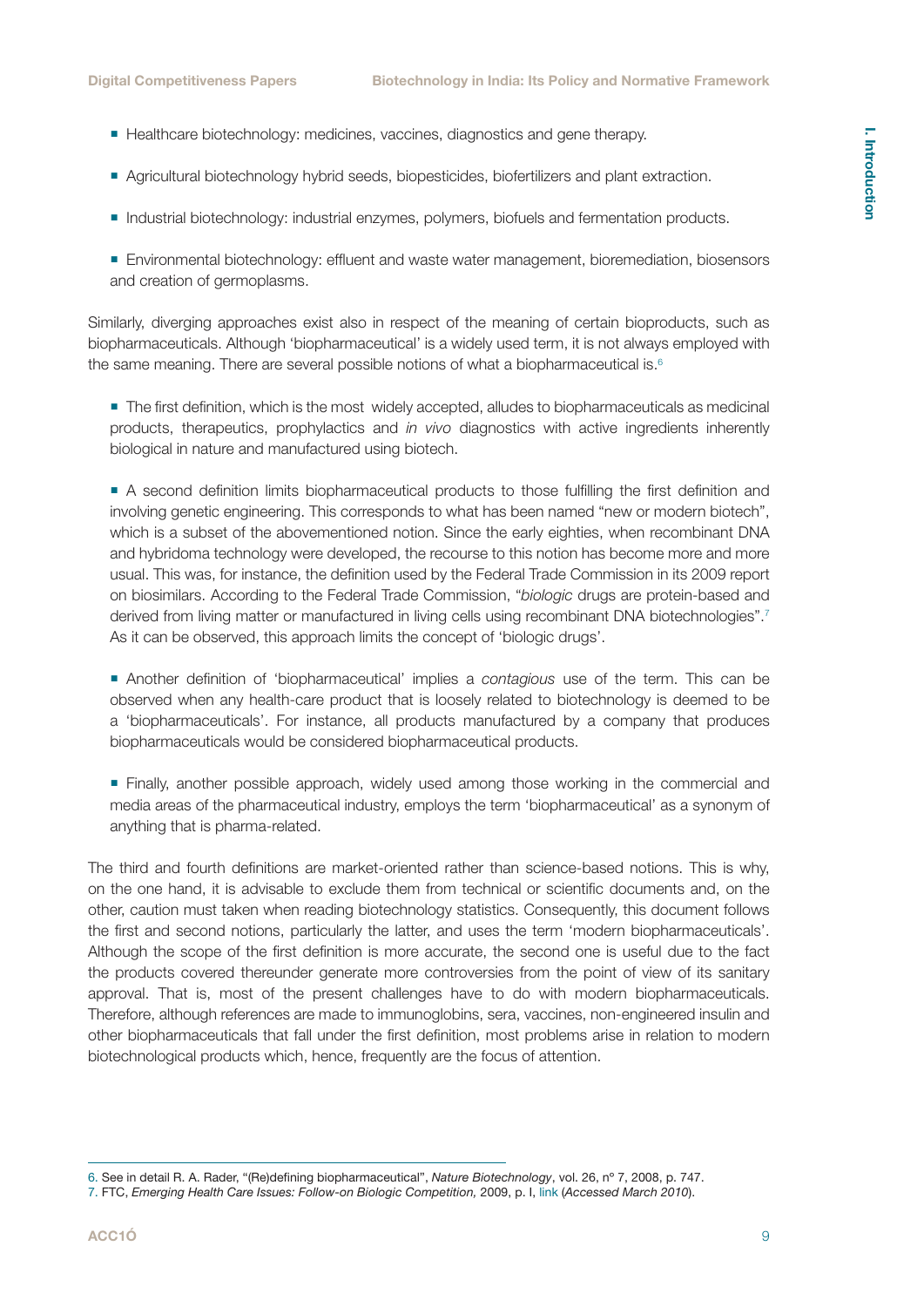#### <span id="page-9-0"></span>2. CONTEXT

#### 2.1 Biotechnology and development in India

India has placed great importance on the development of a strong scientific sector since its early days as an independent country. Technology and science have been associated not only with culture, social progress and the import substitution paradigm, but also with political pre-eminence and even national pride. P. Ghosh affirms for instance that the commitment of the Indian government in the biotech field "emerges out of compulsions and social commitments to minimize foreign dependence".<sup>8</sup>

As early as in 1983, the Long Term Plan in Biotechnology identified as top priorities self sufficiency in food, housing and clothing, as well as a balance in international trade. If statistics and forecasts on the percentage of imports are taken into account, India would be on the right track to fulfil those goals, since it has almost overcome its previous dependence. It is foreseen that in 2012 only 10.95% of local consumption of biotechnological products will be imported.<sup>9</sup>

Thanks to decades of important and constant efforts on the part of Indian society, nowadays India is acknowledged for having a thriving knowledge-based sector and world-class scientific centres. What once were buoying but isolated sectors, such as those based on information and communication technologies, are presently accompanied by other dynamic sectors. At present biotechnology is a fast growing field and one of the most successful scientific and economic areas in the Indian economy.

In a country where poverty is still a daunting reality,<sup>10</sup> investing in science and technology is a deliberate pro-development choice. Although Indian knowledge-based industries do not present notable differences in terms of management and goals when compared to Western companies, in India efforts are also undertaken to turn technological innovation into goods and services which are not only useful to the economic development of the country but also accessible to the Indian public and adapted to local conditions. As the *Annual Report* of the Department of Biotechnology states, in India, "balancing needs of economic competitiveness with affordable products continues to engage policy makers and the industry".11

The equilibrium India tries to achieve between innovation and access is important to the entire developing world. At present Indian innovation benefits numerous developing countries that share Indian climatic, logistic and economic characteristics. This has been seen particularly in the field of information and communication technologies, and in the area of pharmaceutical products. An outstanding challenge is to replicate the same success in the field of biotechnology, two good candidates being biopharmaceutical products and bioinformatic services.

The need to link Indian technological development with the economic and human development of the country has been emphasized in several relevant reports. For instance, in the specific field of biotechnology the 2004 *Report of the Task Force on Application of Agricultural Biotechnology* stated that biotechnology offers opportunities for converting India's biological wealth into economic wealth and new employment opportunities on an environmentally and socially sustainable basis.<sup>12</sup> Even more

<sup>8.</sup> K. Ghosh, "Indian Efforts for Developing Biotechnology", *Asian Biotechnology and Development Review*, vol. 11, nº 1, 2008, p. 36.

<sup>9.</sup> *Ibid*. p. 43.

<sup>10.</sup> In 2005 42 per cent of the Indian population still lived below the poverty line, that is, with less than 1.25 US\$ per day.

See World Bank, "New Global Poverty Estimates - What it means for India", [link](http://www.worldbank.org.in/WBSITE/EXTERNAL/COUNTRIES/SOUTHASIAEXT/ INDIAEXTN/0,,contentMDK:21880725~pagePK:141137~piPK:141127~theSitePK:295584,00.html) (*Accessed April 2010*) 456 millions in 2005) 11. Department of Biotechnology, *Annual Report 2008-2009*, 2010, p. 1*.*

<sup>12.</sup> Task Force on Agricultural Biotechnology, *Report of the Task Force on Application of Agricultural Biotechnology* by: M.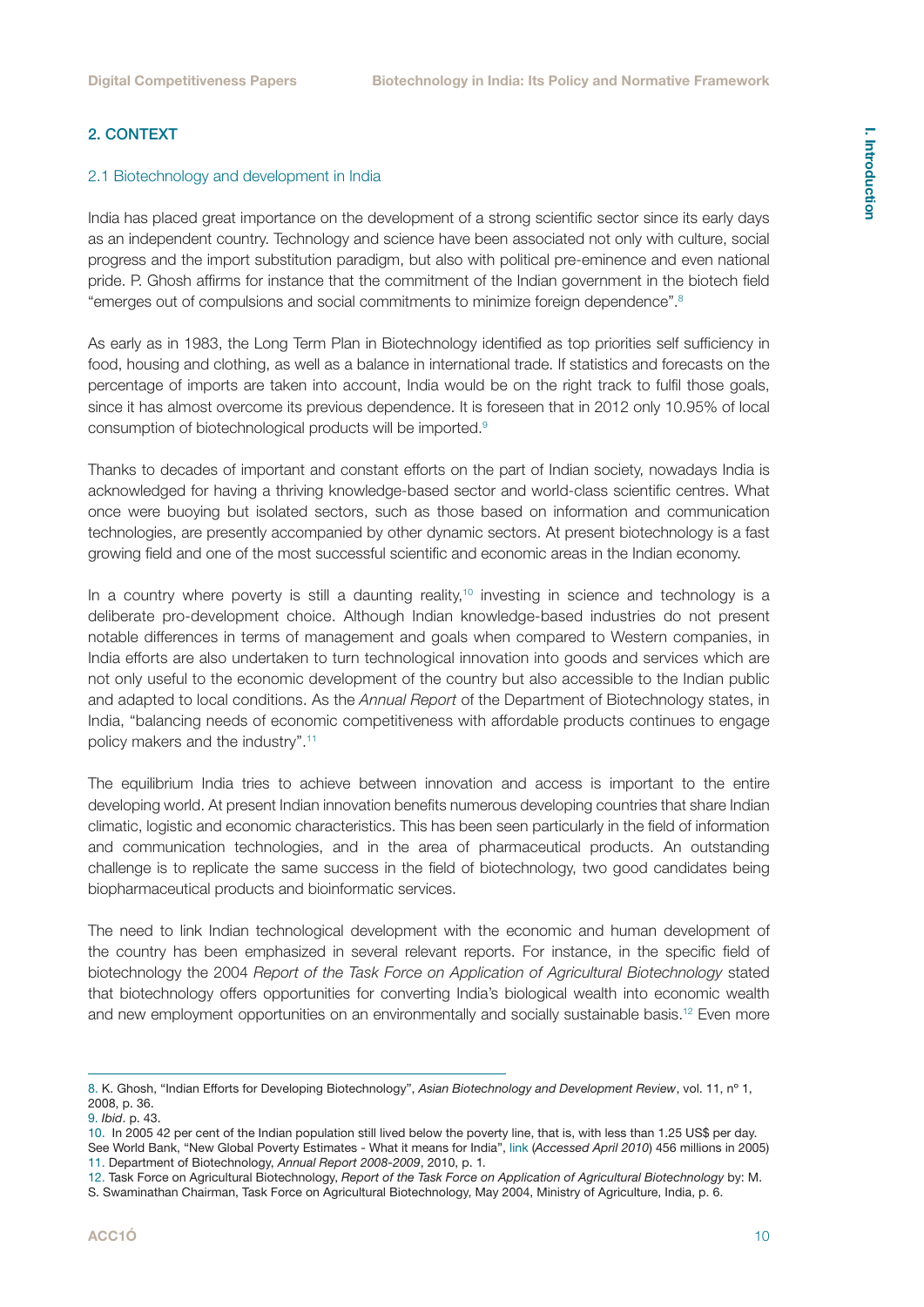clearly, it has been stated that "for Indian policy makers it is paramount not only to encourage excellence in high tech industries but also further inclusive pro-poor innovation".<sup>13</sup>

These statements are not anecdotal. In India there is an open debate on what the priorities of the research should be. This is a debate that, in fact, requires to consider whether Indian innovation should be different -and if so, to what extent- from the innovation generated in countries pertaining to the Organisation for Economic Cooperation and Development (OECD). In a related way but at the other extreme of the innovation chain, questions also are posed with regard to accessibility. Thanks to countries such as China and India, products such as electronics and pharmaceuticals have become accessible to masses of people all over the world. Personal computers for less than 80 US\$ or AIDS generic medications with prices ten-fold lower than branded antirretrovirals have improved or saved the lives of tens if not hundreds of millions of people. It would be naïve to affirm that Indian manufacturers produce these goods at highly competitive prices with the sole goal of fostering the well-being of the masses. Nevertheless, it would also be erroneous not to establish a balance between the price of the invention and the economic possibilities of those willing or needing to consume the invention.

As a subset of science and technology, India quickly identified the potential biotechnology had for fostering national development. The Sixth Five Year Plan, which set out the developmental priorities of India for 1980 - 1985, signalled out biotechnology as a useful tool to meet the health and agriculture needs of the Indian population. More precisely, it identified "tissue culture application for medicinal and economic plans; fermentation technology and enzyme engineering for chemicals; (…) emerging areas like genetic engineering and molecular biology".14 The Council for Scientific and Industrial Research was indentified as the body in charge of guaranteeing the coordination of the biotechnological initiatives undertaken by different departments.

In 1982 the National Biotechnology Board was created. This was a small division within the Department of Science and Technology devoted to the management of biotechnology. More specifically, it was established to signal out priorities and oversee and plan for required manpower, integrated industrial development and large scale use of biotechnology products and processes.15 This inter-departmental body drafted and issued in 1983 the *Long Term Plan in Biotechnology for India*, which mapped the priorities in that field for the years to come. The document was drafted taking as a reference the developmental needs of the country.

Four years later, in 1986, a Department of Biotechnology was founded.16 In fact, this new department within the Ministry of Science and Technology resulted from the upgrading of the National Biotechnology Board. This was coincidental with the first experimental release of a genetically engineered organism into the environment as well as with the production of the first transgenic farm animal.

Since those early beginnings of biotechnology in India, it has been regarded as fundamental for the development and placed at the centre stage of the Indian development strategy. In 2001 the Vision Statement on Biotechnology affirmed that the goal of the Indian biotechnology policy was "attaining new heights in biotechnology research, shaping biotechnology into a premier precision tool of the future for creation of wealth and ensuring social justice –specially for the welfare of the poor".17

<sup>13.</sup> J. P. Wogart - CREST OMC Working Group, *Country report India: An Analysis of EU-Indian Cooperation in S&T*, 2008, p. 20. 14. See in particular Planning Commission, *Sixth Five Year Plan*, Government of India, New Delhi, 1981. In [link](http://www. Planningcommission.nic.in/plans/planrel/fiveyr/index9.html) (*Accessed May 2010*).

<sup>15.</sup> S. Chaturvedi, "Emerging Indian entrepreneurship in biotechnology and National Innovation System: exploring linkages and prospects", *International Journal of Technology and Globalisation*, vol. 5, nº 1/2, 2010, p. 78.

<sup>16.</sup> See P. M. Bhargava, "Biotechnology in India: The beginnings", *Biotechnology Journal*, vol. 4, 2009, pp. 313-318.

<sup>17.</sup> Department of Biotechnology, *Biotechnology – A vision (Ten Year Perspective)*, 2001, [link](http://dbtindia.nic.in/uniquepage.asp?id_pk=102) (*Accessed April 2010*).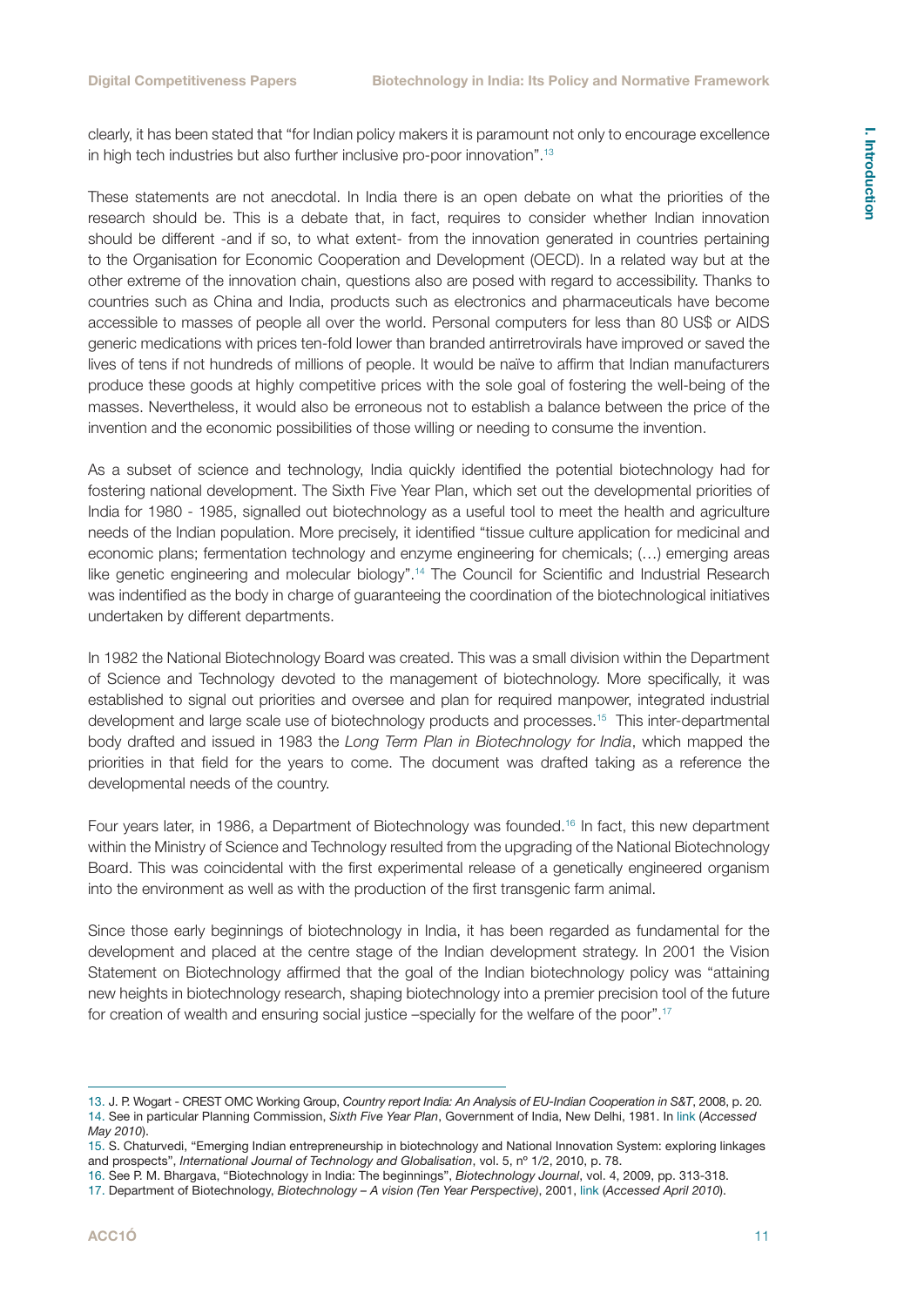#### <span id="page-11-0"></span>2.2 Indian scientific and technological research system

Before focusing the attention on the bodies and institutions most directly related to biotechnology, the broader Indian scientific and technological research system is briefly introduced in this section. This is important for at least two reasons. Firstly, it is in the overall framework of the Indian science and technology system that bodies which are specialized in biotechnology operate. It is, therefore, important to present the key elements of that framework. Secondly, this overall picture is also necessary because agencies pertaining to different areas of expertise promote and participate in biotechnology-related activities. That is, not only institutions with the 'biotechnology' tag in their name perform biotechnologyrelated activities.

Numerous Indian ministries, public agencies and institutions deal with science and technology. Most of these agencies belong to the central government, which both from a political and economic point of view is the major player in the Indian innovation system. In effect, the scientific and technological research system in India is managed by the central government, although state governments, independent research institutions, universities, private companies and non-governmental organizations play relevant roles as well.

The central government concentrates the authority and leadership in the field of science and technology. An important part of the research and development programmes are promoted by ministries, departments and committees which are under the authority of the central government. The key role of the central government is also reflected in terms of funding, since it finances two thirds of public research.

Most of the scientific initiatives are promoted by the central government through several ministries. The ministries with competences in the science and technology field are the Ministry of Science and Technology, the Ministry of Health and Family Welfare, the Ministry of Agriculture and the Ministry of Human Resource Development. Within each one of these ministries several departments conduct science and technology-related research.

 Within the Ministry of Science and Technology, two departments are crucial: the Department of Science and Technology and the Biotechnology Department. The Department of Science and Technology formulates policies on science and technology, supports the research conducted in India and coordinates international relations in the area of science. Other departments working intensively in science and technology in the same ministry are the Department of Atomic Energy, the Department of Ocean Development, the Department of Space and the Department of Scientific and Industrial Research.

 Most of the biomedical research is promoted by the Ministry of Health and Family Welfare, which controls the Indian Council of Medical Research, a key institution in that field.

 Agriculture, agroforestry, animal husbandry, dairy and fisheries are concerned is under the authority of the Ministry of Agriculture whereunder several departments and institutions operate. Among them, the Indian Council of Agricultural Research is prominent.

 Finally, the Ministry of Human Resource Development plays an important role in the management and research of relevant scientific institutions, such as the Indian Institutes of Technology and the Indian Institute of Science. It also controls the University Grants Commission.

Due to the ties between education, science and technology, and given the role attached to science and technology for the promotion of the Indian development, the Indian government has considered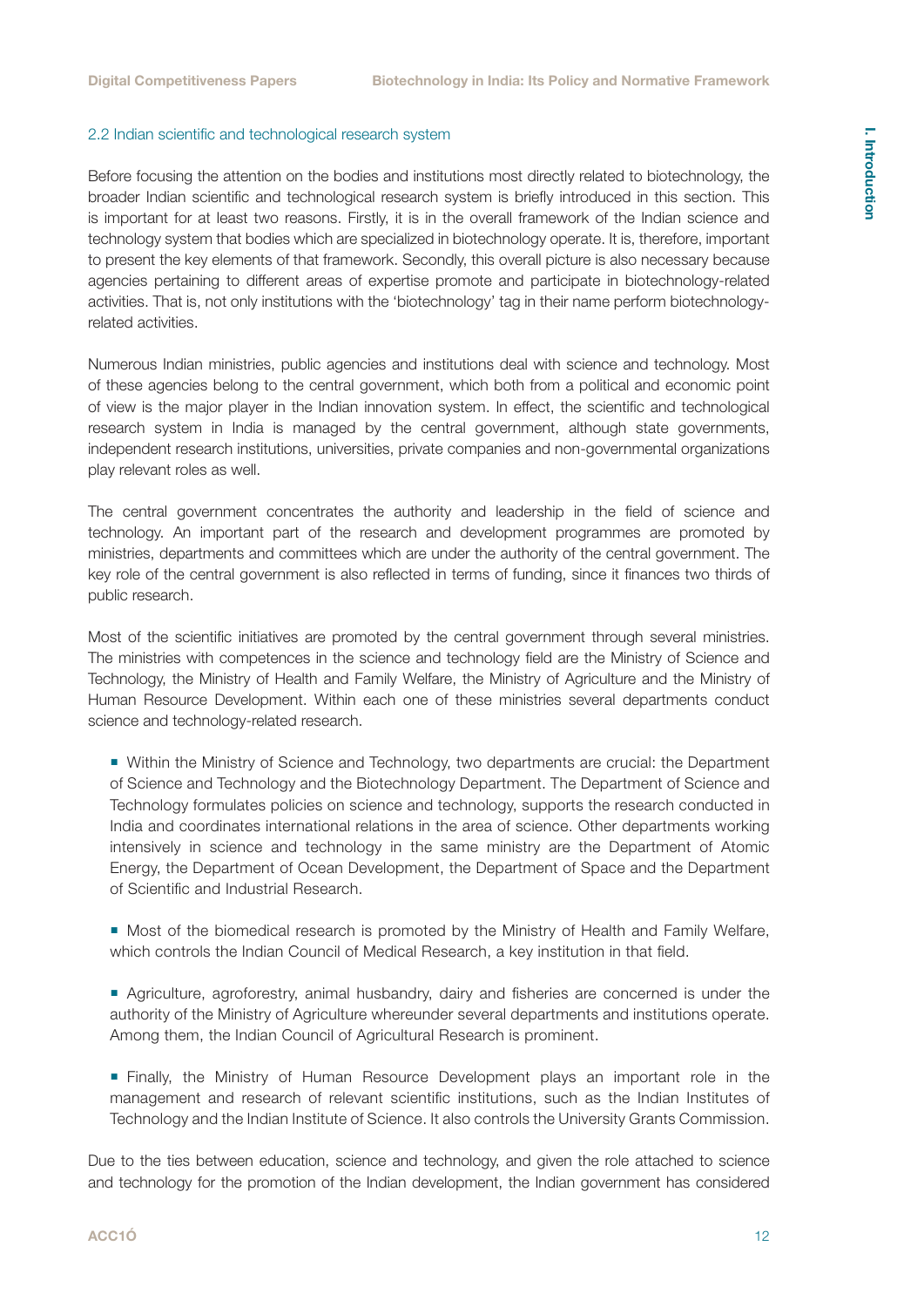education as a crucial development tool.18 This was emphasised since India became an independent State. The All-India Council of Technical Education was created in 1945, and in 1947 the Report of the Scientific Manpower Committee was adopted. Both were crucial to initiate and foster engineering and technological education. Despite the development hurdles, India has made an effort to devote all possible resources to improve scientific education. At present, the university system is an essential component for the promotion of science and technology in India. Around 350 universities exist in the country. Some are financed and managed by the central government, others are under the control of state governments or privately funded.

The importance attached to education can also be seen in respect of biotechnology. In 1984, the National Biotechnology Board launched an integrated short-term programme in the field of biotechnology. Shortly after, the Department of Biotechnology started its activities to satisfy the demand of human resources in the field of biotechnology. Post-graduate education in biotechnology, boosted by the Department of Biotechnology, started in 1986 with a model system of post-graduate teaching in biotech. Later on, in 1988, specialized MSc courses on marine and agricultural biotechnology were organized. Among the tasks that the Department of Biotechnology currently performs is the support of education programs in biotechnology. It supports more than thirty courses on General Biotechnology, seven in Agricultural Biotechnology, one in Healthcare Biotechnology, three in Neurosciences and two in Marine Biotechnology. Around 1000 students participate annually in courses organized or supported by the Department of Biotechnology.<sup>19</sup>

In addition to universities' research centres, there are many scientific institutions conducting research in India. The most prominent among them are the seven Indian Institutes of Technology, the Indian Institute of Science, the Institutes of Information Technology and the All India Institute of Medical Sciences. Regarding the Indian Institutes of Technology and the Indian Institute of Science, it has been highlighted that "The formation of higher educational institutions, such as the Indian Institutes of Technology (IITs) and the Indian Institutes of Management (IIMs), was part of a policy to create a modern Indian state".20 With regard to biotechnology, the Delhi Indian Institute of Technology launched a five-year integrated programme in Biochemical Engineering and Biotechnology as soon as in 1992. The Indian Institute of Science located in Bengaluru is a leading research organization both in India and South Asia and accounts for almost 10 per cent of India's total scientific output in terms of scientific publications, has several hundreds of faculty members and an important percentage of its students pursue doctoral degrees.

As far as biotech infrastructure is concerned, India has developed world class facilities for numerous biotech activities and techniques: "facilities for DNA sequencing, protein engineering, bioprocessing, crystallography, molecular graphics and modelling, PL3 and PL4 level containment for work on dangerous pathogens, prescribed glass/animal houses for transgenic animal/plant research, repositories of microorganisms important in agriculture, healthcare and industry, ex-situ and in-situ gene banks for crops and endangered medicinal and aromatic plants, medium and high throughput screening facilities for drugs and pharmaceuticals, biosensors, nuclear magnetic resonance machines, different mass spectrometers for various purposes, GM testing labs and recently micro arrays, automated DNA sequencing as well as robotic plasmid isolation equipment".<sup>21</sup>

**I. Introduction**

<sup>18.</sup> J. P. Wogart-CREST OMC Working Group, op. cit.

<sup>19.</sup> S. Chaturvedi, op. cit., p. 83.

<sup>20.</sup> J.P. Wogart-CREST OMC Working Group, op. cit.

<sup>21.</sup> S. Rao, "Indian Biotechnology Developments in Public and Private Sectors – *Status* and Opportunities", *Asian Biotechnology and Development Review*, p. 3. [link](http://www.ris.org.in/abdr_nov1.pdf) (*Accessed June 2010*).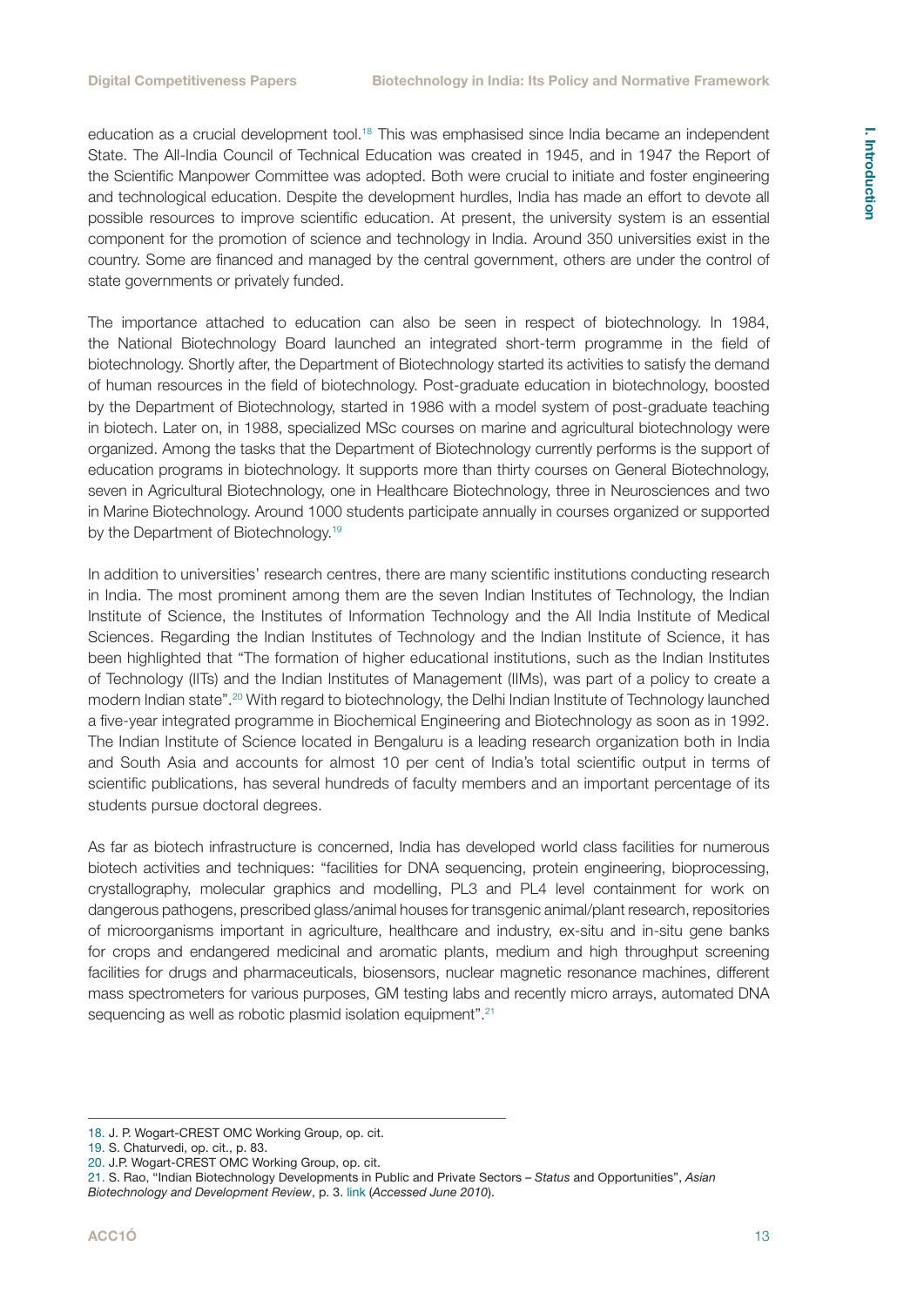#### 2.3 Funding science, funding biotech

Since its independence, India has tried to foster its economic and social development through the organization of public policies and activities in five-year plans. Presently, the Eleventh Five-Year Plan is being implemented. This plan dramatically increases the funding for science and technology, a projected outlay of 73.304 Crores which almost triples the sum devoted to science and technology in the previous five-year plan.<sup>22</sup> As in previous plans, science and technology play an increasingly important role, and the Five-Year Plan emphasizes the need to promote an enhanced interaction between scientific institutions and the industrial sector.

From both the political and economic points of view, the major player of the Indian innovation system is the central government. On one hand, most of the research and development programmes are promoted by ministries, departments and committees which are under the authority of the central government. On the other hand, the government funds two thirds of public research.

In the biennium 2005-2006, the share of the central government and public enterprises in the overall research and development expenditure was 62 per cent; State governments accounted for 7.7 per cent, higher education 4.4 per cent and the private sector 25.9 per cent.<sup>23</sup> That is, 74.1 per cent of the total research and development expenditure was funded with public resources.

If public and private expenditures are taken together, 0.89 per cent of the Indian Gross National Product is devoted to research and development.24 This percentage is still far from the 2 per cent that most developed countries invest in research and development; however it is higher than in most developing countries. In total, in the biennium 2005-06 India devoted 1994665.23 Rs. Lakhs to research and development.

Given the importance attached to biotechnology as a tool to foster national development, biotechnology research and development has become a cross-cutting objective in the Indian public sector. Although a particular department (the Department of Biotechnology) is entirely devoted to biotechnology, different ministries, departments and councils also allocate funds to biotech-related activities.<sup>25</sup> Among the latter the most prominent probably are the Department of Science and Technology, the Council of Scientific and Industrial research, the Indian Council for Medical Research, the Indian Council of Agriculture Research, the University Grants Commission and the Department of Scientific and Industrial Research. In fact, it is likely that the share of research and development expenditure corresponding to the Department of Biotechnology is relatively low: only 2 per cent of the total funding, despite the fact that since the nineties the budget of the Department of Biotechnology has been increased (see *Figures 1* and *2*).26

In fact, in terms of funding, the Department of Biotechnology ranks number 8 out of 13 departments/ institutions. Moreover, it has to be taken into account that the five major agencies concentrate 83.9 per cent of the total research and development expenditure incurred by Indian scientific agencies.<sup>27</sup> Recent plans have attracted more funding: in 2009, Rs 18 billion (351 U\$S billion) were allocated to biotech R&D in order to foster the NBDS.<sup>28</sup> In addition, it has been reported that "[T]he biotechnology

<sup>22.</sup> In effect, the Tenth Five-Year Plan projected 25.301 Crores to science and technology. S. Aggarwal, "11th Plan triples allocation for science and technology", *Indian Express*, 28/12/2007. [link](http://www.indianexpress.com/news/11th-plan-triples-allocation-for-science-and-technology/255433) (*accessed January 2010*).

<sup>23.</sup> Department of Science and Technology, *Research and Development Statistics 2007-2008*, New Delhi: Department of Science and Technology, 2009, p. 4.

<sup>24.</sup> *Ibid*., p. 3.

<sup>25.</sup> See, P. K. Ghosh, op. cit., p. 36.

<sup>26.</sup> Department of Science and Technology, op. cit., p. 26.

<sup>27.</sup> *Ibid*., p. 7

<sup>28.</sup> E&Y, "Nurturing growth", E&Y, *Beyond Borders. Global Biotechnology Report 2009*, 2009, p. 114.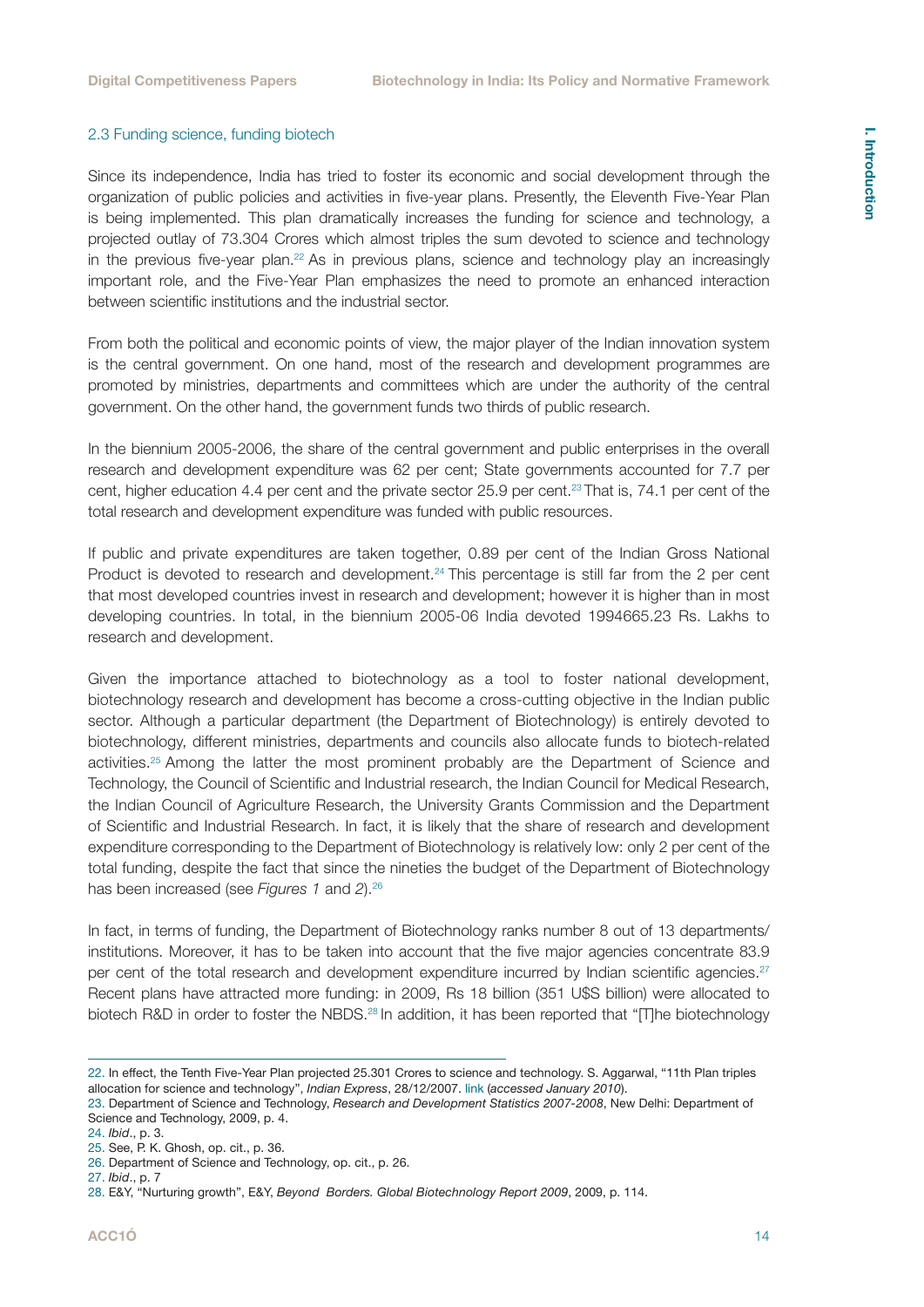I. Introduction **I. Introduction**

department has a good record in supporting industrial projects, spending around US\$200 million (€142 million) a year to develop biotechnology initiatives".<sup>29</sup>

| Figure 1: Financial progress for the Department of Biotechnology in the<br>eight, ninth and tenth plan period |                            |                                             |  |  |
|---------------------------------------------------------------------------------------------------------------|----------------------------|---------------------------------------------|--|--|
|                                                                                                               | <b>Outlay (Rs. Crores)</b> | <b>Anticipated Expenditure (RS. Crores)</b> |  |  |
| 8th Plan (1992-1997)                                                                                          | 265.00                     | 395.84                                      |  |  |
| 9th Plan (1997-2002)                                                                                          | 675.00                     | 621.71                                      |  |  |
| 10th Plan (2002-2007)                                                                                         | 1450.00                    | 1649.66                                     |  |  |
| 11th Plan (2007-2012)                                                                                         | 6389.00                    |                                             |  |  |

The number of extramural research and development projects and the funds approved by the Department of Biotechnology confirms the positive evolution of public investment in biotech research. During the 2003-2004 biennium there were 249 approved projects with an approved cost of 60.01 Crores, these figures were doubled and tripled, respectively, in the 2005-2006 biennium: 422 approved projects with a cost of 174.73 Crores.30 The institutions benefiting from these projects and funding were universities and colleges (54%), deemed universities (6%), institutes of national importance (12%), national laboratories (17%) and other institutions under state governments, non-governmental agencies and registered societies (11%).<sup>31</sup>



- 30. Department of Science and Technology, op. cit., p. 70.
- 31. *Ibid*., p. 70.

<sup>29. &</sup>quot;Indian firms may well take large slice of global biosimilars pie", *Scrip*, 5/8/2009, [link](http://www.gabionline.net/Biosimilars/News/Indian-firms-may-well-take-large-slice-of-global-biosimilars-pie) (*Accessed February 2010*).

<sup>32.</sup> Data extracted from Department of Science and Technology, op. cit., p. 78.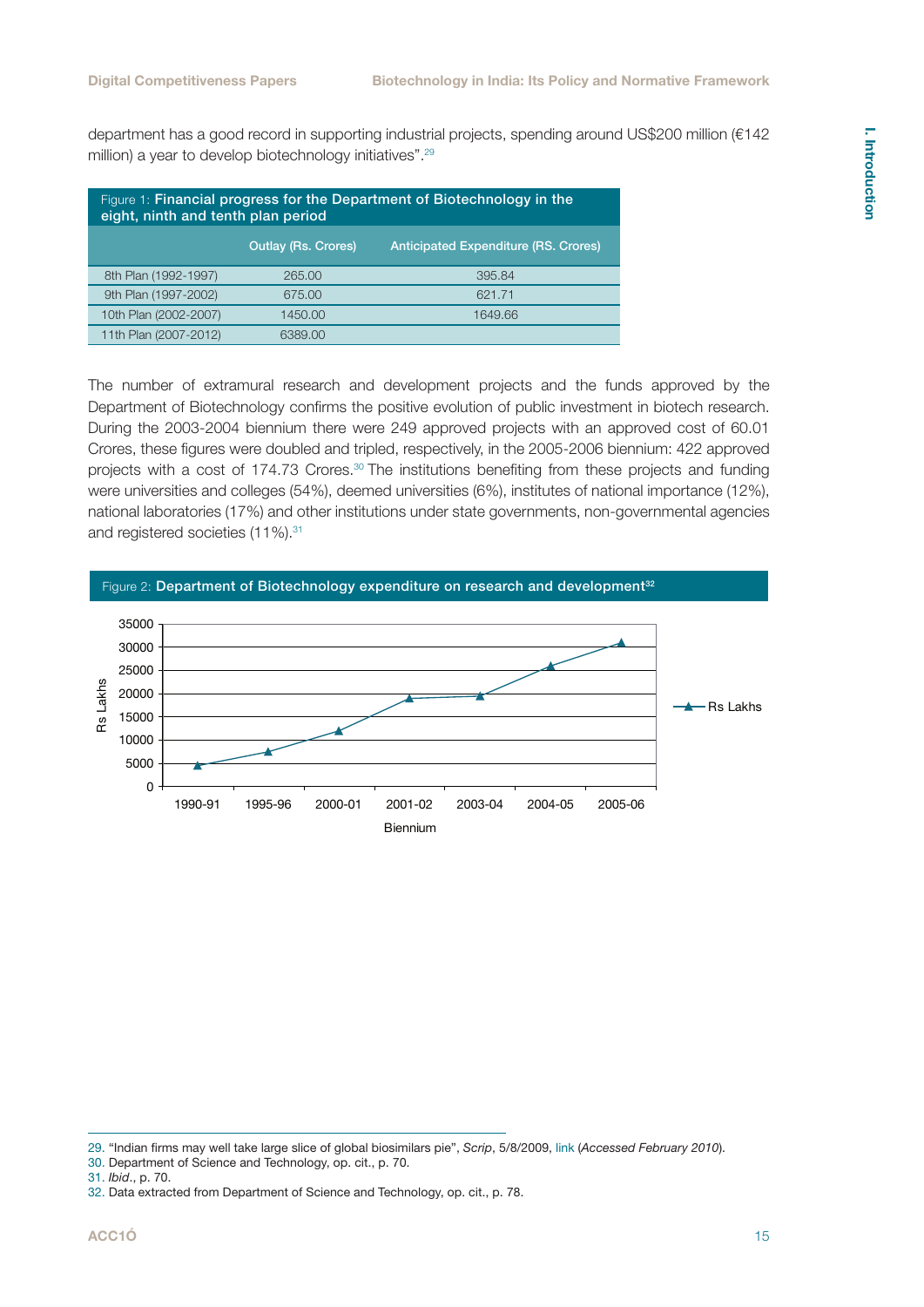## I. Introduction **I. Introduction**

#### <span id="page-15-0"></span>3. INDIA AND EU COOPERATION IN THE FIELD OF SCIENCE AND TECHNOLOGY

#### 3.1 Evolution

Indian scientists and technological entrepreneurs have had a record of fruitful collaboration with their European peers, and some EU Member States have strong bilateral relations with India in the field of science and technology. This is the case, in particular, of France, the United Kingdom and Germany. Nevertheless, if the present cooperation record in the field of science between the EU and India is compared to that of the EU and other emerging economies, such as China or Brazil, it is clear that the Euro-Indian relationship has yet a long way to go. To increase the cooperation in the field of science and technology, several difficulties must be overcome. According to European entrepreneurs, the most significant difficulties are the lack of information about the Indian science and technology system and the complexity of the Indian system itself.<sup>33</sup>

In 1962 India and the European Economic Communities established diplomatic relations. Since then, several legal and political instruments have framed the Euro-Indian relationship. Between 1973 and 1985 several commercial agreements were adopted, and in 1991 the European Community Investment Partners scheme in India was launched to provide funding and facilitate joint ventures among small and medium companies.

The present framework for cooperation was set up in the early nineties, when the *Joint Political Statement* (1993) and the *Cooperation Agreement between the Community and India on Partnership and Development* (1994) were adopted. These texts set up the institutional basis for the EU-India political interaction. In 2000 the first EU-India summit was held in Portugal. This was an initial meeting of paramount importance; since then similar meetings have been regularly held.

All the Euro-Indian political summits have highlighted the importance of the cooperation in the field of science and technology. At the meeting held in The Hague in 2004, the Euro-Indian relationship was strengthened with the adoption of the *India-EU Strategic Partnership*. India became one of the selected EU's 'strategic partners', an Action Plan was adopted and several areas of collaboration were identified. The Sixth EU-India summit, held in 2005, endorsed the *EU-India Joint Action Plan*, aimed at strengthening the Euro-Indian partnership in key areas of interest for India and the EU.34 This was a major step towards the identification of specific areas of collaboration. The importance of the ongoing cooperation in the field of science and technology was also emphasized in the 2006 Helsinki Euro-Indian political summit.

In the specific field of technology, the EU and India have a strong cooperation record. The *India-EC Science and Technology Cooperation Agreement* was signed in 2001 and came into force on 14 October 2002. This treaty was aimed at promoting collaborative activities and research projects in five areas, including genomics and biotechnology for health. Although the *Science and Technology Cooperation Agreement* was a milestone, the potential for a broader collaboration in emerging hightech areas is substantial, as affirmed in the first EU-India Ministerial Science Conference, held in New Delhi in 2007. At this landmark event, the importance for the EU of the collaboration with India regarding science and technology was stressed. In fact, this was the first summit the EU and its Member States had ever held outside the European territory at a science ministerial level. 22 out of the 27 EU States sent ministers or high-level representatives pertaining to science related fields to meet with the Indian Ministry for Science and Technology, Earth Sciences and the Indian Ministry for Research. Academic and economic representatives were also present and a special meeting gathering professionals from both sides was held.

<sup>33.</sup> J. P. Wogart - CREST OMC Working Group, op. cit., p. 32.

<sup>34.</sup> See these areas in [link](http://ec.europa.eu/comm/external_relations/india/sum09_05/05_jap_ 060905.pdf) (*Accessed August 2010*).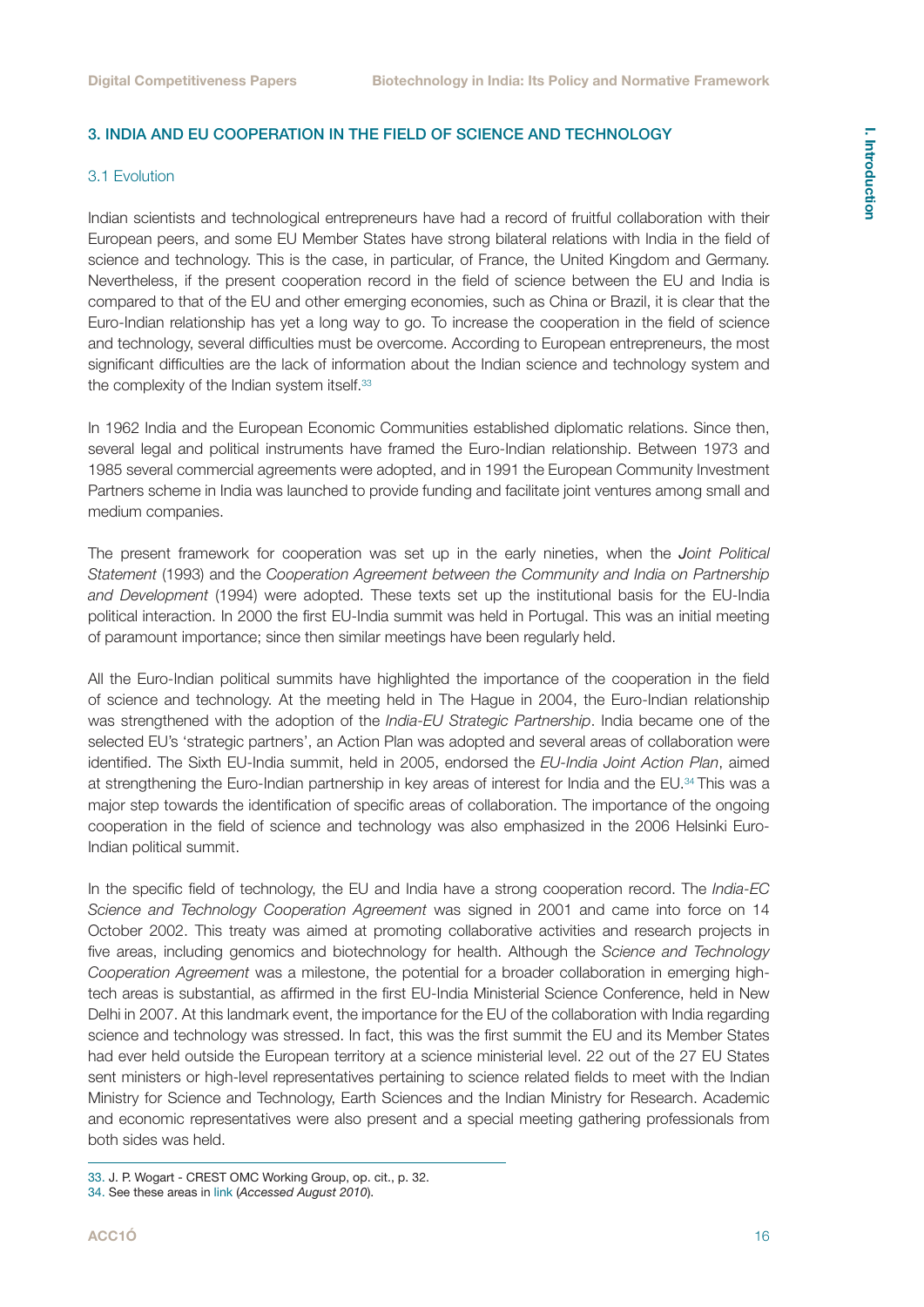Presently, India is prioritized for collaboration under the international dimension of the EU's Seventh Framework Research Programme (FP7). This program and the EU-India *Science and Technology* Agreement are the main triggers for the scientific collaboration between India and the EU. The Tenth India-European Union Summit held in New Delhi on November 2009 welcomed the India-EU efforts to support joint research projects in the field of solar energy which were launched within the FP7. The Tenth India-European Union Summit also welcomed the abovementioned *India-EC Science and Technology Cooperation Agreement* as an important step to strengthen strategic cooperation.

Despite the progress in the Indian science and technology, there still exists an important gap between India and Europe in this field. Existing differences explain the potentially diverging views and interests in some technological fields and regulatory aspects. Nevertheless, according to the political principles endorsed at the India-EU Ministerial Science Conference in 2007 the relationship between India and Europe should be based on the principles of "symmetry, reciprocity, mutual benefit and, where appropriate, the co-investment of resources and joint actions".35 These are principles that should be taken into account in all areas that may have an impact on scientific and technological development.

Since 2007, the EU and India has been negotiating the conclusion of a comprehensive association agreement which would cover issues such as trade, services, investment and intellectual property. As it has been said, "while there are a plethora of preferential trade agreements (..) there has been nothing to rival the ambition of the Euro-Indian trade agreement that is currently being contemplated".<sup>36</sup> The agreement, if concluded, would regulate a market comprising the fifth of the world's population: more than one billion of Indians and 500 hundred millions of Europeans.

This treaty is important for both parties since trading between India and the EU has doubled and investments have risen ten-fold in the past five years. The treaty could not be more important for India, since the EU is its main trading partner and India is number nine on the list of the EU's partners, accounting for almost a 2 per cent of EU exports and imports. The total trade between India and EU increased from 46 billions of Euros in 2006 to 55 billion in 2007.

With regards to the prospects of concluding the treaty, there are coincidental points that raise the probability of concluding the agreement. Both India and the EU attach great importance to the role of the State in the economy, "Thus, it may be easier to come to agreement on the degree the state can intervene when trade flows will be affected."37 On the other hand, India and the EU may have a coincidental interest in excluding some sectors form the liberalization, such as agriculture and automobiles, since they are heavily protected and strategic both in India and in the EU.38

The effects of the text -and particularly of the intellectual property and services chapters- on technologyintensive areas such as pharmaceutical products could be far-reaching. In fact, it seems that non-tariff barriers will likely be the most contentious issue in the negotiations.39 Additionally, given the role of India as world supplier of accessible products, such as medicines, the treaty must be viewed in a broader international and social context.40

<sup>35.</sup> *The New Delhi Communiqué*, India-EU Ministerial Science Conference, 7-8 February 2007, New Delhi.

<sup>36.</sup> S. Khorana, N. Perdikis, M. T. Yeung, W. A. Kerr, *Bilateral Trade Agreements in the Era of Globalization. The EU and India in Search of Partnership*, Cheltenham: Edward Elgar, 2010, p. xv.

<sup>37.</sup> *Ibid*., p. 10.

<sup>38.</sup> *Ibid*.

<sup>39.</sup> *Ibid*., p. 69. 40. See below IV.2.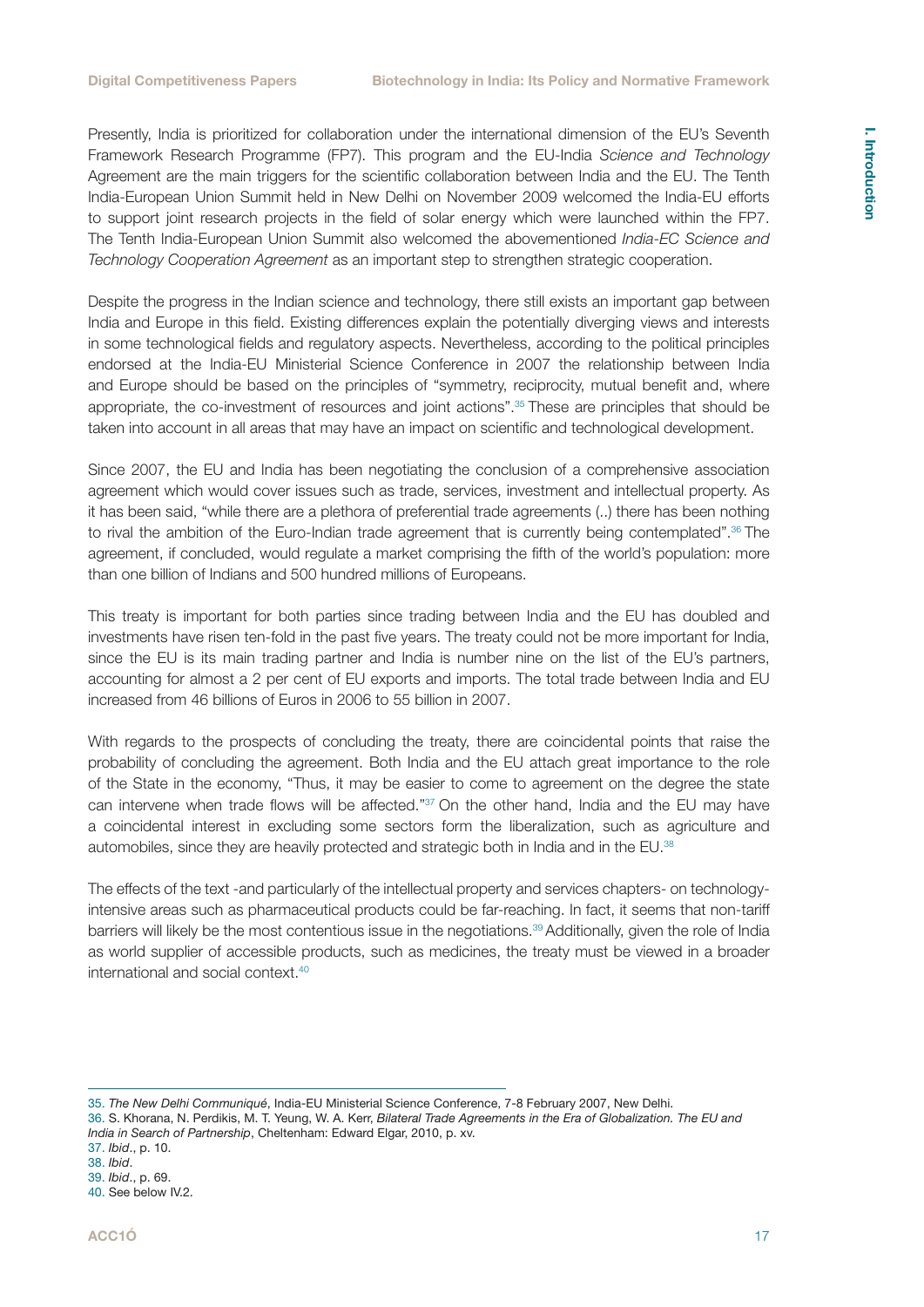#### <span id="page-17-0"></span>3.2 The Science and Technology Cooperation Agreement

With the objective of fostering cooperative research and development activities in the field of science and technology, the European Community and India signed the first agreement on this specific area on 23 November 2001. The *Science and Technology Cooperation Agreement* (STCA) was concluded in the context of the cooperation and information exchange in science and technology under the abovementioned 1994 *Cooperation Agreement between the Community and India on Partnership and Development*. The STCA was established for a five-year period and covers all research and technological development activities; it also includes an annex on the protection of intellectual property rights. The Agreement renewing the *Agreement for scientific and technological cooperation between the European Community and the Government of the Republic of India*41 was signed in 2007, as anticipated in the EU-India Summit held in Helsinki in October 2006, and foreseen in article 11 of the STCA.

The purpose stated both in the STCA and 2007 agreements is to "encourage and facilitate cooperative research and development activities in science and technology fields of common interest between the Community and India". This cooperation may cover activities of research, technological development and demonstration, and shall be guided by the following principles: *i*) partnership for balanced mutual benefits; *ii*) reciprocal access to the activities of research and technological development; *iii*) exchange of information affecting cooperative activities; *iv*) protection of intellectual property rights.<sup>42</sup>

Article 5 of both agreements identifies the possible forms that cooperative activities may adopt. Among the activities foreseen in the non-exhaustive list are the participation of research entities in projects promoted by each one of the parties, joint projects in the activities covered by the agreement, mobility of scientists and technical experts, joint organization of symposia, workshops and conferences, sharing of equipment and materials and dissemination of information on practices, laws and programmes relevant to scientific cooperation.

Politically, the STCA is under the control of the Indian Department of Science and Technology and the EU Directorate General for Science, Research and Development. Remarkably, the STCA created a Steering Committee on Science and Technology Cooperation. An equal number of representatives of each party make up the committee, which holds a meeting at least once a year. This committee was entrusted with the tasks of promoting and overseeing the collaborative activities mentioned in the treaty as well as those which could affect the collaboration under the agreement; facilitating the development of joint scientific and technological projects, identifying priority sectors, proposing the pooling of projects, reviewing the efficiency of the treaty and reporting to the Parties on the cooperation undertaken under the Agreement. The Steering Committee on Science and Technology Cooperation held its first meeting on March 2004, when five thematic priorities for cooperation were identified: surface transport, nanotechnology and multifunctional materials, health, climate change and information and communication technologies. Although the Steering Committee has organized numerous activities and has met four times, monitoring on the implementation of its decisions have allegedly been weak.

After the initial four years of the implementation of the STCA, an evaluation of the agreement was conducted. The assessment concluded that in a short period of time the STCA had positively contributed to the promotion of joint collaborative scientific activities and had had a positive impact on policy, but a more limited impact on the economy.43 Nevertheless, it also mentioned several areas that should be reinforced, such as the participation of EU scientists in Indian research programmes, the promotion of mobility of scientists, the preparation of joint calls for proposals in the context of EU framework programmes, the awareness-raising on the opportunities offered by the Agreement and the role of the Steering Committee.<sup>44</sup>

43. V. Pandey, *Impact assessment of the Scientific and Technological Cooperation Agreement concluded between the European Community and the Government of the Republic of India*, 2006, p. 23.

<sup>41.</sup> *Official Journal of the European Union,* L 171/19, 1.7.2009.

<sup>42.</sup> See articles 4 and 3 of each one of the Agreements.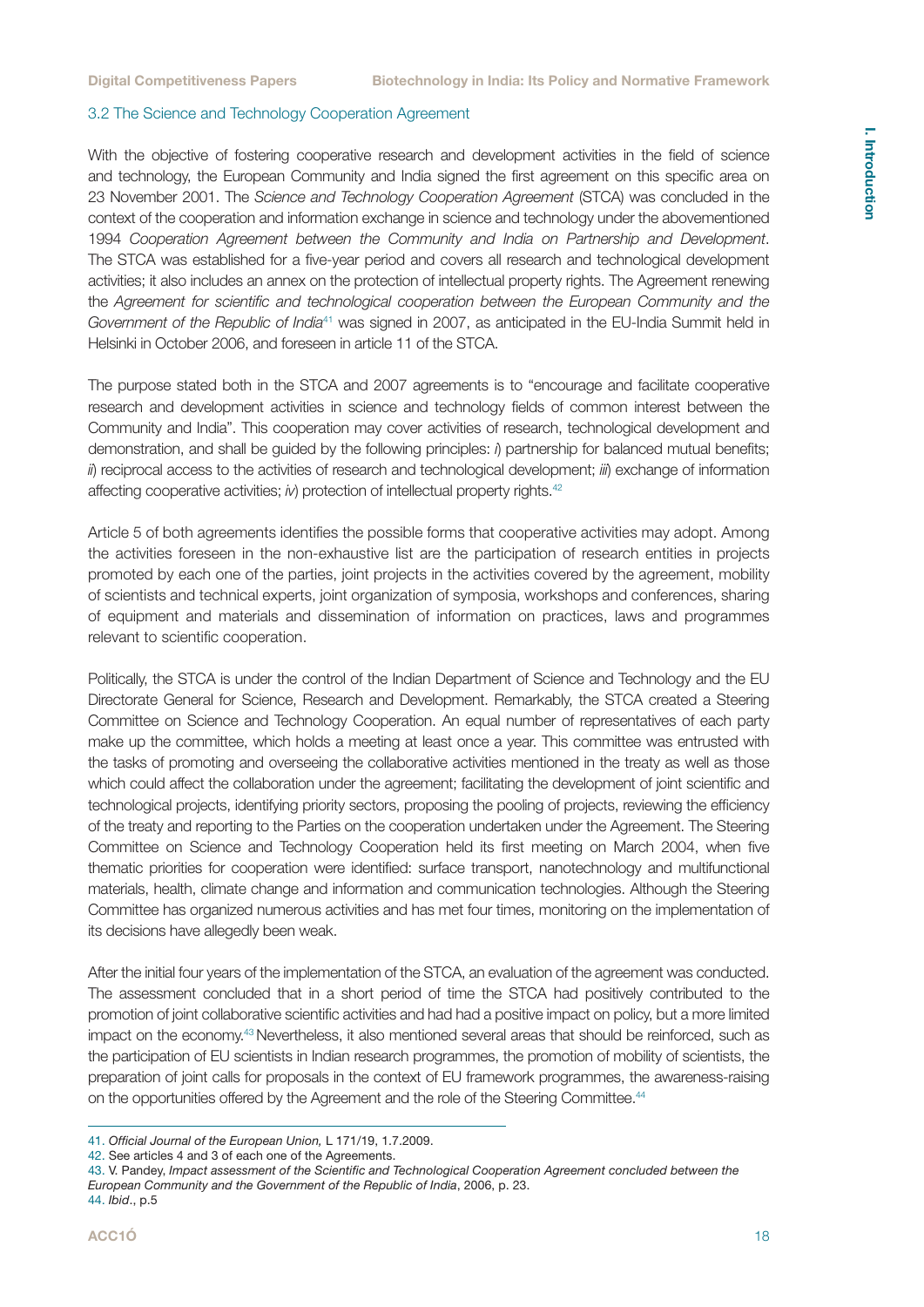## I. Introduction **I. Introduction**

#### <span id="page-18-0"></span>3.3 Fields and mechanisms of collaboration

#### 3.3.1 Framework cooperation programmes

The STCA does not set up specific obligations as far as funding for science and technology cooperation is concerned. By contrast, under the STCA each Party commits itself to allocate funds on a specific case-by-case basis, taking into consideration the applicable regulations and policies. For the EU, the principal tool to fund science and technology activities between India and Europe is the Framework Programme (FP).

The FP is the main EU mechanism for funding scientific research. It is open to companies, nongovernmental organizations, universities, research centers and individuals of all countries, both European and non-European, under certain conditions. The seven consecutive FPs have traditionally been a good instrument for international science and technology partnerships. In effect, since 1984 these four-year programmes have supported research in science and technology taking place in third countries. Increasingly, FPs have included projects conceived in emerging economies -"third country participants"- such as Russia, China, India and Brazil. As far as their relevance for the Euro-Indian cooperation is concerned, it should particularly be highlighted the importance of the last two FPs: the 6th and the 7th.

The 6th Framework Programme (FP6) lasted from 2002 to 2006. It represented a major boost for scientific cooperation between India and Europe if the relatively low number of projects financed in previous FPs is taken into account. Between 2002 and 2006, 72 projects involving Indian researchers were financed by FP6.<sup>45</sup> It almost doubled the Indian share compared to FP4 (33 projects with Indian participation were funded)46 and FP5 (32 projects with Indian participation were funded). In the context of FP6 more than 100 Indian institutions were somehow involved in EU funded projects, exceeding 250 million Euros. Although the focus was on sustainable development and climate change, biotechnology for health was also found among the main areas of collaboration.<sup>47</sup>

In 2007 FP7 was initiated, and it will run until 2013. Although Euro-India cooperation in the field of science and technology has lasted for a long time, the FP7 shows a dramatic increase in the level of cooperation. The success of the first call for proposals was already remarkable: more than 400 Indian research institutions responded to that call, which opened a new period of enhanced scientific collaboration. Of these proposals, 139 (37%) were health-related proposals, followed by information/ communication technology (92, which represented 24%) and environment (50 proposals, 13%).<sup>48</sup> At present, more than 90 projects with at least one Indian partner have been funded by the FP7.49

3.3.2 Workshops, human resources and other cooperation initiatives

In 2007, the EU-India Ministerial Science Conference decided to celebrate several "EU-India Strategic workshops" on key areas, such as climate change, health, clean energies and combustion.<sup>50</sup> During

<sup>45.</sup> See the projects in [link](http://euroindiaresearch.org/fp7_india_indiaFP6.htm) *(Accessed April 2010).*

<sup>46.</sup> V. Pandey, op. cit., p. 16.

<sup>47.</sup> See the list of all projects funded, classified by topics, in [link](http://euroindiaresearch.org/fp7_india_indiaFP6.htm) (*Accessed April 2010*).

<sup>48.</sup> J. P. Wogart - CREST OMC Working Group, op. cit., p. 25.

<sup>49.</sup> See the list of projects in [link](http://euroindiaresearch.org/fp7_india_indiaFP7.htm) (*Accessed April 2010*).

<sup>50.</sup> Among the meetings celebrated since then are the following: Workshop on cultures of governance and conflict resolution; workshop on clean coal technologies; a series of targeted information seminars on opportunities for cooperation between Indian and European Union Researchers and Research Organizations; Workshop on Renewable Energy Research and Technology Development, European Union India Day at the Nutraceutical Summit, Research Cooperation Opportunities in Nanosciences and Materials Research; First EU-India Strategic Workshop on Climate Change Research Needs.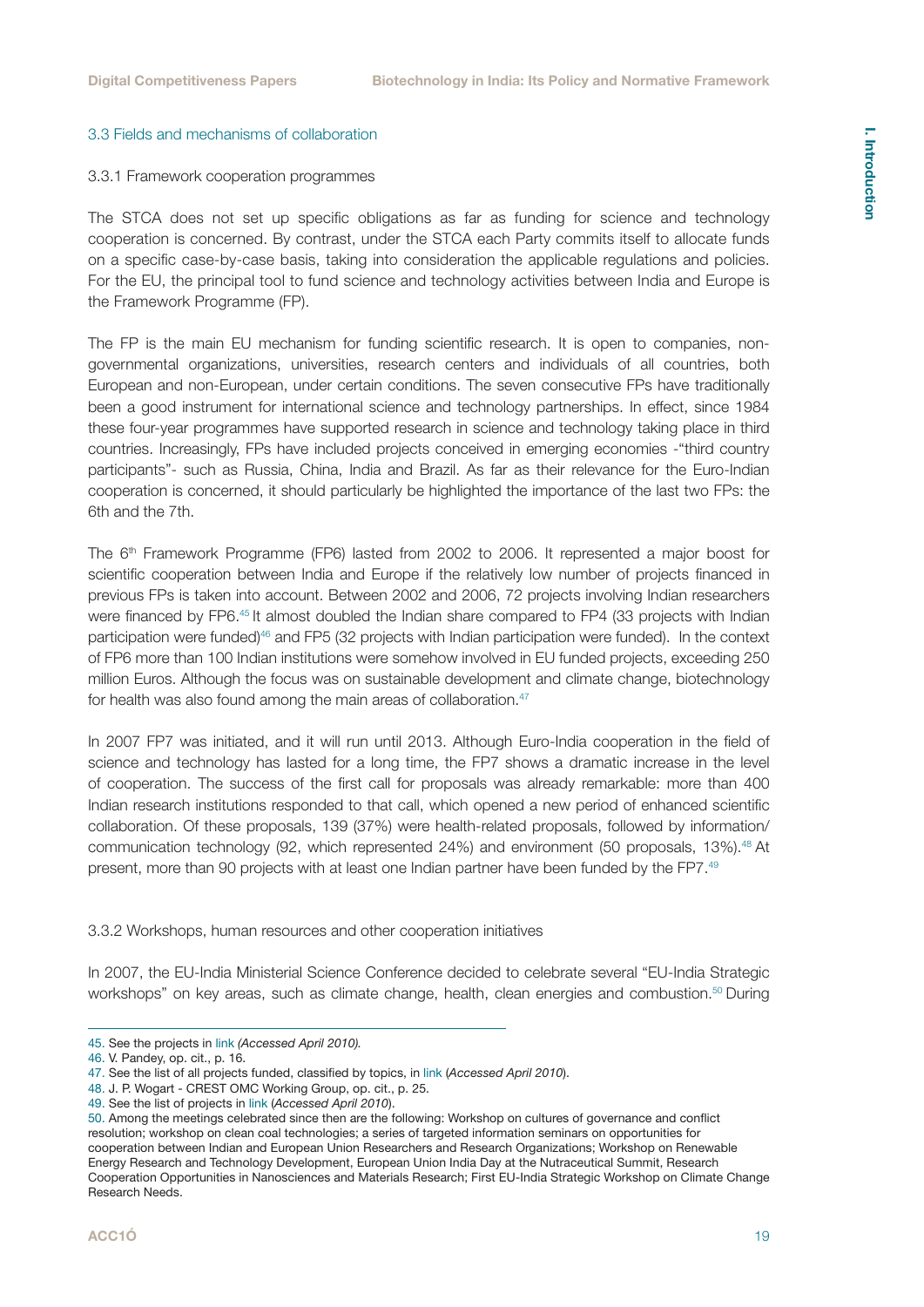<span id="page-19-0"></span>the FP6 period, the Indian Department of Science and Technology and the EU Directorate General for Research convened seminars on several issues: information society, road transport research, nanotechnology, functional materials and climate change and natural disasters.<sup>51</sup> In addition to scientific exchange, the joint projects conceived at these workshops have been, in some cases, awarded funding in the corresponding FP.<sup>52</sup> These workshops have dealt with 'green' and 'red' biotechnology. Interesting initiatives have been, for instance, those resulting in the celebration of a workshop on infectious diseases of the poor and immuno-compromised individuals, in June 2006 in Bangalore, and a workshop on genomics and health biotechnology, in April 2005 in Delhi.

Additionally, different programmes and initiatives are aimed at promoting the mobility of researchers between India and the EU. If certain conditions are met, Indian researchers can benefit from (as any other non-EU national) the so-called 'researchers visa', which facilitates the movement across EU territory. Programmes, such as the Marie Curie, Erasmus Mundus and India Window need to be mentioned.

The Marie Curie Programme is a mobility programme for scientists. It distinguishes between 'International Outgoing Fellowships for Career Development' and 'International Incoming Fellowships'. An assessment of the Marie Curie programme focused on the Euro-Indian relationship has proved that incoming international fellowships (the ones open to foreign scientists to do research in Europe) are much more successful than outgoing fellowships (the ones awarded to European researchers to undertake research abroad).<sup>53</sup> That is, many more Indian scientist conduct research in Europe thanks to the Marie Curie programme than European researchers do in India.

Other programmes to be taken into account in this context are the Erasmus Mundus Program and the India Window Program. Erasmus Mundus provides scholarship to students willing to fulfil master studies in Europe in very different fields. The India Window programme reinforces the Erasmus Mundus program, funding it with 33 million of Euros for the 2005-2009 period. As a result of both programs, highly qualified students can follow post-graduate courses in Europe.

The 2007 EU-India Ministerial Science Conference recommended establishing a number of joint EU-India nodes for networking innovation systems in different regions of India and Europe, a new program for promoting cooperation in the field of science and technology, the promotion of mobility, and to undertake efforts for building up joint infrastructures.54 The same conference decided that India and the EU shall annually invest 5 millions of Euros in joint research. Since then, two joint calls for proposals have been launched. The first call for proposals was launched with the Department of Science and Technology, and focused on computation materials science. It attracted 25 proposals, of which 6 were funded. The second call for proposals was prepared together with the Department of Biotechnology and it funded 2 out of 25 proposals on food, health and well being.

#### 3.4 The way forward

The Euro-Indian relationship and strategic partnership in the scientific area of science and technology still has a long road ahead. Although there is an increasing number of academic collaborations and the European funding for collaborative research has grown, European attention to Indian science and technology still lies behind the efforts the EU devotes to other major developing economies such as Brazil and China.<sup>55</sup>

54. *The New Delhi Communiqué,* op. cit.

<sup>51.</sup> J. P. Wogart - CREST OMC Working Group, op. cit., p. 24.

<sup>52.</sup> V. Pandey, op. cit., p. 16.

<sup>53.</sup> *Ibid*., p. 18.

<sup>55.</sup> J. P. Wogart - CREST OMC Working Group, op. cit., p. 32.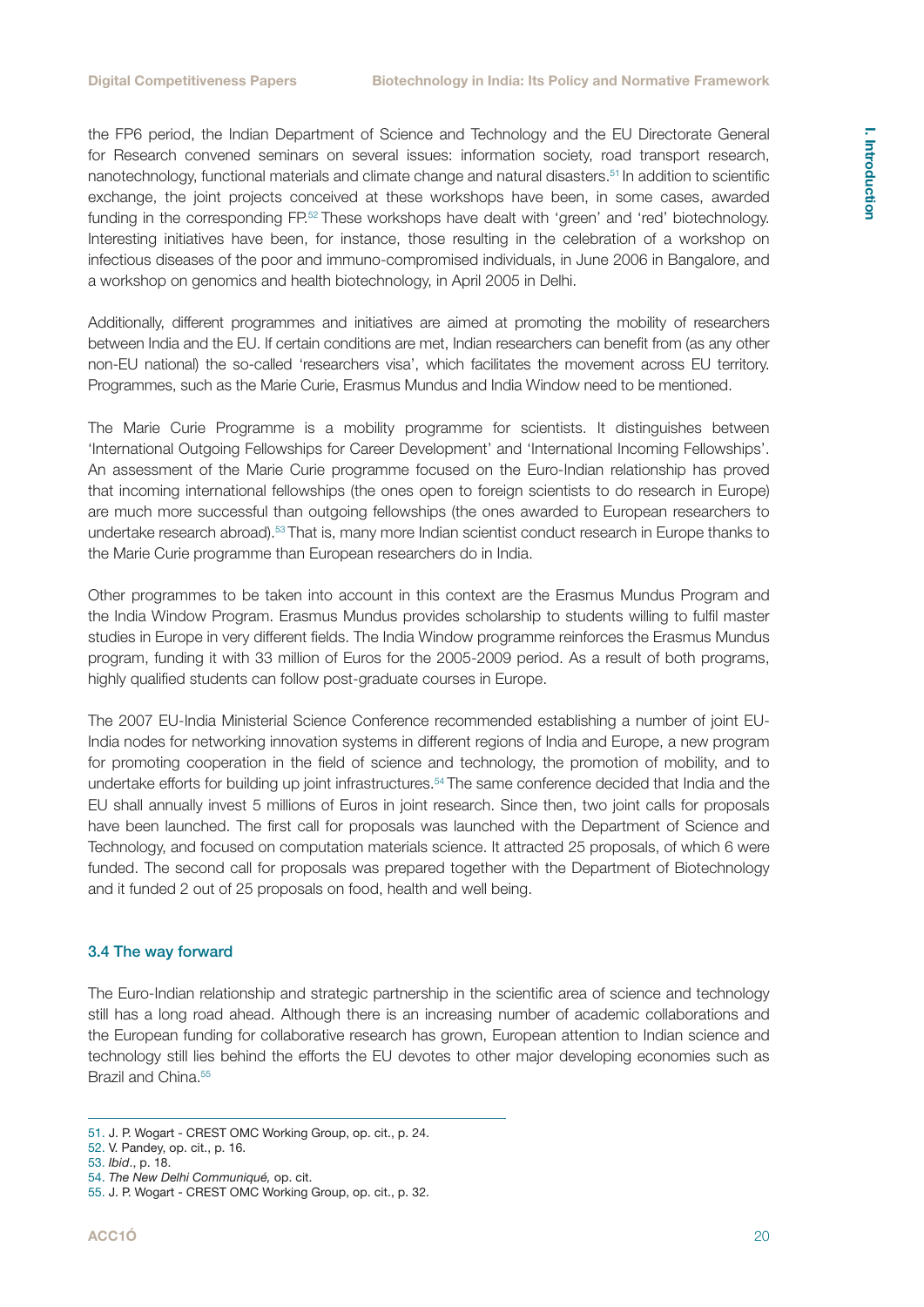In December 2008, a report of the CREST OMC Working Group analysing the EU-Indian cooperation in science and technology delivered a set of recommendations for enhancing cooperation. Detailed and ready to implement actions were proposed under the following headings:

*i*) fostering a knowledge-based strategic agenda-setting; *ii*) offering an optimum framework for science and technology cooperation and removing barriers; putting emphasis on the 'human dimension' through brain-drain circulation; *iii*) putting emphasis on the "human dimension" through brain-circulation; *iv*) strengthening brainpower attraction and circulation; enhancing strategic science and technology cooperation and advancing the instruments and institutions.<sup>56</sup>

Among the recommendations made by the CREST OMC Working Group there was a constant reference to the need to improve information on Indian science and technology policies and key institutions. References were also made to the necessary simplification and harmonization of procedures, and to lowering or eliminating Indian taxes affecting science and technology. Regarding brain-circulation, one of the most tangible recommendations of the CREST OMC Working Group was to offer returnfellowships for Indian researchers. This should be done by the EU and Member States and, in fact, would complement already existing Indian actions in this regard.

<sup>56.</sup> *Ibid*., pp. 37-40.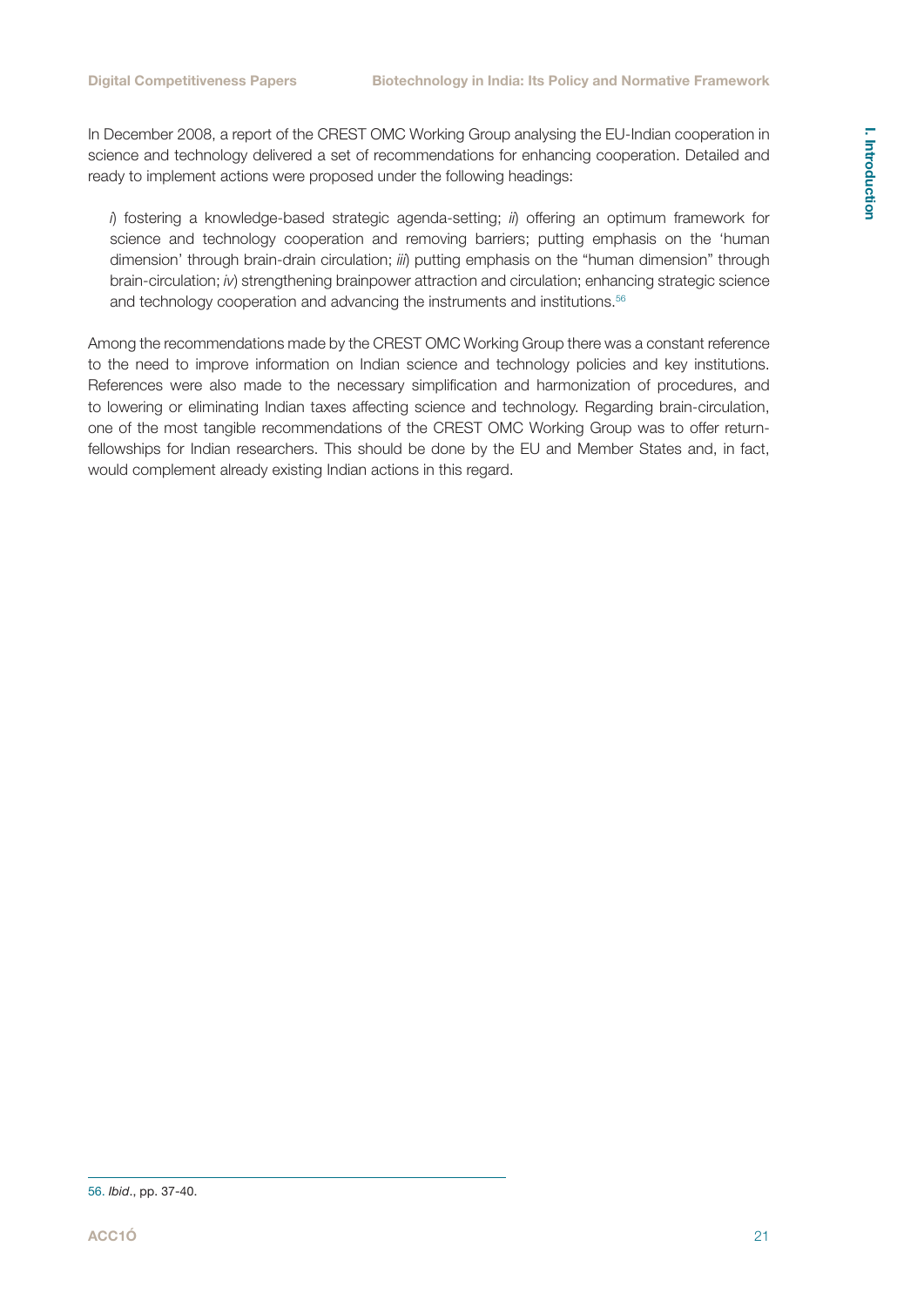### <span id="page-21-0"></span>II. INSTITUTIONAL AND NORMATIVE FRAMEWORK FOR BIOTECHNOLOGY IN INDIA

#### 1. NORMATIVE FOUNDATIONS

#### 1.1 International

India is party to several international treaties that directly impact on biotechnology regulation and management. These treaties pertain to several public international law regimes, such as international trade law, international environmental law, intellectual property law and international human rights law.

In the field of international trade law, Indian is signatory to the Agreement establishing the World Trade Organization (WTO); therefore attention must be particularly paid to the WTO covered agreements and, among them, particularly to two agreements: 1) the Technical Barriers to Trade Agreement, which prescribes the adjustment of national regulations to international standards, something which can be of relevance in case of standards aimed at safeguarding the quality, biosafety and efficacy of biotechnological products; and 2) the TRIPS agreement, which prescribes the patentability of inventions in any field of technology, including microorganisms.<sup>57</sup> A third relevant treaty to be borne in mind is the Sanitary and Phytosanitary Agreement, which establishes WTO rules on food safety and animal and plant health measures.

India is also party to the 1992 Convention on Biological Diversity (CBD). Article 15.1 recognises the States sovereign rights over their resources and confers on them the "authority to determine access to genetic resources". Article 15.4 subjects access to foreign resources to "mutually agreed terms", while article 15.5 conditions it to the prior informed consent of the Party providing those resources. Article 15 also requires States to adopt measures to share in a fair and equitable way with the Party providing the genetic resources the results of research and development and the benefits deriving from their commercialization and other uses.<sup>58</sup> Hence, disclosure of origin is an important element of the CBD access and benefit-sharing regime, and reflects the interrelationship of the CBD regime with the international intellectual property law system.59 Proving this interrelationship, in India, failure to disclose the source and origin can result in the invalidation of the patent.<sup>60</sup>

India is party to the 1977 Budapest Treaty on the Deposit of Microorganisms. Signatory States to this Treaty are obliged to recognise the deposit of a strain or sample of a microorganism claimed in a patent as disclosure of the invention. Patent applicants must deposit the material in an international depository authority. Article 10(4)(ii) of the *Patents Act* 1970 alludes to the Budapest Treaty, and sets out the conditions governing the deposit of microorganisms. The Microbial Type Culture Collection and Gene Bank is a national facility established in 1986 which, since 2002, has become one of the international depository authorities capable of receiving strains or samples of microorganisms.

Indian commitments in the field of International human rights law are also of relevance in respect of biotechnology. Several rights, such as the right to health or the right to food are of relevance when

<sup>57.</sup> See below IV.1 1. The TRIPS Agreement and the Patents Act successive amendments.

<sup>58.</sup> C. Correa, J. Sarnoff, *Analysis of options for implementing disclosure of origin requirements in intellectual property applications,* Geneva: UNCTAD, 2006, UNCTAD/DITC/TED/2004/14.

<sup>59.</sup> *Ibid*., p. 5.

<sup>60.</sup> See below IV.2.2. *Disclosure of origin*.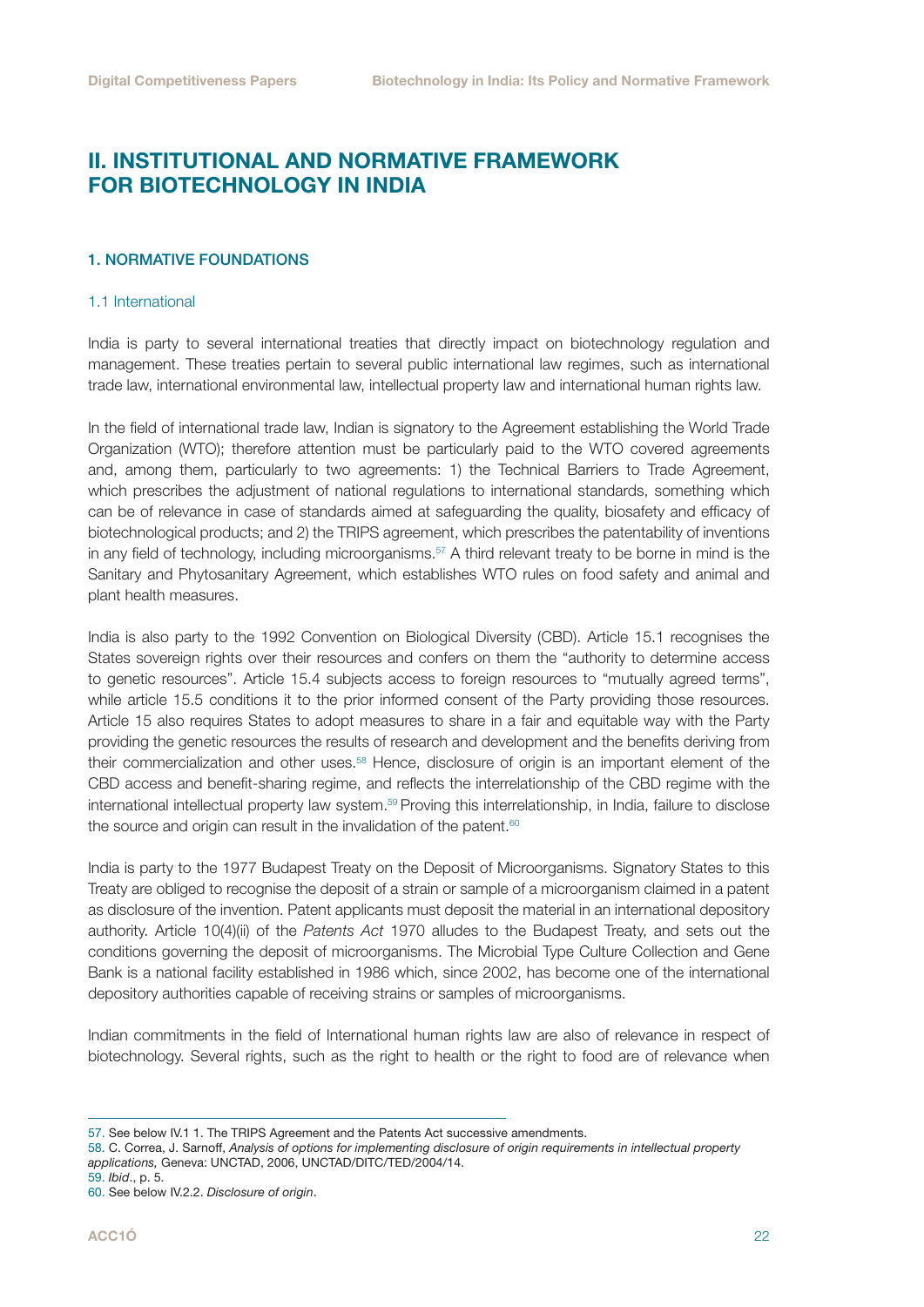<span id="page-22-0"></span>considering both the development and access to biotechnological inventions. Intellectual property management and clinical trials development have to duly take into account Indian international obligations to respect and protect diverse human rights. In a case related to the patentability criteria that reached the High Court of Judicature at Madras, judges stated that to take a decision on the case they had "borne in mind the object which the Amending Act wanted to achieve namely, to prevent evergreening: to provide easy access to the citizens of the country to live-saving drugs and to discharge their constitutional obligation of providing good health care to its citizens".61 That is, intellectual property shall be applied within a broader normative framework having in mind other superior legal interests.

#### 1.2 National

The current Indian norms and web of agencies that deal with biotechnology do not follow an exhaustively defined plan. By contrast, the present normative and institutional framework is the outcome of a relatively unsystematic evolution which has in its origin the 1986 Environment (Protection) Act.

The Environment (Protection) Act contains the legal foundations of the Indian biotechnology system. Sections 6, 8 and 25 are worth noting: Section 6 enables the Indian government to enact rules on procedures, safeguards, prohibitions and restrictions for the handling of hazardous substances; Section 8 subjects the handling of hazardous substances to safeguards and procedures; and Section 25 empowers the government to continue this task and adopt specific rules and guidelines in the field of biosafety.<sup>62</sup>

The norms of the Environment (Protection) Act provide the legal background to the Rules for Manufacturing, Use, Import, Export and Storage of Hazardous Microorganisms, Genetically Engineered Organisms or Cells.63 This is a key piece of the Indian legislation on biotechnology, which is also known as Biosafety Rules or, simply, *the Rules* of 1989. The Biosafety Rules deal with the research, manufacturing, importation, usage and storage of microorganisms, gene technology products and products made out of genetically modified microorganisms.<sup>64</sup> They were adopted with the view of protecting the environment, nature and hea1th. They are accompanied by a "Schedule", which is a list that identifies and categorises animal and human pathogens according to their risk profile. The Schedule includes animal and human pathogens, and distinguishes between risk group II and III for the following categories: bacterial, fugnal, parasitic and viral rickeistial and chaimydial. Finally, it also includes special categories of bacteria, viral rickeistial and chaimydial and plant pests.

Rule 9 of the Biosafety Rules establishes that unless special permission by the Genetic Engineering Approval Committee is granted, it is prohibited the unintentional and deliberate release of geneticallymodified organisms and cells covered under the schedule for experimental purposes. It clarifies that "deliberate release" means intentional transfer of GMO/hazardous, microorganisms or cells to the environment or nature. According to rule 7, the Genetic Engineering Approval Committee must also approve the import, export, transport, manufacture, process, use or sell of any hazardous microorganisms of GMO/substances or cells. On the other hand, in rule 4 the responsibilities of several biotech authorities are identified, and the Review Committee on Genetic Manipulation is tasked with the

<sup>61.</sup> The High Court of Judicature at Madras, W.P. NOS 24759 of 2006 and, 24769 of 2006, 6/8/2007, p. 89.

<sup>62.</sup> The Environment (Protection) Act, 1986 (Nº 29 of 1986, 23 May 1986).

<sup>63.</sup> Rules for the Manufacture, Use, Import, Export and Storage of Hazardous Microorganisms, Genetically Engineered Organisms or Cells (New Delhi: Ministry of Environment & Forests, GSIR 1037 (E), 5 December 1989). *Gazette*, nº 621 dt. 5-12-1989.

<sup>64.</sup> The activities identified in art. 2 are sale, offer for sale, storage for the purpose of sale, offer and any kind; exportation and importation; production, manufacturing, processing, storage, import, drawing off, packaging and repacking; production, manufacture etc. of drugs and pharmaceuticals and food stuffs distilleries and tanneries, etc. which make use of micro-organisms genetically engineered micro-organisms one way or the other.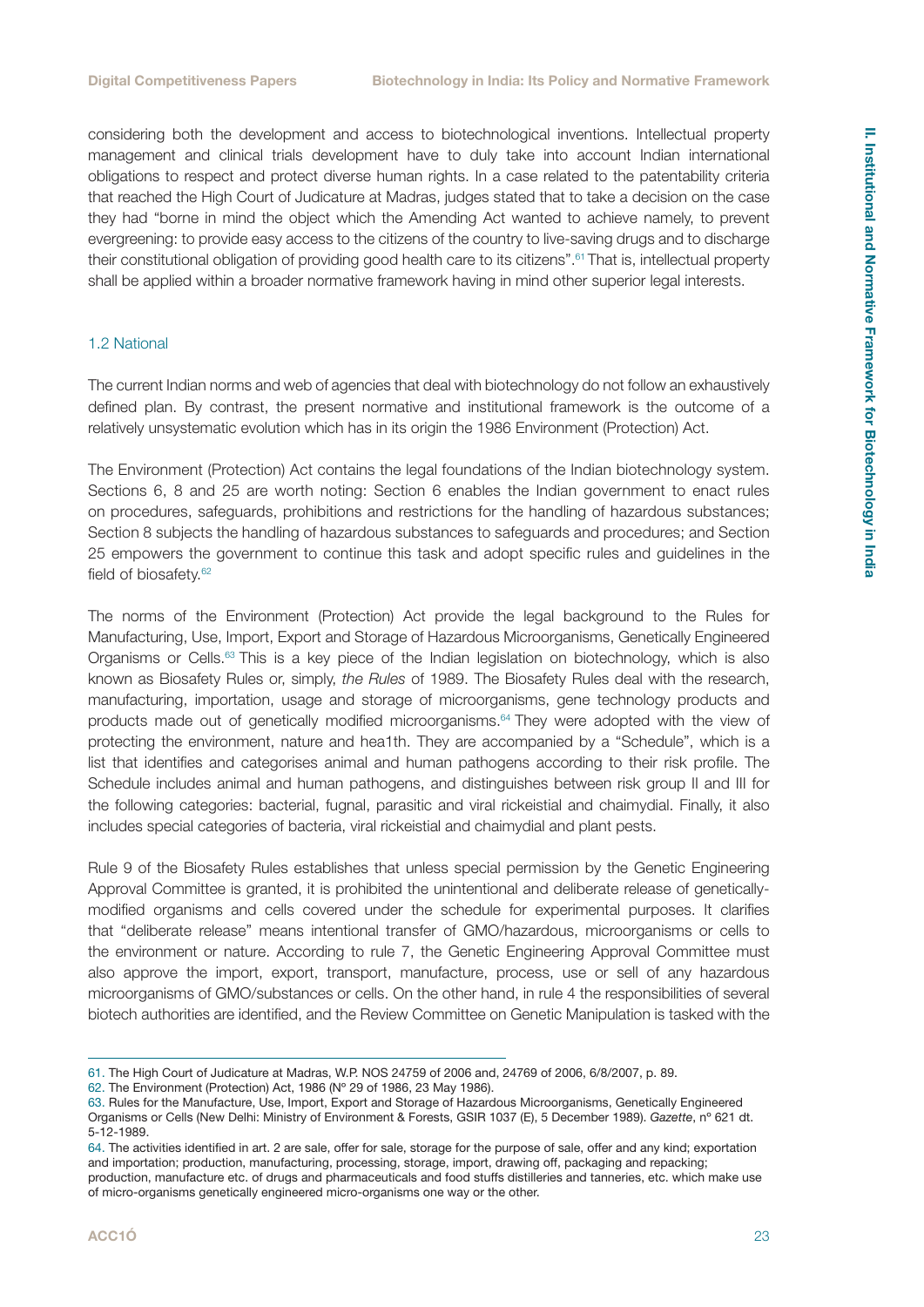<span id="page-23-0"></span>adoption of further guidelines. The level of comprehensiveness of the 1989 *Rules* and the time of their adoption, have led some to state that "in the matter of biosafety laws and policies, India was one of the early movers in the developing world".<sup>65</sup>

In 1990 the Department of Biotechnology enacted the Recombinant DNA Safety Guidelines supplementing the Biosafety Rules.<sup>66</sup>, which have been revised on two occasions (1994, Revised Guidelines for Safety in Biotechnology and 1998, Revised Guidelines for Research in Transgenic Plants).<sup>67</sup> These guidelines are crucial for conducting rDNA research activities, experimentation, quality control and importation of products resulting from biotechnology.

Consumer groups have criticized biosafety regulations, stating that they are neither capable nor able to control or avoid the introduction of harmful products. By contrast, industry associations consider current biosafety regulations an impediment to their growth and economic expansion. Both the industry and the civil society have put forward proposals to amend the legal framework for biotechnology.<sup>68</sup>

Regarding importation, biotechnological products do not have, per se, a specific tariff classification, but are included in various codes pursuant to the World Customs Organization' Harmonized Commodity Description and Coding System, that the 1985 Customs Tariff Amendment Act fully adopted.<sup>69</sup>

In some specific fields of biotechnology, such as those related to biopharmaceutical and agrobiotechnological products, other norms coexist with the abovementioned regulations. Depending on the precise phase of development of the product, the norm to be applied will be one of said general rules or some other more theme-specific norms. Both living and non-living genetically modified organisms can only be marketed once it has been proven that they are safe for human beings, animals and the environment.

The National Biodiversity Act 2002 and the Biological Diversity Rules aimed at implementing the CBD. The National Biotechnology Act states that its goal is the conservation, sustainable utilization and equitable sharing of the benefits that result from genetic resources. In order to achieve its goals, the Act provides for access and benefit sharing mechanisms (including the disclosure of origin of the genetic material) and incorporates conservation principles. The Act also created a new Institution: the National Biodiversity Authority.

Other important norms influencing activities in the biotechnology field are the Protection of Plant Varieties and Farmers' Rights Act 2001 (provides plant breeders with rights over new plant varieties), the Indian Patent Act (particularly important Section 3(d), regarding patentability criteria), Biosecurity Regulations, the Seed Act and Prevention of Food Adulteration Act.

#### 2. POLICY AGENCIES

It has already been mentioned that biotechnology is a cross-cutting inter-ministerial activity, since several ministries conduct activities in the biotech field: the Ministry of Science and Technology, the Ministry of

<sup>65.</sup> A. Damodaran, "Re-engineering Biosafety Regulations in India: Towards a Critique of Policy, Law and Prescriptions", *Law, Environment and Development Journal*, vol. 1, nº 1, 2005, p. 3. See. [link](http://www.lead-journal.org/content/05001.pdf) (*Accessed March 2010*).

<sup>66.</sup> K. I. Varaprasad Reddy, "Biotech regulation in India: Problems and promises", *Biotechnology Journal*, vol. 4, 2009, p. 306. 67. Revised Guidelines for Research in Transgenic Plants (New Delhi: Department of Biotechnology and Government of India, 1998).

<sup>68.</sup> A. Damodaran, op. cit., p. 8. of India, 1998).

<sup>69.</sup> For instance, HS code 30 refers to pharmaceutical products, HS code 31 includes fertilizers, and HS code 35 albuminoidal, sub, starches, enzymes, glues.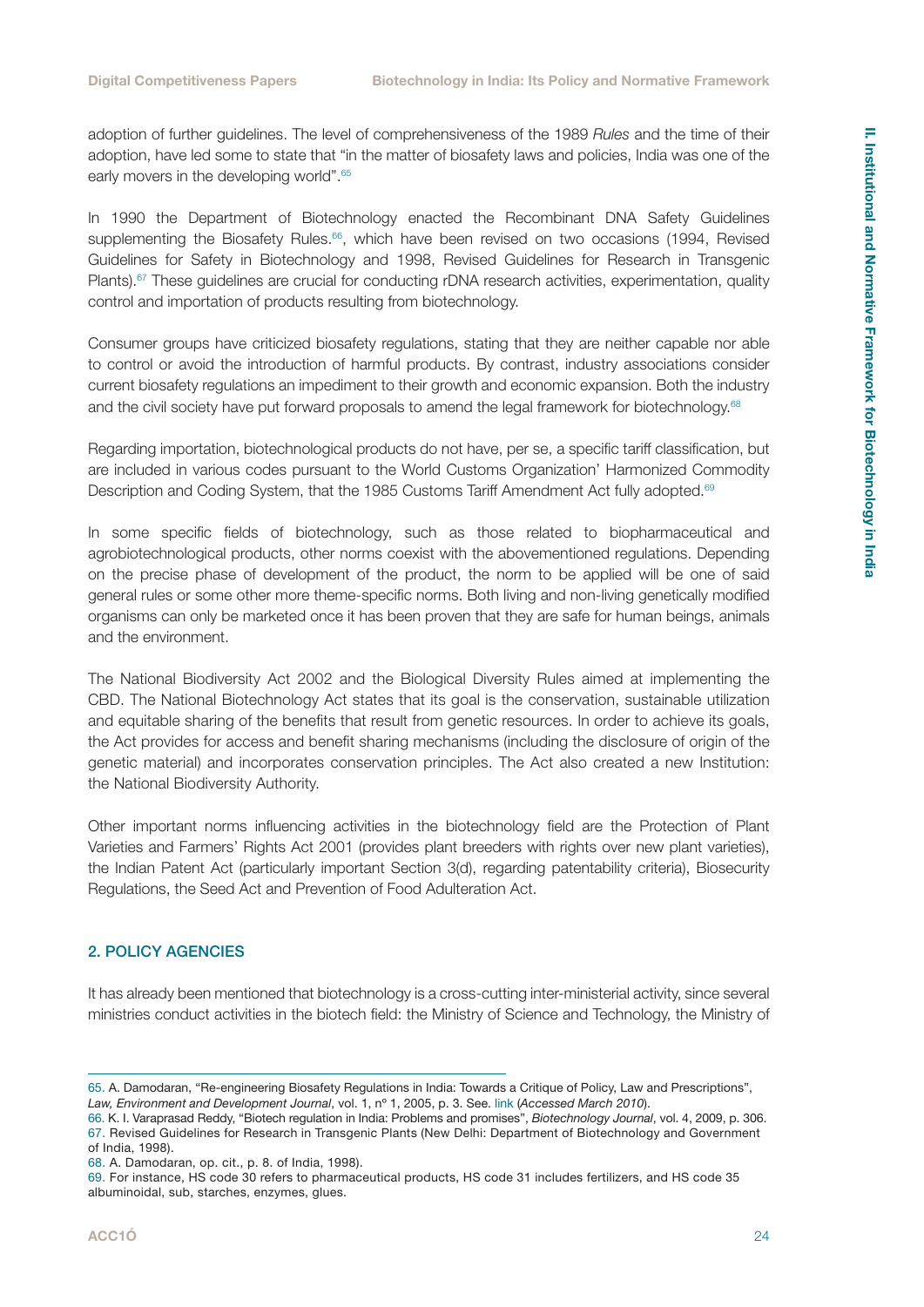<span id="page-24-0"></span>Agriculture, the Ministry of Health and the Ministry of Human Resource and Development.<sup>70</sup> Among the agencies under the authority of those ministries the Department of Biotechnology, the Indian Council of Medical Research, the Council of Scientific and Industrial Research, the Indian Council of Agricultural Research and the National Biodiversity Authority.

#### 2.1 Department of Biotechnology

The Department of Biotechnology is the nodal agency under the Ministry of Science and Technology entrusted with the task of formulating policies in this specific field of science In biotechnology Established in 1986, the Department of Biotechnology provides support to researchers and national industry through facilities, human resource development and bioinformatics programs.<sup>71</sup> Also in the research field, the Department of Biotechnology supervises the activities of the National Centre for Cell Sciences, the National Brain Research Centre, the National Centre for Plant Genome Research, the National Institute for Immunology and the Centre for DNA Fingerprinting and Diagnosis.

The Department supports numerous courses in several fields of biotechnology: general biotechnology, agricultural biotechnology, marine biotechnology, medical biotechnology, molecular and biochemical technology.72 In response to the increasing relevance of the Department, and in view of the promising future attached to this sector, plans have been presented to upgrade the Department of Biotechnology to the status of a full-fledged ministry.<sup>73</sup>

#### 2.2 Indian Council of Medical Research

Another important body in the biotechnology field is the Indian Council of Medical Research. It was created at the beginning of the XXth Century and at present is under the responsibility of the Ministry of Health and Family Planning. The Indian Council of Medical Research is responsible for all biomedical research in India related to human health. It formulates, promotes and coordinates medical research in a way that matches national health priorities.<sup>74</sup> The Council also supervises a broad network of research centres and institutes: 22 national research institutes and 6 regional medical research centres are under its control.

The Indian Council of Medical Research also conducts normative functions and has adopted guidelines on different matters.75 In the specific field of modern biotechnology, it adopted guidelines for stem cell research and therapy and, in view of their potential impact on health, on biotechnology and geneticallymodified seeds and food.

<sup>70.</sup> See 2.2 Indian scientific and technological research system.

<sup>71.</sup> N. K. Kumar *et al*., "Indian biotechnology –rapidly evolving and industry led", *Nature Biotechnology*, vol. 22, supplement, 2004, DC32.

<sup>72.</sup> S. Chatuverdi, op. cit., p. 84.

<sup>73. &</sup>quot;Biotechnology may get separate ministry in India", 18/3/2008, [link](http://bioenergy.checkbiotech.org/news/biotechnology_may_get_separate_ministry_india) (*Accessed January 2010*).

<sup>74.</sup> In its institutional web, the ICMR identifies as targets of its research activities: communicable diseases, fertility control, maternal and child health, nutritional disorders, developing alternative strategies for health care delivery, environmental and occupational health problems; major non-communicable diseases like; mental health research and drug research. 75. Among others National Guidelines in the Management of Retinoblastoma, Guidelines for Good Clinical Laboratory

Practices, Guidelines for Stem Cell Research and Therapy, Guidelines for Management of Type 2 Diabetes, Ethical Guidelines for Biomedical Research on Human Participants and National Guidelines for Accreditation, Supervision & Regulation of ART Clinics in India.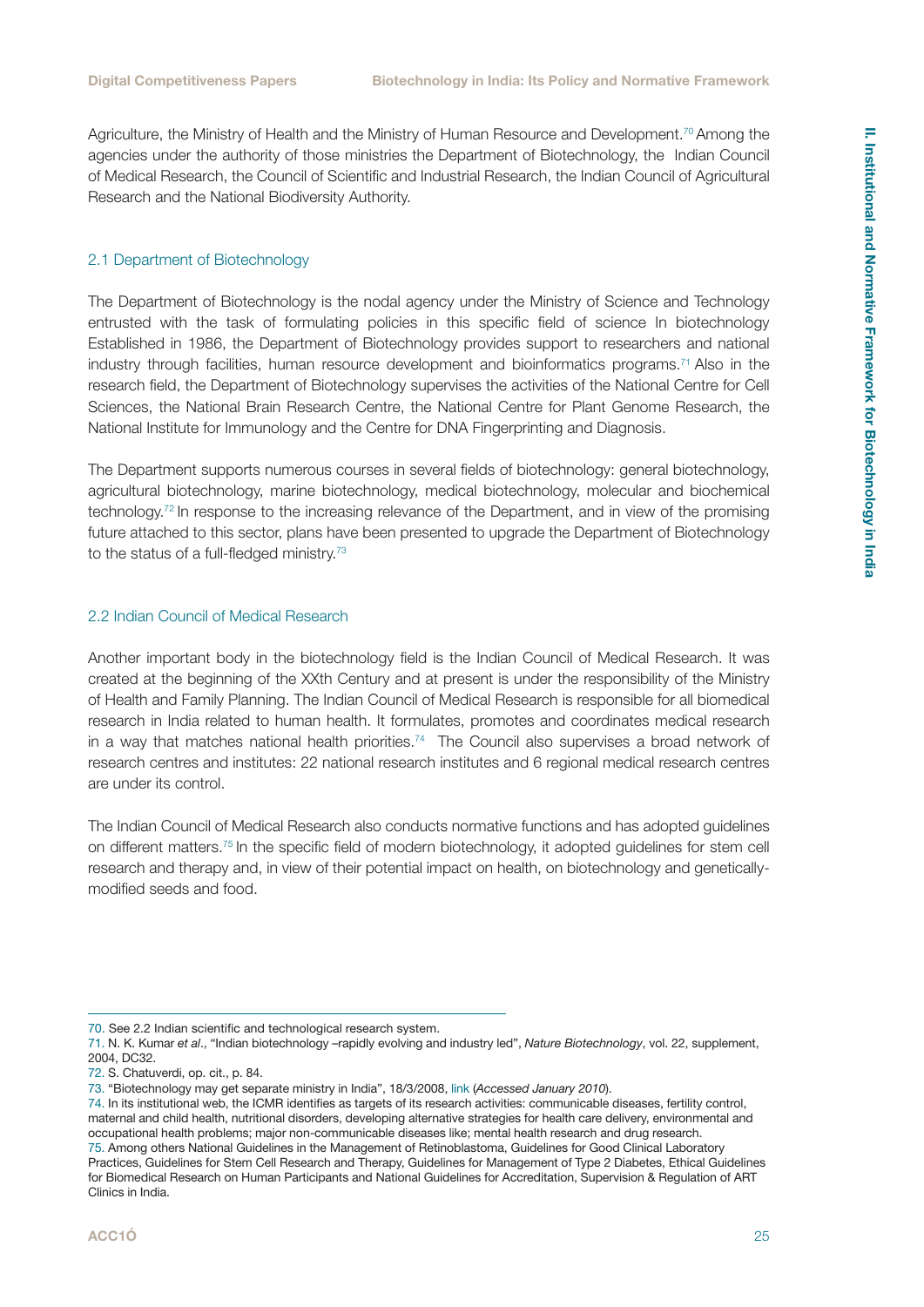#### <span id="page-25-0"></span>2.3 Council of Scientific and Industrial Research

Founded in 1943 and attached to the Department of Scientific and Industrial Research, is the Council of Scientific and Industrial Research. It is the largest network of Indian research institutions. Forty institutes and around one hundred field stations belong to this network. The Council of Scientific and Industrial Research also implements support programmes for small and medium enterprises. In this connection, the New Millennium India Technology Leadership Initiative was launched to fund innovative Indian companies and improve their leadership in some selected areas. Ascribed centres conduct research in numerous fields, some of them in the biotechnological sphere. Six laboratories belonging to this network carry out publicly funded biomedical research: the Central Drug Research Institute, the Indian Institute of Chemical Technology, Institute of Chemical Biology the Institute of Microbial Technology, Central Food Technological Research Institute, the Centre for Cellular and Molecular Biology and Centre for Biochemical Technology.

#### 2.4 Indian Council of Agricultural Research

Indian Council of Agricultural Research is under the authority of the Ministry of Agriculture and attached to the Department of Agricultural Research and Education. Its origins date back to 1929, when the Imperial Council of Agricultural Research was established. It has a tremendous importance, since it coordinates and manages research and education in agriculture, animal sciences and fisheries, activities of the utmost importance in India.

On September 2009, under the Council's guidance there were 45 research institutes, 4 deemed universities, 17 national research centers, 6 national offices and 25 directorates. In the biotechnology field, the Indian Council of Agricultural Research controls the National Bureau of Plant Genetic Resources and is responsible for the control of the importation and quarantine of transgenic planting material.

#### 2.5 National Biodiversity Authority

The National Biodiversity Authority was created in 2003 pursuant to Section 8 of the National Biodiversity Act. It has both and advisory and regulatory role, since it advises the government of India on biodiversity preservation and equitable sharing of benefits and, on the other hand, regulates access to biological resources for research and/or commercial purposes.

The National Biodiversity Authority has issued important documents, such as guidelines on Access and Benefit Sharing, Intellectual Property Rights, Prior and Informed Consent and Mutually Agreed Terms. Moreover, it also intervenes on behalf of the Indian Government in patent-opposition procedures in cases of patents applied for or obtained without prior informed consent and on mutually agreed terms. It also provides technical guidance and financial assistance to State Biodiversity Boards as well as local Biodiversity Management Committees.

#### 3. REGULATORY AGENCIES

In India there are various federal committees and state agencies in charge of the approval of biotechnological products. In August 2010, while pending the final approval of an important institutional reform, the most important bodies performing this task are the Genetic Engineering Approval Committee, the Review Committee on Genetic Manipulation and the Recombinant DNA Advisory Committee. Additionally, *ad-hoc* committees are also regularly created and must be added to the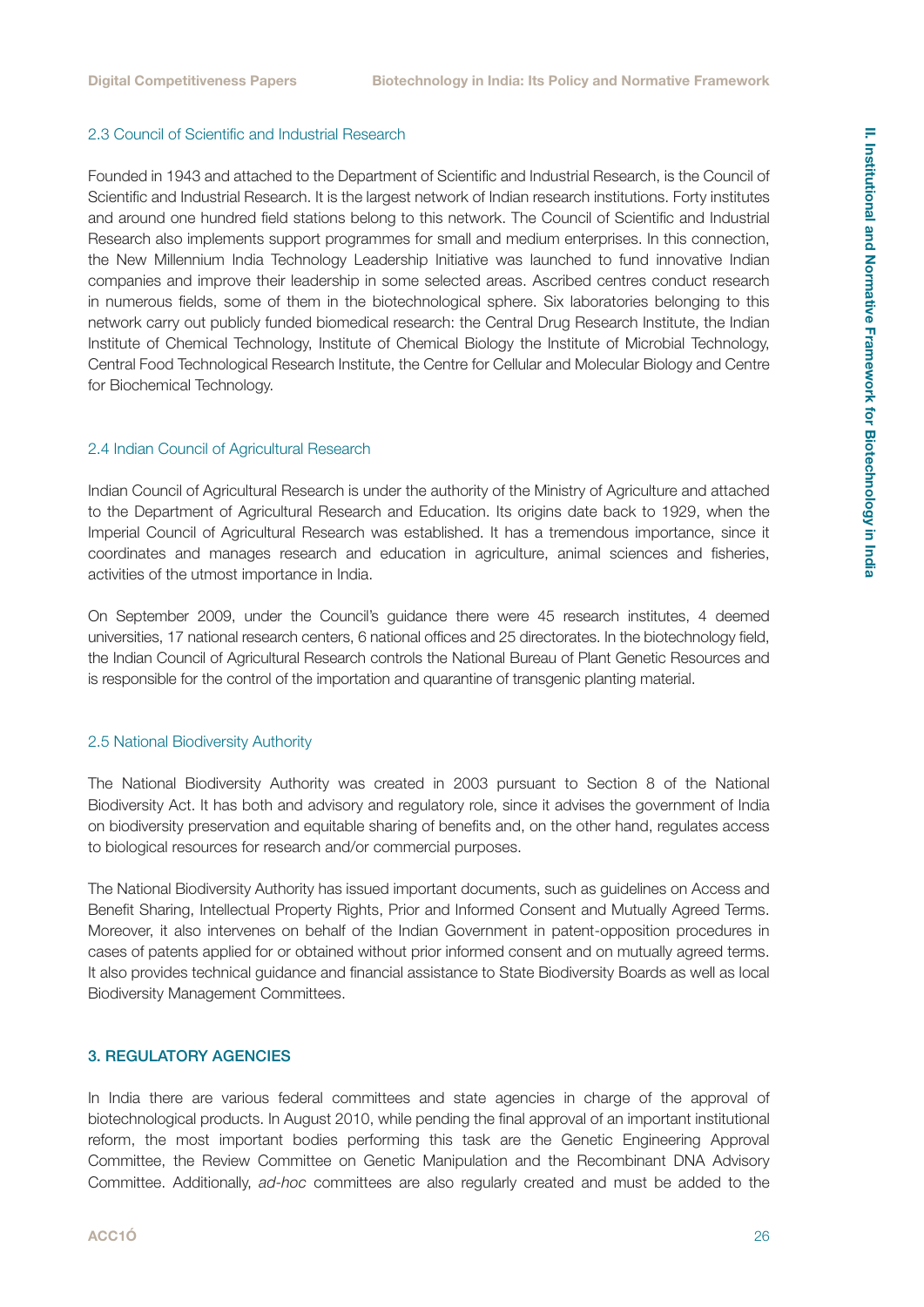<span id="page-26-0"></span>Institutional Biosafety Committee, the District Level Committees and, in the pharmaceutical field, the Drugs Controller General of India.

The following sets of bodies constitute a multi-tiered regulatory framework aimed at ensuring the biosafety of genetically engineered organisms in India.

#### 3.1 Review Committee on Genetic Manipulation

The Review Committee on Genetic Manipulation (RCGM) is a body created in 1989 in accordance to the *Biosafety Rules*. It works in the Department of Biotechnology, and includes representatives from the Department of Biotechnology, the Indian Council of Medical Research, the Indian Council of Agricultural Research, the Council of Scientific and Industrial Research and persons who are appointed as experts in their individual capacities.

The RCGM mission is to monitor the safety aspects of ongoing recombinant DNA research projects and activities that involve genetically engineered or hazardous organisms. Making use of its power to establish sub-committees, the RCGM has created six *ad-hoc* sub-committees:

- Sub-Committee for finalizing the protocols for biosafety studies on transgenic brinjal, okra, tomato, cauliflower and cabbage.
- Sub-Committee for review and finalization of the protocol on safety (toxicity and allergenicity) studies on new transgenic crops in regulatory pipeline.
- Sub-Committee for finalizing the protocols for biosafety studies on transgenic corn.
- Sub-Committee for finalizing the protocols for biosafety studies on legumes (groundnut, redgram, pigeonpea, chickpea and other pulses).
- Sub-Committee for formulation of detailed biosafety quidelines for millets.
- Sub-committee for finalizing the protocols for genotype ID through DNA fingerprinting and prescribing standard molecular markers for cotton hybrids for inventorization & assessment for field trials based on parental lines, and for biosafety assessment for various vegetable crops.

The activities of the RCGM are numerous. In order to ensure that precautions and containment conditions are complied with, the RCGM overviews confined field experiments and high risk category projects.76 With the objective of guaranteeing environmental safety, the RCGM regulates and establishes procedures on the research, production, sale, import and use of genetically engineered organisms. The RCGM also drafts manuals and guidelines regarding regulatory processes with respect to activities involving genetically engineered organisms, and lays down proposals for capacity building and training courses in biosafety. The RCGM reviews the applications to conduct confined field trials, proposes studies aimed at obtaining data for biosafety evaluation and issues permissions for the importation or exchange of biologic material for research use. It may also appoint special experts on a case by case basis, and may visit the experimental sites where r-DNA projects and activities involving genetically engineered organisms and hazardous microorganisms are conducted to ensure that adequate safety measures have been taken.

<sup>76.</sup> This is a task that it performs taking as a reference the Guidelines and Standard Operating Procedures (SOPs) for Confined Field Trials of Regulated, Genetically Engineered (GE) Plants, enacted by the Department of Biotechnology. *See* [link](http://igmoris.nic.in/Guideline_index.htm)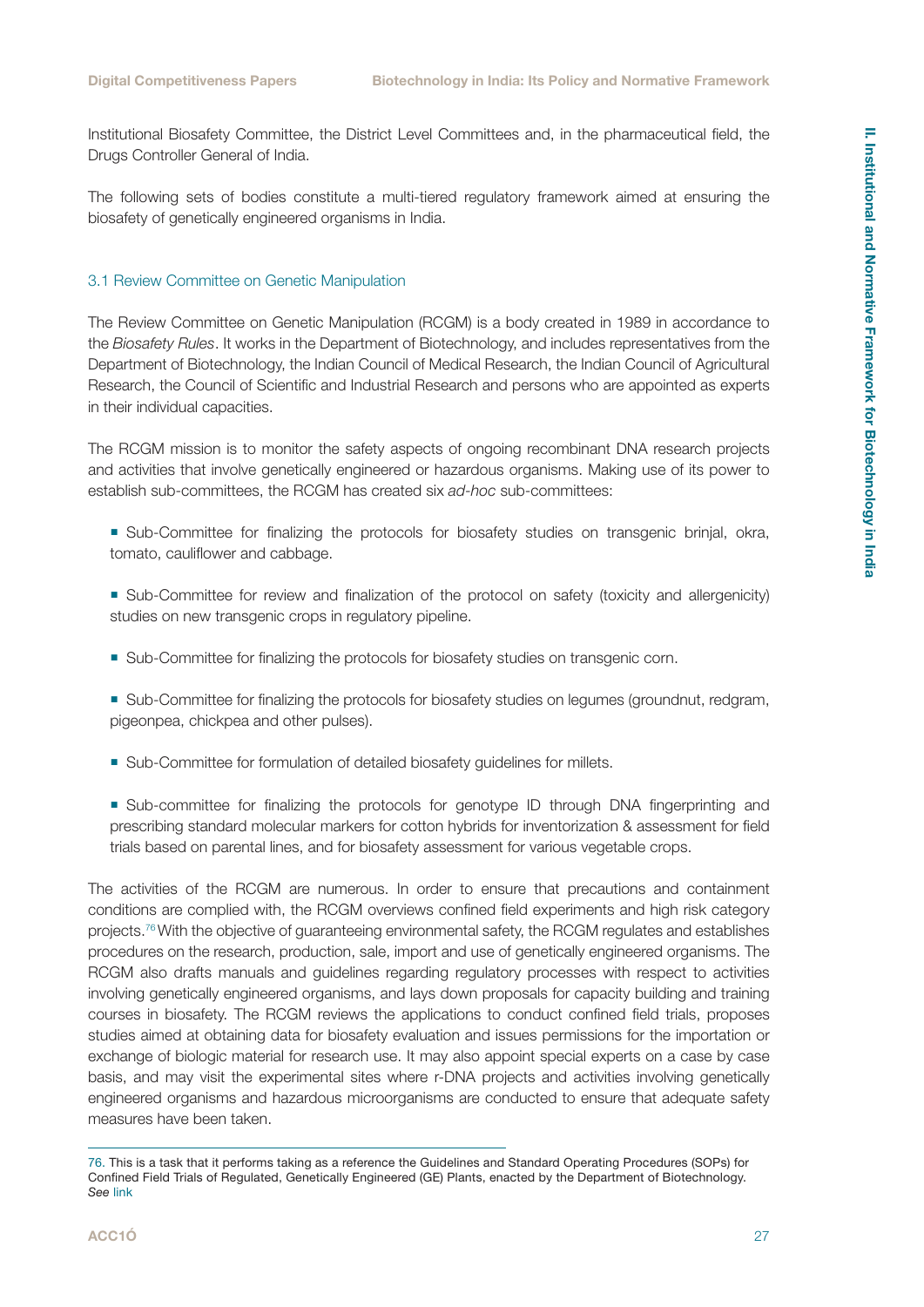#### <span id="page-27-0"></span>3.2 Genetic Engineering Approval Committee

The Genetic Engineering Approval Committee (GEAC) is a statutory body in the jurisdiction of the Ministry of Environment and Forests, although its board also includes representatives from the Ministry of Commerce and Industry, the Ministry of Food Processing Industries, the Ministry of Foreign Affairs, the Ministry of Health & Family Welfare, the Department of Biotechnology, the Indian Council of Agricultural Research, the Drug Controller General of India, the Indian Council of Medical Research, the National Botanical Research Institute, the Central Institute For Cotton Research, several university representatives, the Industrial Toxicology Research Centre, the International Centre for Genetic Engineering and Biotechnology and the Institute of Genomics and Integrative Biology.

In accordance with the Biosafety Rules the GEAC has broad powers. Among others, it controls the approval from an environmental angle of activities that involve the large scale use of hazardous microorganisms and recombinants in research and industrial production.<sup>77</sup> It is also in charge of approving proposals relating to the release of genetically engineered organisms into the environment, as well as of approving the production in which genetically engineered organisms or cells or microorganisms are generated or used. The GEAC controls foreign trade in these products, field trials and the commercial use of genetically modified plants. It is also responsible for approval of proposals involving the use of living modified organisms above certain risk categories in the manufacturing or importation of recombinant pharmaceutical products, or where the end product of the recombinant pharmaceutical product per se is a living modified organism. The GEAC can also appoint expert committees to undertake specific activities related to biosafety compliance, and is in charge of granting licenses to persons operating or using regulated genetically engineered organisms/microorganisms for scale up or pilot operations.

#### 3.3 Recombinant DNA Advisory Committee

The Biosafety Rules established that the Recombinant DNA Advisory Committee should be created in the Department of Biotechnology. As its name suggests, it has an advisory role. It is entrusted with the task of reviewing national and international developments in biotechnology and recommending safety regulations in r-DNA research, use and applications.

#### 3.4 Institutional Biosafety Committee

The Institutional Biosafety Committee is a body created to ensure that the activities of institutions engaged in research and development or manufacture recombinant DNA-based products comply with biosafety rules. It has both an advisory and regulatory role, and periodically reports to the RCGM. In accordance with Rule 7 of the Biosafety Rules, it also controls certain experiments for the purpose of education within the field of gene technology or microorganism. All the institutions involved in research on recombinant technology are represented in the Institutional Biosafety Committee, a body that also prepares site specific plans for use of genetically engineered microorganisms.

#### 3.5 State Biotechnology Coordination Committees

The Rules for the Manufacture, Use, Import, Export and Storage of Hazardous Microorganisms, Genetically Engineered Organisms or Cells establish that "wherever necessary" there shall be a State

<sup>77.</sup> Article 4.4 of the Rules for the Manufacture, Use, Import, Export and Storage of Hazardous Microorganisms Genetically Engineered Organisms or Cells, op. cit.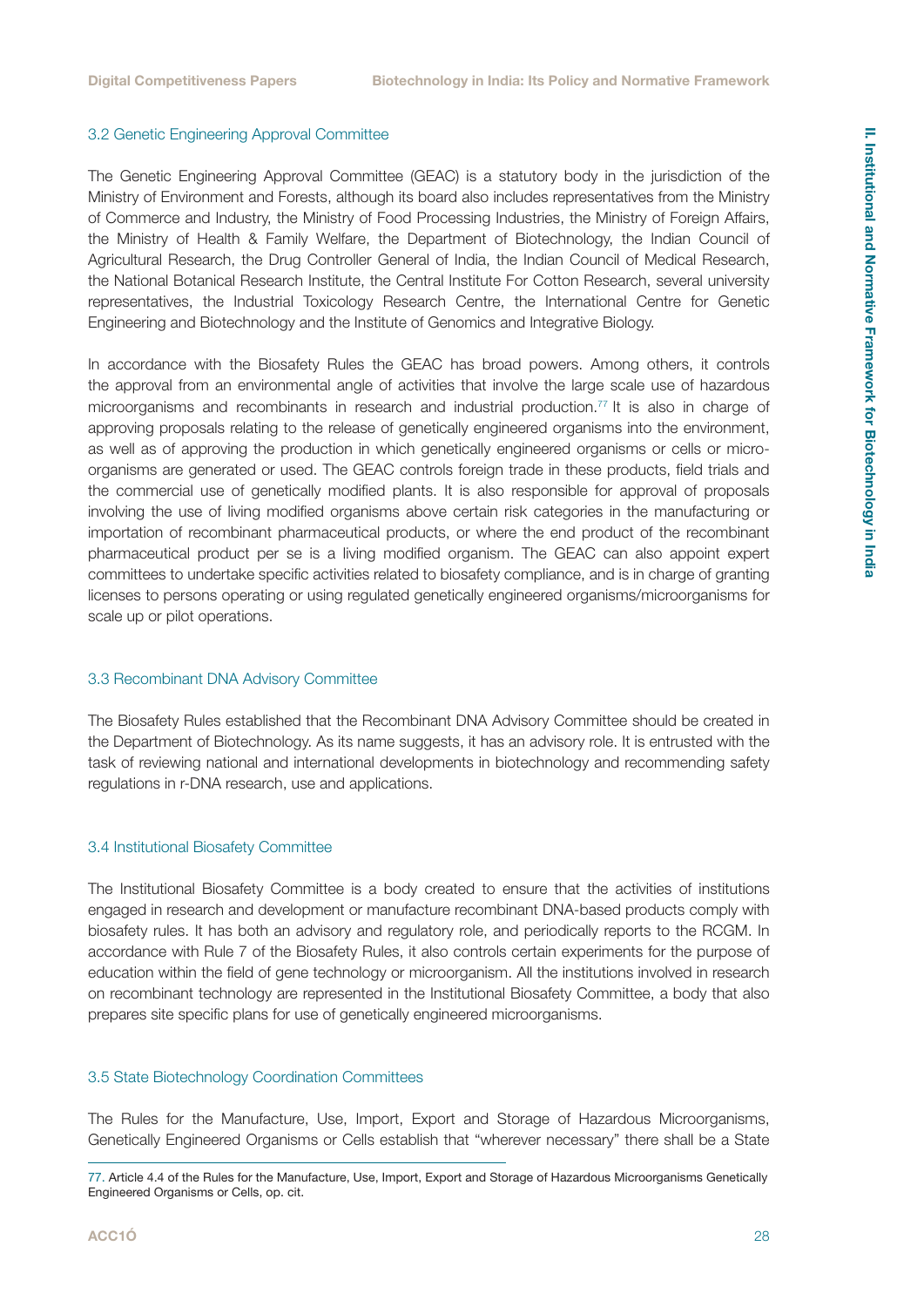<span id="page-28-0"></span>Biotechnology Coordination Committee in the States. These committees shall have powers to inspect, investigate and take punitive action in case of violations of safety and control measures in the handling of genetically engineered organisms. The Committees have supervisory powers and periodically review the safety and control measures both in industries and institutions handling genetically engineered organisms or hazardous microorganisms.78

#### 3.6 District Level Committees

The district level committees perform supervisory functions headed by the District Collector. They have powers to inspect, investigate and report to the State Biotechnology Coordination Committee or to the Genetic Engineering Approval Committee about compliance with r-DNA guidelines or violations under the Environment Protection Act. They also act as a nodal agency at district level to control damages resulting from the release of GMOs and to take on site control measures.

#### 4. FUNCTIONING

Pre-research, research, release and post-release are the four stages involved in the life-cycle of a biotech product. Several organizations/bodies intervene in these different phases:,

"The RDAC is in the pre-research domain as it triggers research through its initial approval mechanisms. The RCGM functions in the research domain, closely monitoring the process of research and experimental releases. Commercial releases of organisms or biotech products containing GMOs come under the purview of the GEAC, a body that dominates the release domain. The Monitoring and Evaluation Committee and the State Biotechnology Coordination Committee and the District Level Committees basically occupy the post-release domain (…). The Institutional Biosafety Committee undertakes monitoring and implementation of safeguards at the R&D sites".79

The lack of participation of some stakeholders in these procedures is noteworthy. In particular, the absence of provisions enabling relevant participation of consumer groups and industry representatives has been underscored and tried to change in proposals for streamlining biosafety norms.<sup>80</sup>

#### 5. SPECIFIC FIELDS OF EXPERTISE

#### 5.1 Agricultural biotechnology

Risks associated with experiments in the field of plant biotechnology obligate authorities to subject them to rigorous control. Since 1989 there is in India a regulatory framework for the monitoring of experiments in plant biotechnology, which was developed under the provisions of the 1986 Environment Protection Act.

To guide applicants seeking approval for the environmental release of genetically engineered (GE) plants under the 1989 Rules for the Manufacture, Use, Import, Export and Storage of Hazardous Microorganisms and Genetically Engineered Organisms, several protocols have been adopted.

<sup>78.</sup> Article 4.5 of the Rules for the Manufacture, Use, Import, Export and Storage of Hazardous Microorganisms Genetically Engineered Organisms or Cells.

<sup>79.</sup> A. Damodaran, op. cit., pp. 3 and 5.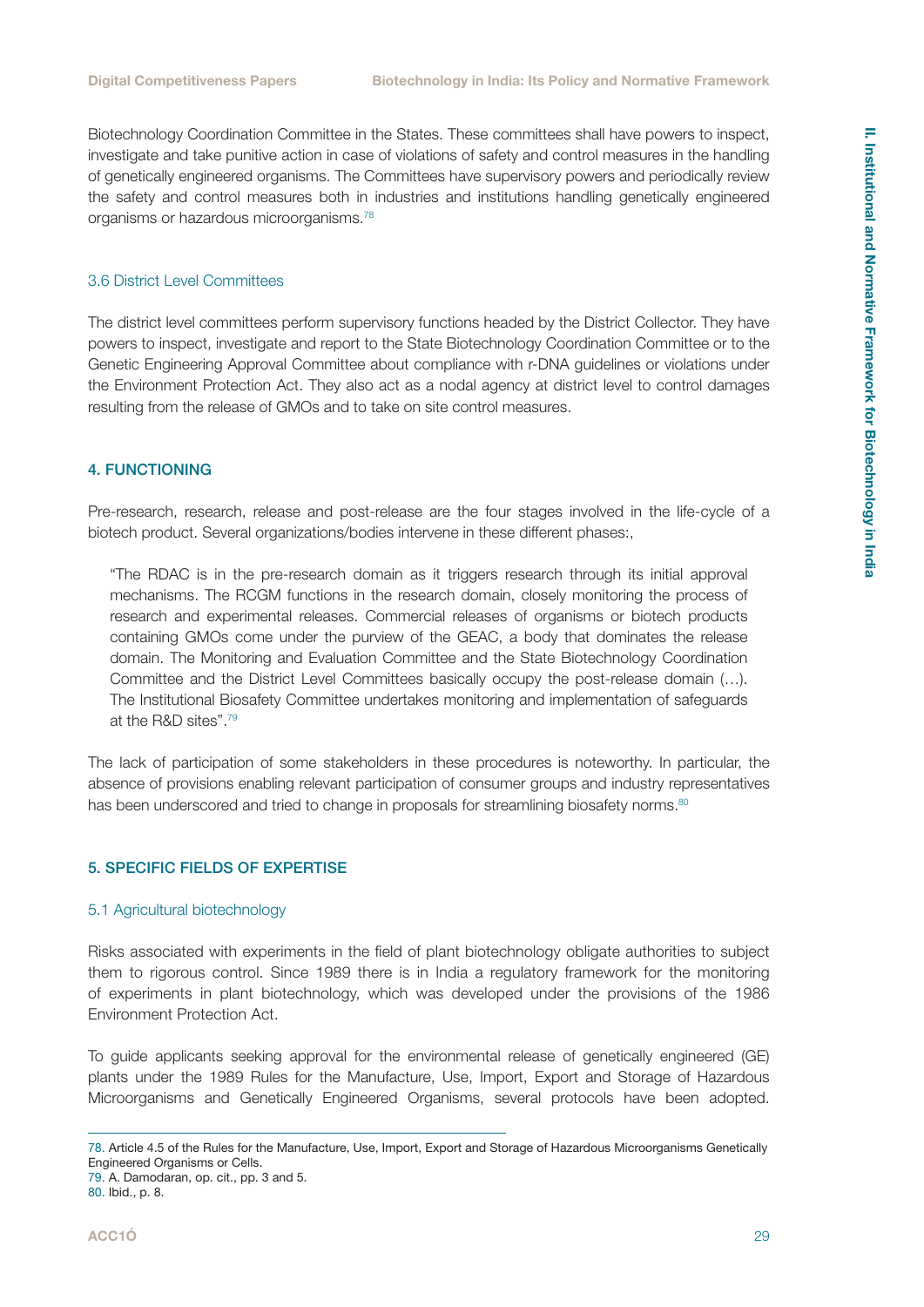<span id="page-29-0"></span>These protocols address the safety of foods and livestock feeds potentially resulting from genetically engineered crops.<sup>81</sup> In 1990, the biosafety guidelines to monitor all experiments (both indoor and outdoor) that use genetically modified plants were enacted. These guidelines were updated in 1994 (Recombinant DNA Safety Guidelines; Revised Guidelines for Safety in Biotechnology) and in 1998 (Revised Guidelines for Research in Transgenic Plants and Guidelines for Toxicity and Allergenicity Evaluation of Transgenic Seeds, Plants and Plant Parts).

In order to address the human health safety of foods derived from genetically engineered plants, the Indian Council of Medical Research formulated the Guidelines for the Safety Assessment of Foods Derived from Genetically Engineered Plants in 2008, which were adopted using the international Guideline for the Conduct of Food Safety Assessment of Foods Derived from Recombinant-DNA Plants as reference.

In 2008 the Supreme Court lifted a ban on approvals of genetically modified crops for field trials, and that same year a joint effort undertaken by the GEAC and the RCGM resulted in guidelines to conduct field trials of genetic engineered organisms (Guidelines and Standard Operating Procedures (SOPs) for Confined Field Trials of Regulated Genetically Engineered (GE) plants.82 The massive use of some GM crop contrasts with the persistence of social controversies regarding its environmental and social implications.

The 2003 Plant Quarantine Order, adopted by the government in exercise of the powers conferred by the Destructive Insects and Pests Act 1914, contains the rules governing the import of, among others, genetically modified crops.<sup>83</sup>

The aforementioned committees play a role in the regulation of agricultural biotechnology and the management of genetically engineered material. Particularly important are the RCGM and the GEAC. The former because it is responsible for the Biosafety Research Level I trials, the latter because it is responsible for the Biosafety Research Level II trials. Under the supervision of the RCGM, the Monitoring and Evaluation Committee operates, which designs field experiments as well as methods for collecting scientific information on plants grown in containment, as well as in limited field trials.<sup>84</sup> Another institution, the National Bureau of Plant Genetic Resources, controls the importation of transgenic seeds and plants for research purposes. Nevertheless, this institution can only issue a permit if an import has already been cleared by the RCGM.

#### 5.2 Medical Biotech

#### 5.2.1 Institutions dealing with biopharmaceuticals

In the particular field of biopharmaceutical products, the aforementioned bodies coexist (and work together) at the federal level with the Central Drugs Standard Control Organization (CDSCO) and the Drugs Controller General of India (DCGI), which are the agencies responsible for the approval of clinical trials, drug applications and applications for the importation of drugs.

The approval of modern biopharmaceuticals is primarily controlled by the DCGI, although previously they must be cleared by the RCGM, while manufacturing licences are given by each one of the State's drug controllers. The DCGI is the authority in charge of authorising the clinical trials with recombinant

<sup>81.</sup> Until 2008 adopted protocols included: Acute Oral Safety Limit Study in Rats or Mice, Subchronic Feeding Study in Rodents, Protein Thermal Stability, Pepsin Digestibility Assay, Livestock Feeding Study. See. Department of Biotechnology, Protocols for Food and Feed Safety Assessment of GE crops, 2008, [link](http://www.igmoris.nic.in/files/Coverpage1.pdf) (*Accessed June 2010*).

<sup>82.</sup> [link](http://www.igmoris.nic.in/Guideline_index.htm) (*Accessed May 2010*).

<sup>83.</sup> [link](http://www.plantquarantineindia.org/pdffiles/Consolidated_Version_PQ_Order_2003-upto_4th_amendment_2008.pdf) (*Accessed May 2010*).

<sup>84.</sup> G. J. Randhawa, R. Chabra, "Import and commercialization of transgenic crops: an Indian perspective", *Asian Biotechnology and Development Review*, vol. 11, nº 2, 2009, p. 117.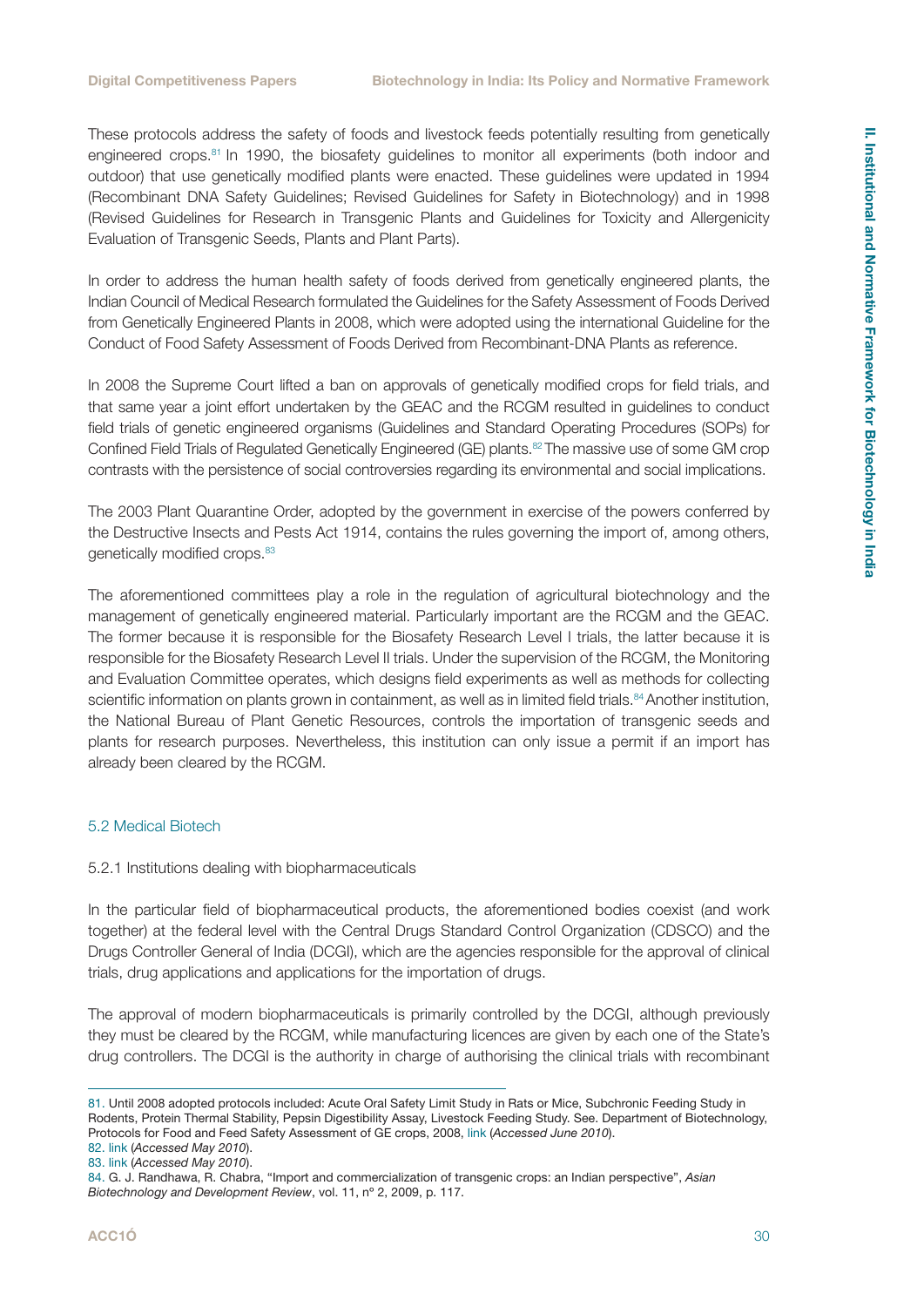<span id="page-30-0"></span>products that are conducted in humans. It also controls the results of these trials and authorises the release for human consumption of the biopharmaceutical products. However, these products must also receive final clearance from the GEAC due to concerns about their potential environmental harm.<sup>85</sup>

The creation of a unified Central Drug Authority (CDA) has been proposed on several occasions. The *Mashelkar Report* put forward a proposal in that direction in 2006, and it was foreseen that in 2008 the CDA would be created. If established, this institution would assume the inspection, licensing and evaluation functions, replacing almost all other existing agencies (mainly state and local). As it was conceived, the CDA was planned to be autonomous and to have several departments dealing with different products and activities. Among the foreseen departments, there would be one responsible for clinical trials and another one for biologics. In 2007, a Central Drug Authority (CDA) draft Bill was released. It effectively foresaw the transfer of the licensing powers currently in the states, including drug manufacturing permits of existing and new medicines. Nevertheless, complaints from state administrations and local companies claiming that a unique authority in Delhi would mean that manufacturers located in distant states would have to incur additional expenses,<sup>86</sup> apparently led to abandon the proposal for a CDA.

The regulatory process for the approval of a biopharmaceutical product is governed by several bodies:

i) The Department of Biotechnology is in charge of the approval of protocols for animal toxicity studies. ii) The Drug Controller General approves the clinical trials with humans, as well as the granting of marketing approval.

iii) The GEAC is responsible for the approval of proposals involving the use of living modified organisms above certain risk categories in the manufacturing or importation of recombinant pharmaceutical products, or where the end product of the recombinant pharmaceutical product *per se* is a living modified organism.

#### 5.2.2 Regulatory standards for biopharmaceuticals

Regarding biopharmaceuticals in its ample meaning, the Central Drugs Standard Control Organization has adopted several quidelines:

- Guidance for Industry Requirements for Permission of New Drug Approval.
- Preparation of the Quality Information for Drug Submission for New Approval: Biotechnological/ Biological Products.
- Guidance for Industry on Submission of Clinical Trial Application for Evaluating Safety and Efficacy.
- **Post Approval Changes in Biologic Products: Quality, Safety and Efficacy Documents.**

a) Guidance for Industry Requirements for Permission of New Drug Approval.<sup>87</sup>

This Guidance contains the information the manufacturer has to provide either to import or to manufacture a new biologic drug. It applies to biologicals for human consumption, regardless of where they are manufactured and whether they are licensed in the country of origin or not.

<sup>85.</sup> N. K. Kumar *et al*., op. cit., DC34.

<sup>86.</sup> *P.T. Jyothi Datta*, "Central Drug Authority proposal shelved", *Business Line*, 1 February 2009, [link](http://www.thehindubusinessline.com/2009/02/02/stories/2009020251370100.htm) (*Accessed January 2010*).

<sup>87.</sup> See in CDSCO, Guidance for the Industry, CDSCO, pp. 38-76.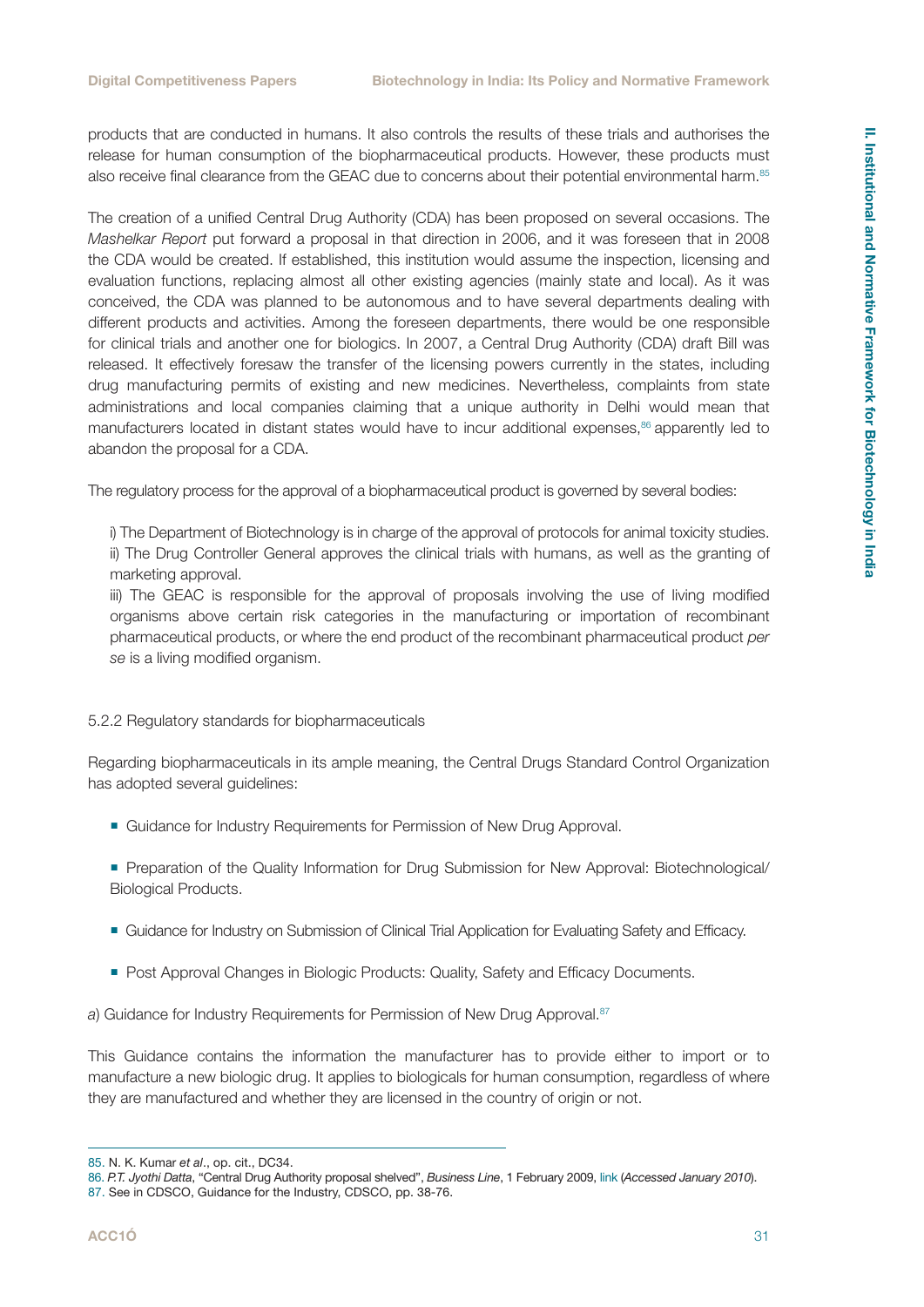The Indian Drugs and Cosmetic Act 1940 and Drugs and Cosmetic Rules 1945 prescribe the obligation to submit an application on Form 44 for permission of New Drug Approval. The *Guidance* for Industry Requirements for Permission of New Drug Approval simplifies the submission requirements to obtain marketing approval of biologicals. On most occasions, non clinical and clinical trial requirements remain the same as per Schedule Y of the Drugs and Cosmetic Rules 1945.<sup>88</sup>

The Guidance has five parts, or modules, which respectively refer to administrative and legal information, summaries, quality information, non-clinical information and clinical information.

*b*) Preparation of the Quality Information for Drug Submission for New Approval: Biotechnological/ Biological Products.<sup>89</sup>

This text, adopted in July 2008, is a final guideline on abbreviated licensing pathways for biosimilars. Apart from this specific guidance, there are no overarching regulatory guidelines for biosimilars in India. It is said that this is the reason why Indian biogeneric companies might not be "following uniform measures to establish comparability with the innovator's product".<sup>90</sup> Nevertheless, a product specific monograph for six recombinant proteins in the Indian Pharmacopoeia does exist and should be followed by all those marketing those products. These products are: EPO, G-CSF, HBsAg, Interferonalfa, Factor VIII and Streptokinase. However, the enforcement of the standards laid down for these products is allegedly deficient.91

*c*) Guidance for Industry on Submission of Clinical Trial Application for Evaluating Safety and Efficacy.92

This Guidance deals with the submission of applications for clinical trials. Firstly, it alludes to phases I and II clinical trials, and establishes the general information that has to be provided, the information regarding chemistry manufacturing control, the nonclinical data, and the proposed phases I and II studies. Regarding the nonclinical data and the phases I and II studies, the guidance refers to other already existing rules: the *Schedule Y*, amendment version 2005 of the *Drugs and Cosmetics Rules 1945*, the *GCP guidelines* published by CDSCO and the *Ethical Guidelines for Biomedical Research on Human Subjects*.

Secondly, it deals with phase III trials and, also in four sections, lays down the general information that has to be provided, the information regarding chemistry and manufacturing control, the nonclinical data and the proposed phase III studies. Again, regarding the nonclinical data and the phase III studies the guidance refers to the *Schedule Y*, amendment version 2005 of the *Drugs and Cosmetics Rules 1945*, the *GCP guidelines* published by CDSCO and the *Ethical Guidelines for Biomedical Research on Human Subjects*. In this context, several specific references are made to recombinant products. They range from the need to provide the RCGM and GEAC committees' approvals, the specific physicochemical characterization of recombinant products and validation studies for phase III trials.<sup>93</sup>

*d*) Post Approval Changes in Biologic Products: Quality, Safety and Efficacy Documents.

The aim of this guidance is to assist with the classification of changes made to already approved biological products and to provide applicants with recommendations on the data considered sufficient enough to determine the impact of the change on the quality of the approved products as it relates

<sup>88.</sup> *Ibid*., p. 39.

<sup>89.</sup> *Document No. – QI/71108, Version 1.1*

<sup>90.</sup> R. Mody, V. Goradia, D. Gupta, *How similar are biosimilars in India? A blind comparative study,* [link](http://www.pharmafocusasia.com/research_development/blind-comparative-study.html) (*consulted April 2010*) 91. *Ibid.*

<sup>92.</sup> Document No. –CT/71108, Version 1.1

<sup>93.</sup> See pp. 35-36.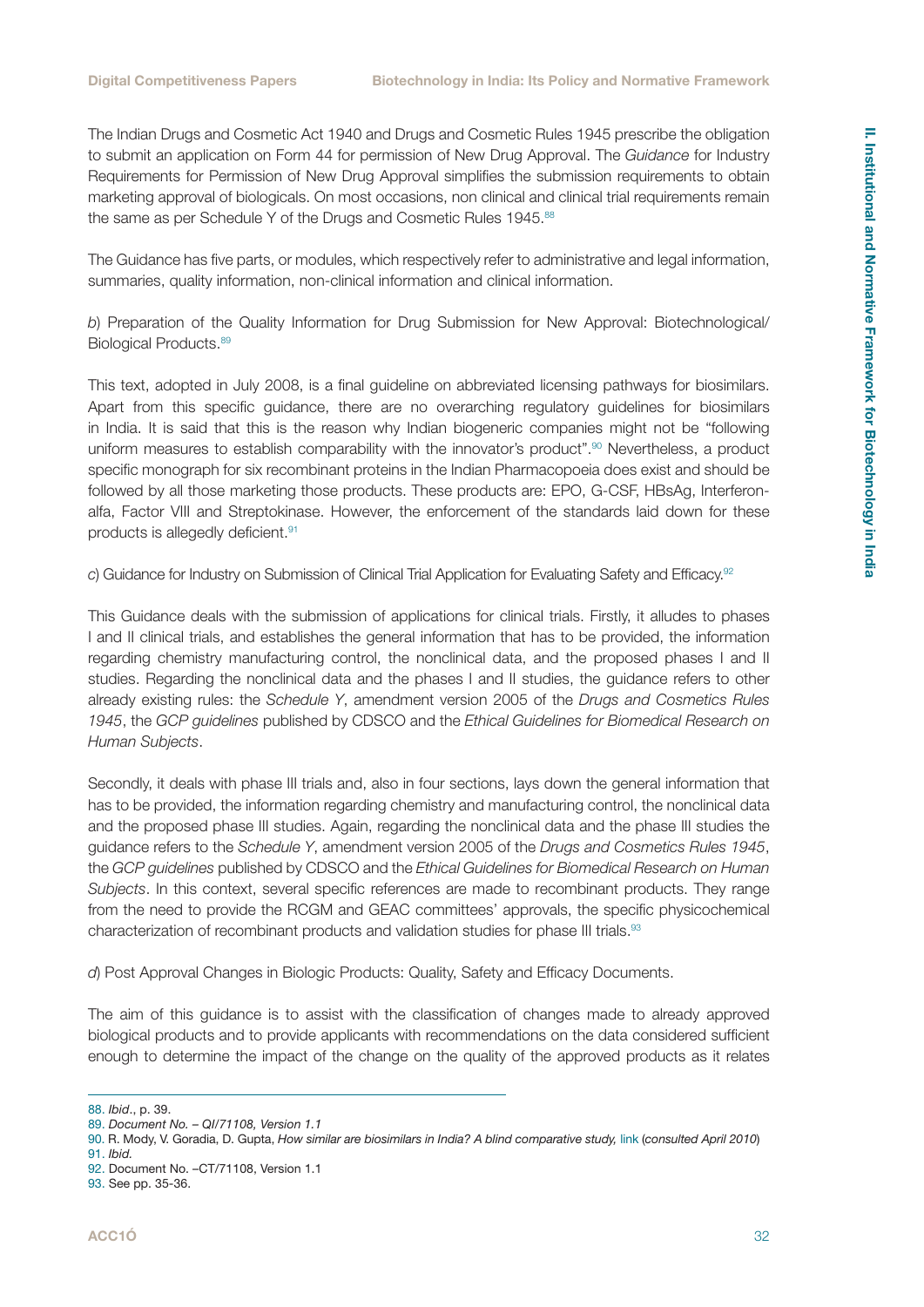<span id="page-32-0"></span>to safety, efficacy and/or effective use of the products.<sup>94</sup> According to their relevance, the quidance distinguishes among three different categories of changes: major quality changes, moderate quality changes and minor quality changes.95

#### 5.2.3 Challenges

Patient safety, patent protection, test data protection and the economic impact of biopharmaceuticals are controversial as well as strategic topics in the global health agenda. This is also the case in India, as in many other countries, both developed and developing. The relative novelty of modern biopharmaceuticals and the complexity of the issues they raise explain the important differences that exist among national regulations.

Although the inherent complexity of issues relating to biopharmaceutical's patent and test data protection, patient safety and economic impact requires an analysis of each one of these topics separately, it is also necessary to take their interconnectedness into account. In this regard, it has to be noted that the test data for which protection is sought permits an applicant to prove the safety and efficacy of the drug. The generation of the data requires numerous tests and incurring in the corresponding costs, which must be added to the costs necessary to develop the product. The accumulation of these costs is the argument put forward to justify the need for patent protection and data exclusivity. While these issues have been lengthy debated in respect of conventional pharmaceuticals, biotechnological products add another (related) dimension. Given the intrinsic complexities of biopharmaceuticals -resulting from their macromolecular characteristics- once exclusivity periods expire, the question arises as to whether competition of equivalent (or 'similar') biopharmaceuticals is possible and at what cost.

Important questions currently discussed in India refer to test data protection and the data required for granting marketing approval to follow-on biotechnologicals. Test data protection and patent protection for biotechnological products are dealt with later on in this report. What follows is an introduction to questions to be taken into account when regulating biosimilars, which may be useful to consider in the context of current debates in India.

Terms such as 'biogenerics', 'biosimilars', 'follow-on-drugs', 'subsequent entry biologics' and 'similar biotherapeutic product' allude to products that fulfil the same function as the licensed originator product and have the same mechanism of action. Nevertheless, their origin (biologic material), manufacturing process, molecular characteristics and therapeutic modes of action impede the existence of exact replicas to the reference product.<sup>96</sup> The difficulty in showing identity between the reference product and its follower, together with the potentially severe inmunogetic effects of apparently unimportant differences, are the reasons why the biosimilars' approval process is much more complex than the one for small-molecule generics. Consequently, biosimilar producers may have, in comparison to originators, less pre-clinical and clinical testing expenses, but would generally need to incur in much larger expenses than those required to prove bioequivalence between two small molecule drugs. Nevertheless, and by contrast to what is usual regarding small molecule drugs, the additional data that biosimilar producers will be asked to produce is highly contingent on the specific product characteristics and on the particular requirements of the national legislation applicable to the approval of these products.

<sup>94.</sup> See p. 79.

<sup>95.</sup> This must be read together with the Clarification & Amendments in guidance for industry with respect to Post Approval Changes in Biologicals Products, adopted by the CDSCO on 5th August, 2010.

<sup>96.</sup> *See*, in this sense, WHO, "Challenges in Biotherapeutics", *WHO Drug Information*, vol. 22, nº 1, 2008, p. 4.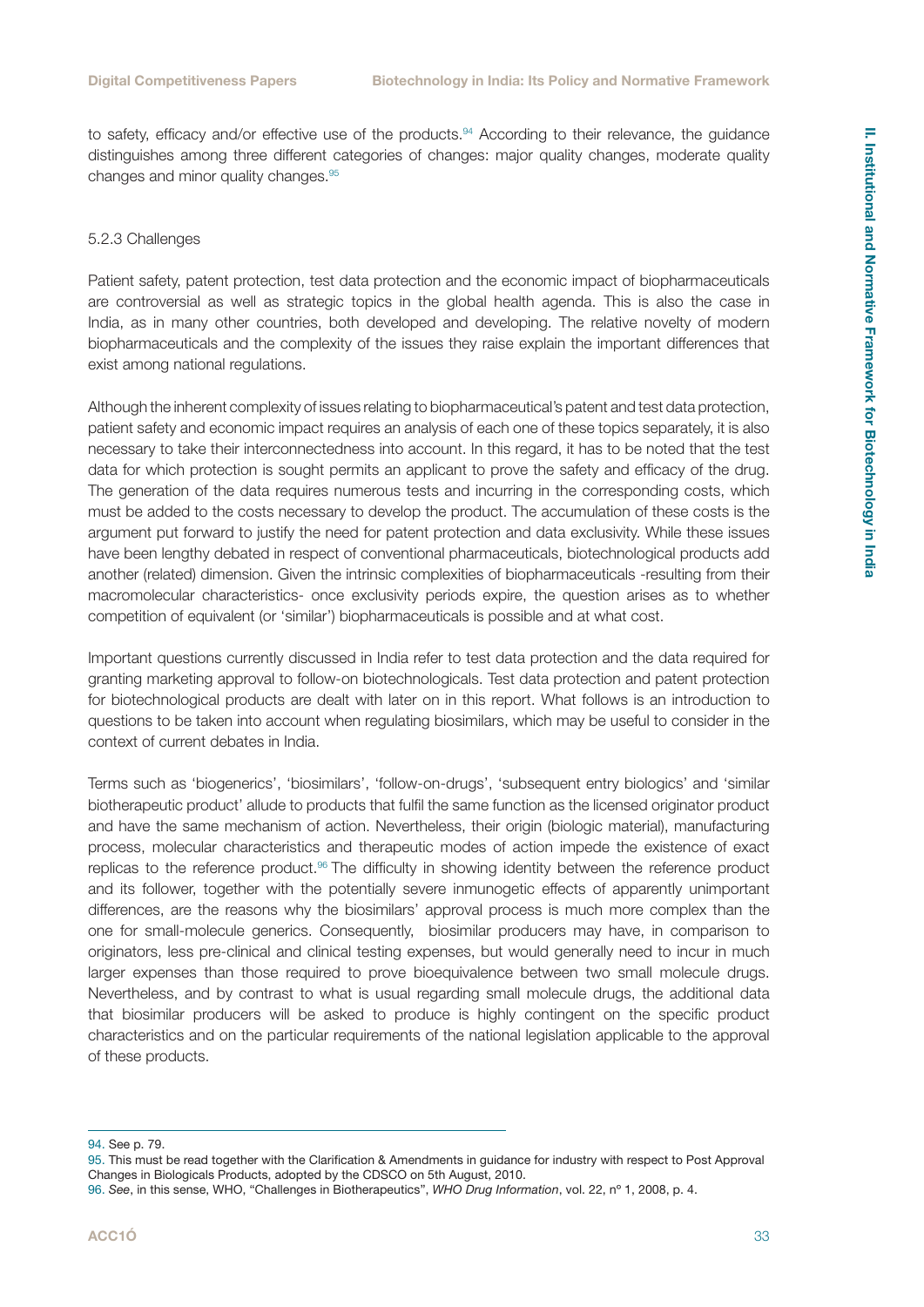Countries have followed different legislative and administrative approaches to grant marketing approval to biosimilar products:

*1*) Presently, the majority of countries have no special regulatory mechanism for the approval of biosimilar products. Hence, applicants are obliged to perform all tests and processes as if the products were brand-new.

*2*) Other countries follow a comparability approach, which requires a thorough comparability exercise to prove similarity, in terms of quality, safety and efficacy, of the biosimilar product with the reference product. The type and scope of data to be generated for this exercise depend on the characteristics of the products.

*3*) Under a third approach, a comprehensive comparability exercise is not necessary: it is enough for the applicant to rely on publicly available information coupled with non-clinical and clinical studies to demonstrate the similarity.<sup>97</sup>

Both the second and the third approaches raise the issue of how much information is needed to show the biosimilarity. In following the third approach, countries, and particularly developing countries, could consider granting automatic marketing approval to biosimilar products that have already been granted such authorization in another country with adequate requirements and reliable procedures for the marketing authorization of such products. Another option that countries might consider is to enter into agreements for empowering one of their drug authorities to grant marketing approval, at least for some complex products. This was the case in the nineties in Europe, when procedures for the marketing approval of biotechnological products were centralized at the European Medicines Agency.

The marketing approval of a product as a biosimilar, as mentioned, generally requires proof of similarity to a reference product in terms of quality, pre-clinical and clinical parameters. It is necessary to characterize and evaluate the quality attributes of the product. There is significant consensus on the fact that "comprehensive characterization and comparison at the quality level are the basis for possible data reduction in the non-clinical and clinical development".98 This characterization provides the basis to establish whether the clinical safety and efficacy profile of the reference product apply to the biosimilar; if so, it is not necessary to present the entire set of data again. Therefore, manufacturers of biosimilars should be requested to present the complete characterization of their product in a full quality dossier.<sup>99</sup>

If a high degree of similarity is proven, the non-clinical and clinical data set to support the application for market authorization will be reduced. Whenever differences are found between the originator and the follower, it is necessary to investigate what the reasons causing such differences are, and to infer their impact on safety and efficacy. The WHO Expert Committee on Biological Standardization has recently adopted quidelines on the evaluation of biosimilars, which deal with the non-clinical<sup>100</sup> and

<sup>97.</sup> With regards to this last approach, "it is considered that further clarity and real examples are needed". See, for all them, WHO, "Challenges in Biotherapeutics", *op. cit*., p. 4.

<sup>98.</sup> Expert Committee on Biological Standardization, *Guidelines on Evaluation of Similar Biotherapeutic Products (SBPs)*, October 2009, WHO/BS/09.2110, pp. 8 and 10.

<sup>99.</sup> *Ibid*., p. 9.

<sup>100.</sup> Regarding non-clinical evaluation, that is, the pharmaco-toxicological assessment of the biosimilar, the similarity between this product and the product of reference will reduce the need to generate new information since the originator "will already have a significant clinical history". Nevertheless the specific information that has to be provided will be dependent on quality related factors, and on factors related to the pharmaco-toxicological properties of the active substance. The variability of these factors will oblige to identify on a case-by-case basis what are the additional data that the biosimilar producer will be required to provide. In this regard, the WHO recommends following the ICH6 guideline. Expert Committee on Biological Standardization, op. cit., pp. 22, 23.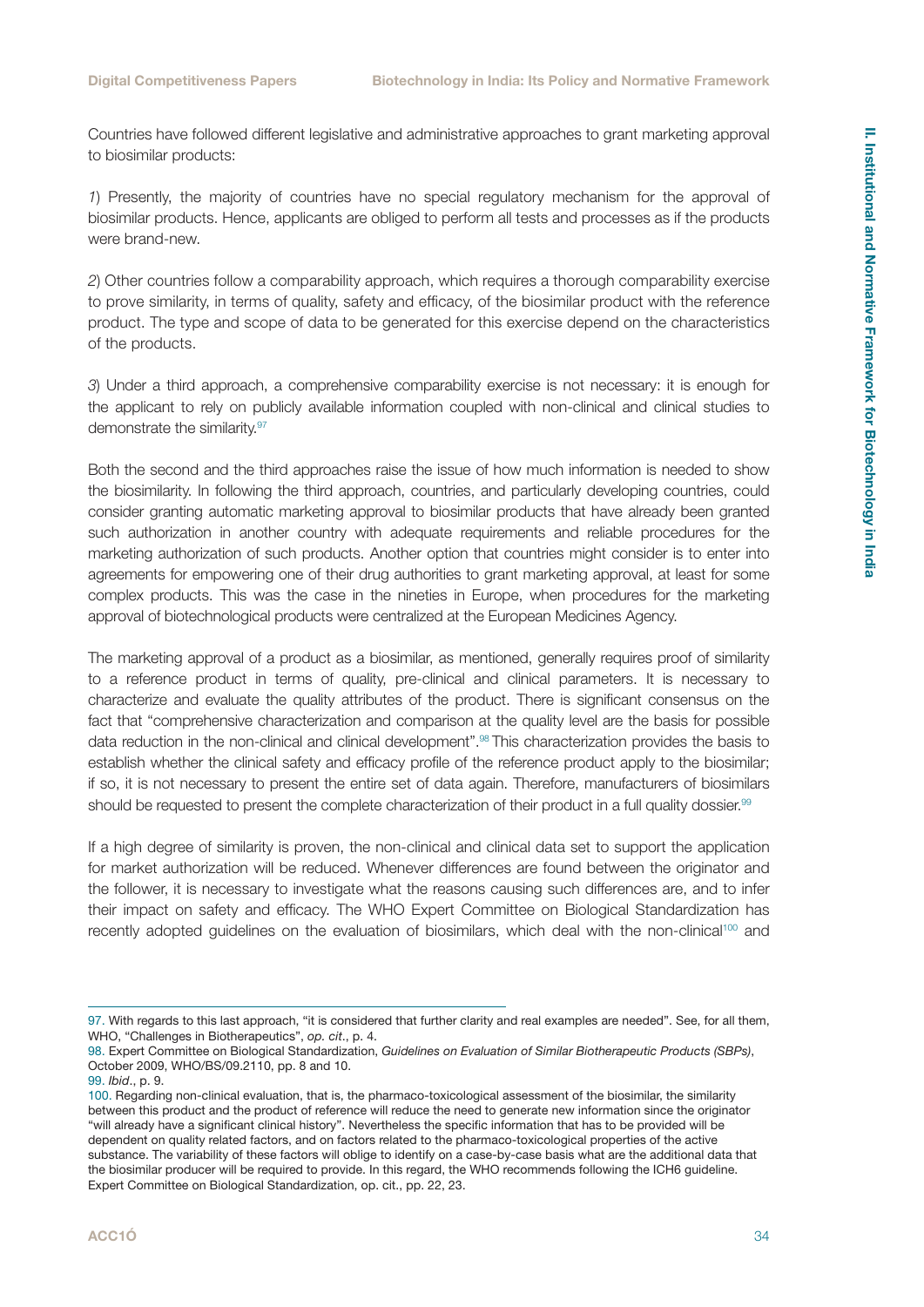clinical evaluation.101 India may find some useful guidance in those guidelines , although it is necessary to note that the guidelines adopt positions on some specific aspects that are still debated over, and they also include confusing references to intellectual property matters, which are unrelated to quality, safety and efficacy.

The issue of interchangeability of biopharmaceuticals directly impacts the Indian biosimilars sector . The impossibility of replicating exactly the same manufacturing process justifies the argument that biogeneric interchangeable products cannot be obtained. In accordance with this view, only similar but not identical products would be possible. This is the assumption that underpins regulations establishing the need to prove that the function and structure of the biosimilar drug are comparable to that of the innovator and that differences have no negative influence.102 However, even after performing tests to show the absence of negative effects, the possibility of substituting a reference biotherapeutic product by a biosimilar generates debate. The crux of the matter is found in immunogenicity, that is, the stimulation of an immune response or reaction, such as an allergic reaction or the development of specific antibodies. The fact that the substitution is not made with an exact copy could mean that patients could react differently to the treatment and, therefore, clinical consequences could exist. And all this despite the fact that the product has shown acceptable comparability and that immunogenicity tests have been performed. Available methodologies do not permit yet to determine whether a biosimilar product is interchangeable with the reference product in all circumstances and for all people, particularly due to uncontrollable genetic factors.

The current uncertainty has caused intense debates on whether interchangeability should be allowed or not in this field. The legislation of some European countries forbids interchangeability despite the fact that a specific and highly-demanding regulatory pathway for biosimilars exists.<sup>103</sup> On the contrary, other European countries do not forbid interchangeability. Recently a WHO expert group has stated that "The decision to allow automatic substitution of a SBP (similar biotherapeutic product) for a RBP (reference biotherapeutic product) should be made on a national level taking into account potential safety issues with the product or class of products. Decisions on interchangeability should be based on appropriate scientific and clinical data and is beyond the scope of this document."<sup>104</sup> At the extreme end of this debate, some originator companies try to emphasize the differences between their biopharmaceuticals and the corresponding biosimilars. In some countries companies have proposed adding warnings on labels that inform about the non-identity, and to require biosimilars to have their own brand name and ensure that patient prescriptions specify the brand name. Trade law may become, therefore, of relevance in this specific field. In spite of the increasing pressure, the WHO and the European Medicines Agency have refused the demands of some biopharmaceutical originators to forbid the use of international nonproprietary names for the marketing of biosimilars.

In addition to proposing general requirements, it is necessary to establish the conditions for specific classes and even specific products, since much depends on the type of molecule and the complexity of the product.105 In Europe, for instance, the requirements for EPO are more stringent than for other recombinant proteins. This can be explained because of its molecular complexity and clinical history

<sup>101.</sup> As far as clinical evaluation is concerned, according to the Expert Committee on Biological Standardization it will be necessary to conduct pharmacokinetic and pharmacodynamic studies, as well as clinical trials to prove that the biosimilar product has similar efficacy to the originator. In some cases, comparative pharmakonetic and pharmacodynamic studies may be appropriate and replace clinical studies to demonstrate similar efficacy between the biosimilar and the originator. Dosage studies could be avoided, because the demonstration of comparable potency, pharmakonietics and pharmacodynamics suffices to accept the dosage instructions of the reference product. Expert Committee on Biological Standardization, op. cit., p. 30.

<sup>102.</sup> R. Mody, V. Goradia, D. Gupta, (op. cit.).

<sup>103.</sup> This is the case of Spain and Germany.

<sup>104.</sup> Expert Committee on Biological Standardization, op. cit., p. 8.

<sup>105.</sup> Health Canada, *Consultation on the Regulatory Framework for Subsequent Entry Biologics – Summary Report*, 5-6 June 2008, p. 6.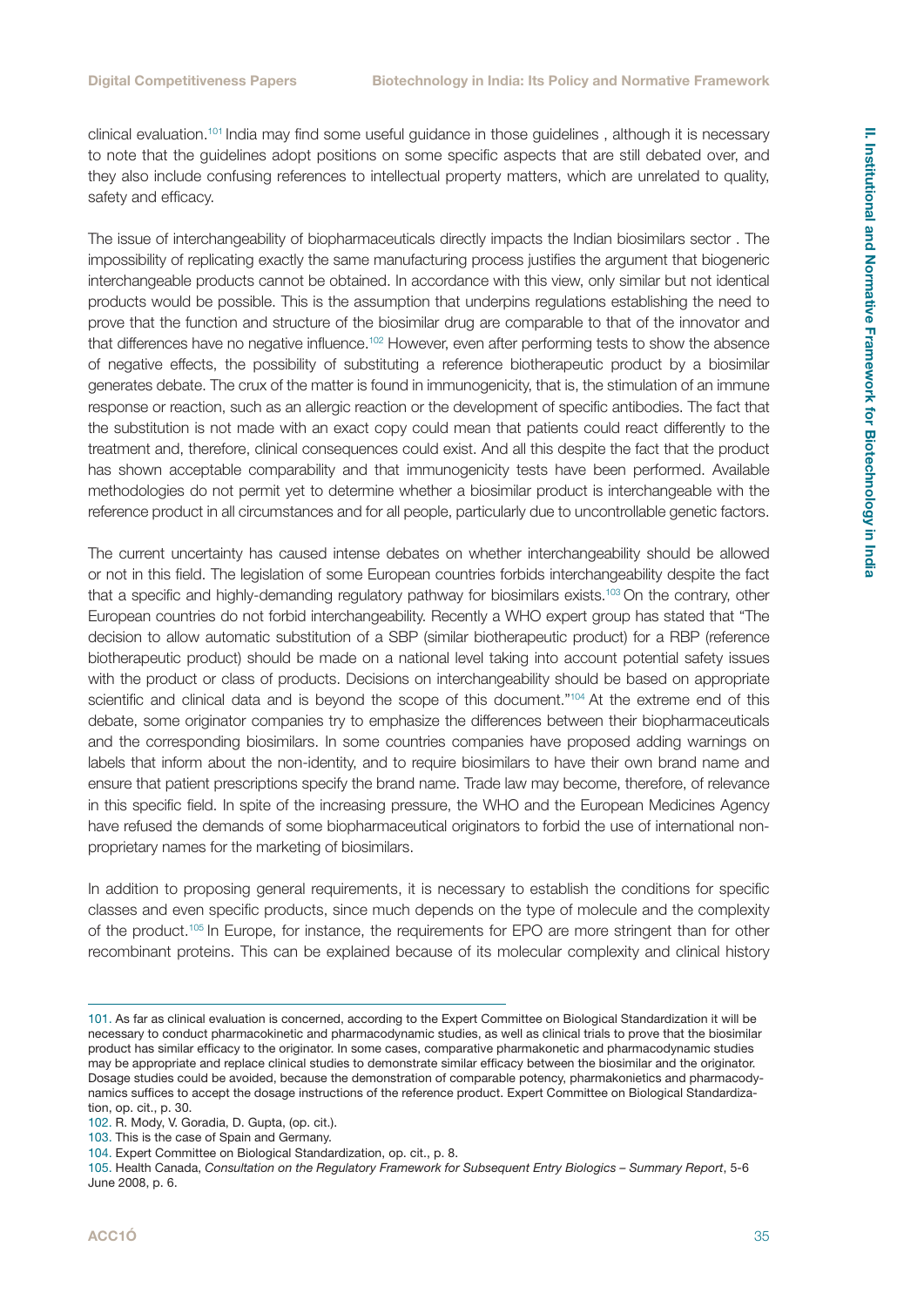(for instance, pure red cell aplasia cases).<sup>106</sup> This is, in fact, the approach followed by the EMA, which requires more or less data to certify the quality, safety, efficacy and similarity, depending on the complexity of the molecule and its development. Some analysts consider that, given that biotech proteins will present a large range of variations and levels of complexity, regulatory authorities should enjoy an ample margin of discretion.<sup>107</sup>

106. EGA, *EMEA similar guidelines*, 28/9/2009.

<sup>107.</sup> R. G. Frank, "Regulation for Follow-on Biologics", *The New England Journal of Medicine*, vol. 357, nº 9, 2007 p. 843.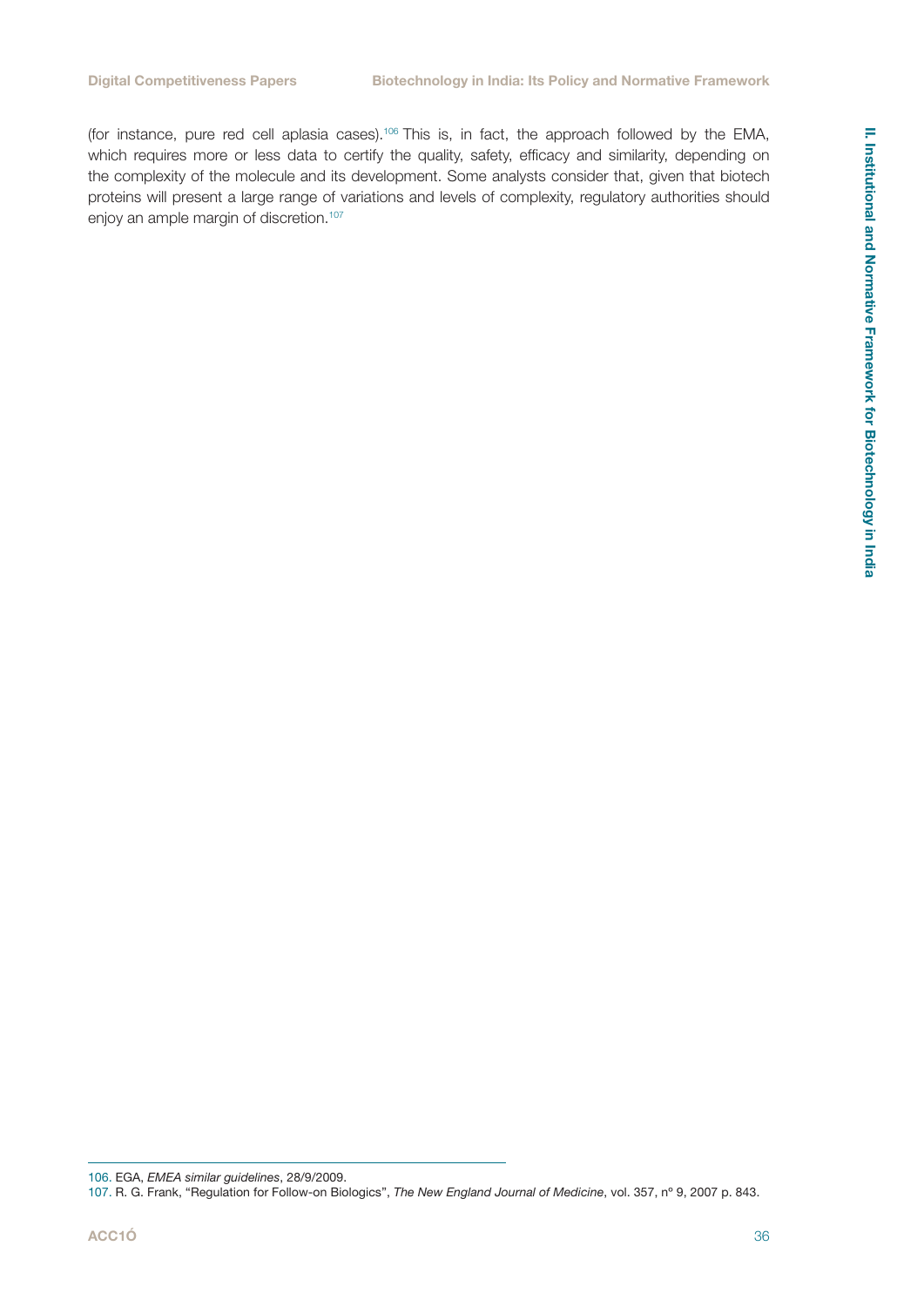## <span id="page-36-0"></span>III. REGULATORY REFORMS

#### 1. PERCEIVED PROBLEMS

It has become a common place identifying the multiplicity of regulatory agencies as one of the factors that negatively affects the functioning of the Indian biotech sector. A barrier that, according to some commentators, is so important that it could hinder the development of biotechnology in India.108

Among the most prominent problems resulting from this multiplicity is the alleged lack of coordination of the several agencies that play a role in the Indian biotech regulatory framework. These agencies are often placed under the control of different ministries, and operate at very different administrative levels. This makes it difficult to guarantee the consistency of their work and affects those who take part in the approval process of biotechnological products. In this sense, it has been noted that "in dealing with several agencies, companies experience an approval process that causes significant confusion and delays in commercialization",109 because biologics manufacturers in India "must seek approval from multiple state, district, and federal agencies for routine activities".<sup>110</sup> Allegedly, sometimes these authorities reach different conclusions regarding the approval of the same product,<sup>111</sup> thereby leading to confusion and lack of confidence in the Indian regulatory system.

Together with the multiplicity of authorities, the tedious and complex approval procedures have also been identified as challenges.112 The need for simplification and streamlining of procedures has already been acknowledged. In the specific field of agrobiotechnology, a Task Force created in 2003 came to the conclusion that the system needed "review and rationalization", as well as a "reduction in the levels and number of steps required in evaluation and environmental clearance of GM products/transgenics" and "transparency and professionalism in the regulatory process".<sup>113</sup>

In addition to structural problems, some companies and scholars have criticised the alleged lack of expertise regarding biologicals on the part of some regulatory agencies,114 while others have pointed out staffing problems.115 Some sources state that the shortage of personnel and the alleged lack of expertise are the reasons why Indian companies seek the approval of their products abroad. It is said that the approval of the Indian products by foreign drug regulatory agencies, or international organizations such as the World Health Organization regarding pharmaceuticals, gives an extra credibility to Indian products.116 An opposite phenomenon has also been described. According to some authors, an internal race to the bottom may also exist. The reason would be found in a sort of forumshopping by companies that seek the lowest regulatory surveillance levels existing in Indian States to

111. K. Satyanarayana, "Current IP Management Issues for Health and Agriculture in India", A. Kratiger, R.T. Mahoney, L. Nelsen *et al*., (Eds.) *Intellectual Property Management in Health and Agricultural Innovation: A Handbook of Best Practices*, Davis-Oxford: PIPRA-MIHR, 2007, p. 1605.

<sup>108.</sup> In this last instance, it has been stated that "multiple regulatory agencies delay commercialization" S. E. Frew et al., "India's health biotech sector at a crossroads", *Nature Biotechnology*, vol. 25, nº 4, 2007, p. 413. 109. *Ibid*.

<sup>110.</sup> E. Lager, "Biologics regulation in India", *BioPharm International*, March 2008, p. 26, [link](http://www.bioplanassociates.com/publications/articles/BPI_3_Regulations_India_2-8-08.pdf) (*Accessed January 2010*).

<sup>112.</sup> J. Wong et al., *Harnessing the power of India. Rising the Productivity Challenge in Biopharma R&D*, BCG, May 2006, p. 6, [link](http://209.83.147.85/impact_expertise/publications/files/Rising_to_the_Productivity_Challenge_in_Biopharma_RD_May06.pdf) (*Accessed January 2010*).

<sup>113.</sup> *Report of the Task Force on Application of Agricultural Biotechnology* op. cit., p. 38.

<sup>114.</sup> This criticism is reflected in a report comprising a series of interviews with Indian and non-Indian actors operating in India. S. E. Frew et al., op. cit., p. 413; see also E. Lager, "Biologics regulation in India", *BioPharm International*, March 2008, p. 26, [link](http://www.bioplanassociates.com/publications/articles/BPI_3_Regulations_India_2-8-08.pdf) (*Accessed January 2010*).

<sup>115.</sup> E. Lager, "Biologics regulation in India", op. cit. p. 26.

<sup>116.</sup> This criticism is reflected in a report comprising a series of interviews with Indian and non-Indian but operating in India biotech actors. S. E. Frew *et al*., op. cit., p. 413.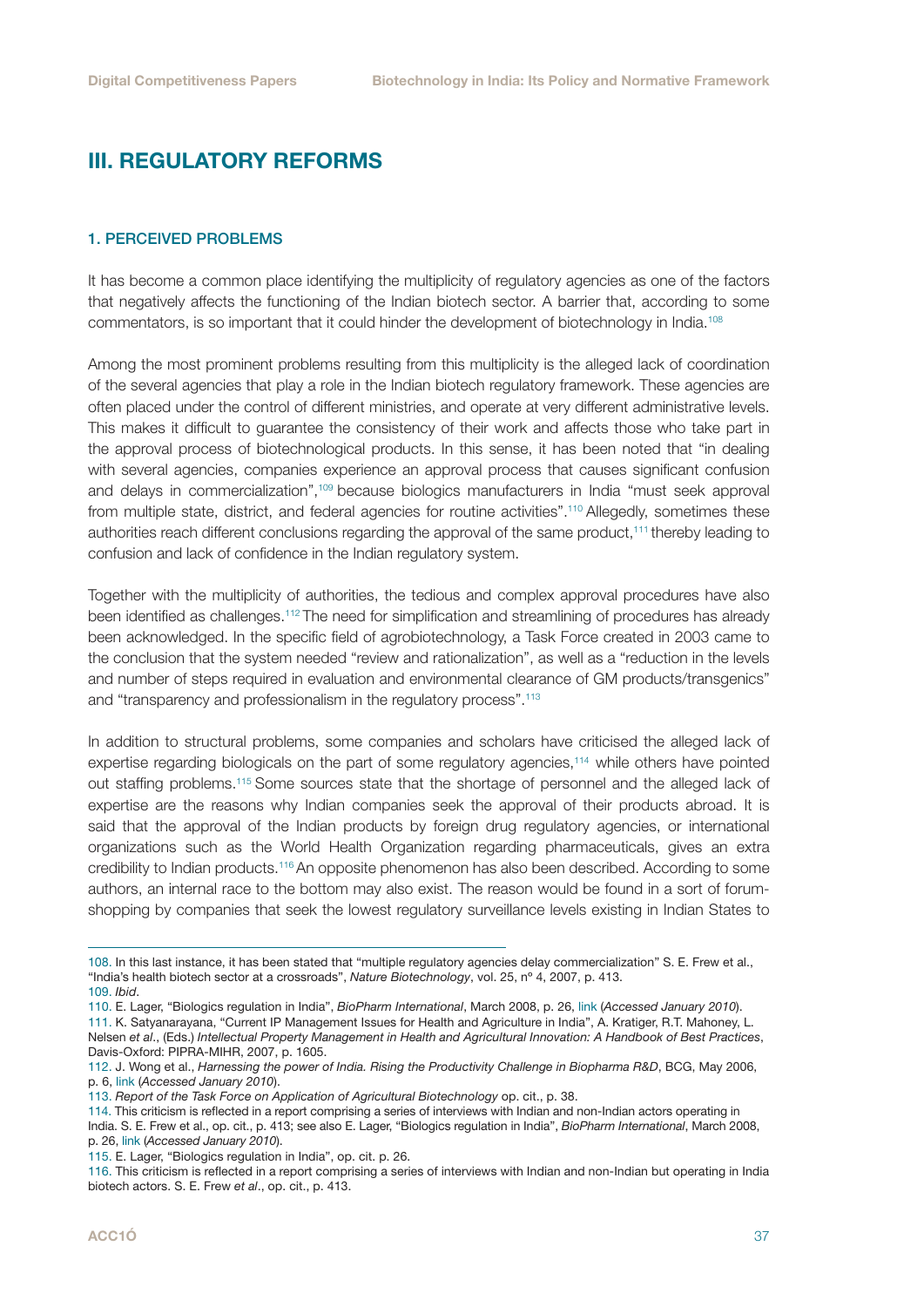<span id="page-37-0"></span>locate their activities.117 P. K. Ghosh states, with an apparently less radical view, that "while a rationale regulatory structure is in place, there is a need to invest for creating more competence for testing and assessing the safety of GMOs in publicly funded institutions".118

Several initiatives have been undertaken to counteract the questioning of the quality of the Indian products. In the field of the pharmaceutical and biopharmaceutical products, the Indian Government has insisted on the mandatory compliance with good manufacturing practises while, on the other hand, numerous Indian companies have sought to obtain an international certification that they meet internationally guidelines.

The 2005 amended revision of the *Drugs and Cosmetics Act of 1940* alludes in numerous occasions to the obligation to apply good manufacturing practices (GMPs), and makes reference to the *WHO Good Manufacturing Practices*. Schedule M contains the norms on *Good Manufacturing Practices and Requirements of Premises, Plant and Equipment for Pharmaceutical Products*. Previously, Sections 71.7, 74 (o), 76.8, 78 (p) and 79 of the *Drugs and Cosmetics Rules, 1945*, indicate the need to certify compliance with GMPs in order for different licenses to be granted or renewed. Additionally, Schedule D(I) 2.3 deals with the information and undertakings required to be submitted by the manufacturer or his authorised agent with the application form for a registration certificate. For the registration of drugs, a copy of a GMP certificate "as per WHO-GMP guidelines, or Certificate of Pharmaceutical Products (CPP), issued by the National Regulatory Authority of the foreign country concerned" is required. As a result of these norms and commercial interest there are currently in India 817 manufacturing facilities that fulfil WHO Good Manufacturing Practices<sup>119</sup> whereas seventy pharmaceutical and biopharmaceutical facilities have been approved by the US FDA.<sup>120</sup>

Although this is a positive move, changes to the Indian regulation are not always welcomed by all concerned parties. For instance, US FDA rules inspired the abovementioned Schedule M of the *Drugs and Cosmetics Act*. Although the change was strategically done to facilitate the entrance of Indian pharmaceuticals into the United States of America (USA) market and to counteract the criticism on the alleged Indian quality, safety and efficacy shortcomings, not all companies were equally affected. In fact, local companies without exportation capabilities and with limited resources have criticized the new regulation and, particularly, the lack of transitional periods to adjust to the new regulatory framework.

#### 2. REACTIONS IN THE PHARMACEUTICAL AND AGRICULTURAL FIELDS

The need to introduce some adjustments to the regulatory framework has been recognised in the fields of pharmaceutical and agrobiotechnological products. Regarding the former, as early as in 1999, the Pharmaceutical Research and Development Committee criticised the "inadequate framework for clearance of new drug investigation and registration",121 and recommended enhancing the resources available to the Central Drugs Standard Control Organisation. In 2004, in order to streamline the regulatory framework for the use in the pharmaceutical industry of living modified organisms during the R&D, testing, manufacture and import of LMOs as drugs, the Ministry of Environment and Forests promoted the creation of a task force. One year later, in June 2005, the Task Force delivered a report, the *Recombinant Pharma Task Force* (also known as the *Mashelkar Committee Task Force Report*) containing recommendations that were adopted in 2006 by the Indian Government.<sup>122</sup>

<sup>117.</sup> According to E. Lager "Manufacturers that set up operation in states where regulatory oversight and enforcement are weakest can then market their drugs in the rest of the country". E. Lager, "Biologics regulation in India", op. cit. p. 26. 118. P. K. Ghosh, op. cit., p. 38.

<sup>119.</sup> CDSCO, *Manufacturing units having WHO GMP certification*, [link](http://www.cdsco.nic.in/MANUFACTURING%20UNITS%20HAVING%20WHO%20GMP%20CERTIFICATION.htm) (*visited April 2010*).

<sup>120.</sup> Biospectrum-ABLE, *One billion industry*, 2005.

<sup>121.</sup> Pharmaceutical Research & Development Committee, *Transforming India into a Knowledge Power*, [link](http://chemicals.nic.in/pharma10.htm#top) (*Accessed January 2010*).

<sup>122.</sup> More specifically, on 23rd January 2006 by Ministry of Environment and Forests, Department of Biotechnology, Drugs Controller General of India And Ministry of Health.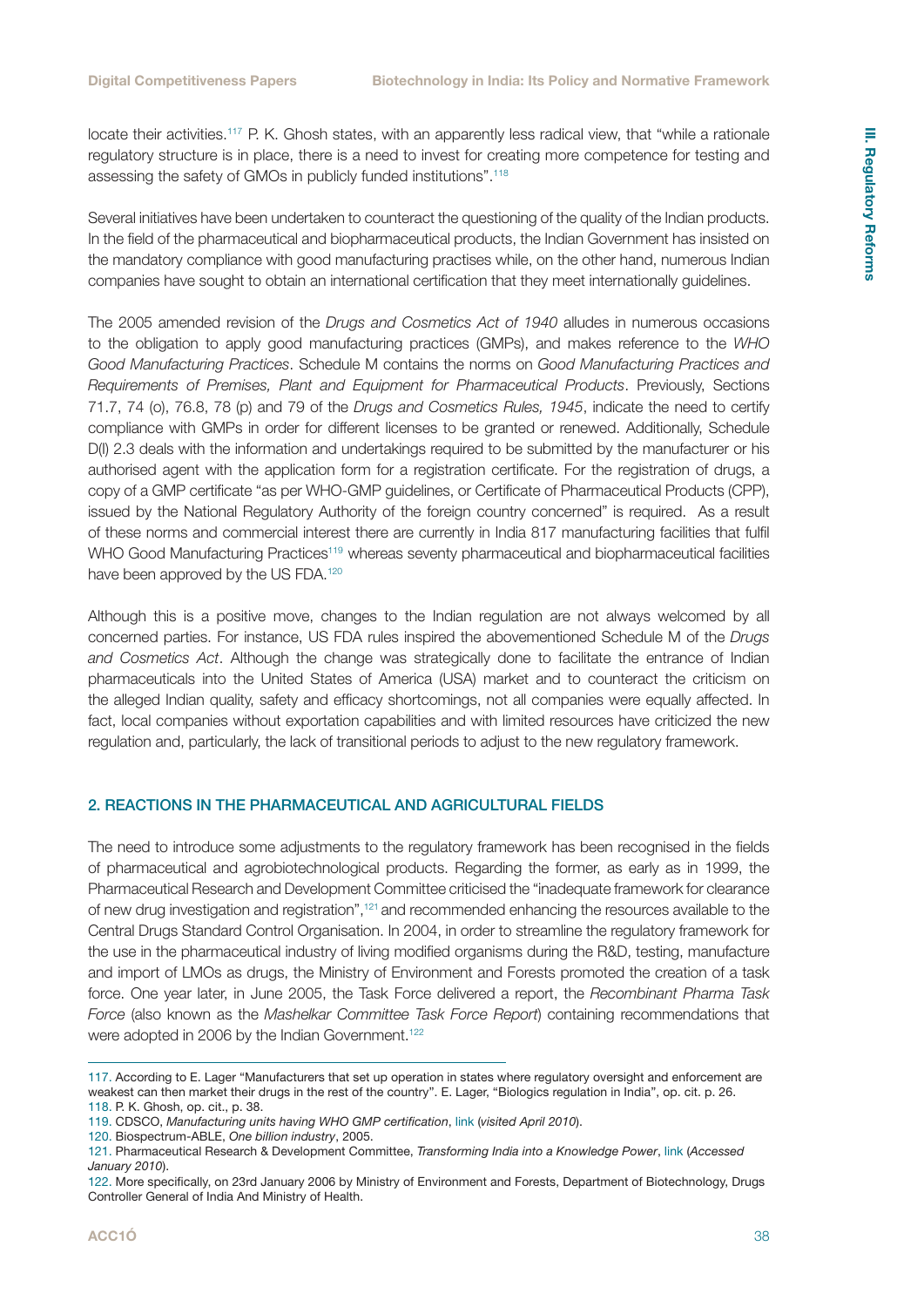The *Mashelkar Committee Task Force Report* tried to simplify the procedures for approval of biopharmaceuticals (*See Figures 3 and 4*). It proposed several new and faster processes that should be applied to different categories of products, depending on their nature and the inherent risks associated to them. Moreover, the creation of a single authority (the National Biotechnology Regulatory Authority) was proposed in order to overcome the alleged lack of coordination and organizational shortcomings. In response to the report, specific time frames for decisions by the regulatory authorities were adopted: 45 days for the RCGM to approve pre-clinical animal studies; 45 days for the DCGI to approve a human clinical trials protocol; 90 days also for the DCGI to revise and approve clinical trial data; in addition, parallel decisions by the DCGI and GEAC are to be adopted in 45 days.<sup>123</sup>

In the agriculture field, a task force was also set up in 2003. Chaired by Professor Swaminathan, it was asked to examine the challenges that biotechnology posed to agriculture. The constitution of this task force was particularly timely. Although not new, controversies regarding the authorisation of GM foods were particularly strong in 2002. That year the GEAC approved the first GM modified crop, and numerous applications started to be granted. In addition to the moral, safety and religious concerns generated by the use of GM crops in India, NGO, scientists and farmers complained for what they claimed to be a lack of transparency and for the risks arising from field trials. Reports on negative health impacts on animals grazing in *Bacillus thuringensis* (Bt) insect-resistant cotton fields were also released.124

Genetically modified food crops are still the centre of important controversies in India. The first GM food crop intended to be introduced into the Indian market was a Bt variety of aubergine, for which field trials were authorised in 2007. On 13 February 2008 the Supreme Court of India lifted restrictions on field trials and commercialisation of biotechnological crops. Although GEAC recommended the approval of the Bt Brinjal in October 2009, and the Ministry of Environment endorsed the safety assessment and the introduction of the Bt Brinjal onto the Indian food market, protests forced the Ministry to step back and announce the withdrawal of the authorisation.125 The reasons invoked by the Ministry of Environment included the lack of a unique regulatory authority and of scientific consensus regarding the potential problems arising from genetically modified food.

In connection with the risks posed by biotechnology, the *Swaminathan report* stressed the importance of a regulatory mechanism that helped to strengthen public confidence. For the Task Force, "the bottom line for any biotechnology regulatory policy should be the safety of the environment, the well being of farming families, the ecological and economic sustainability of farming systems, the health and nutrition security of consumers, safeguarding of home and external trade, and the biosecurity".<sup>126</sup> It also made suggested that the "transgenic approach should be considered as complimentary and resorted to when other options to achieve the desired objectives are either not available or not feasible."127 Additionally, it added that the transgenic approach should be excluded when it affected the trade of well-know Indian products. Its considerations on the priorities of research were also interesting, since they anticipated similar debates that took place later on in the field of public health. Among other things, the report stressed the importance of the research sensitiveness to the biodiversity conservation and the socioeconomic context, and that public investment in the area of biotechnology, particularly in recombinant DNA technology, should be aimed at addressing socially and ecologically relevant problems. Finally, the *Swaminathan* report proposed the creation of a single-window agency, an autonomous and professionally-led National Biotechnology Regulatory Authority.

<sup>123.</sup> *Notification regarding the adoption of the recommendations of the task force on r-pharma under the chairmanship of Dr. R A Mashelkar, DG-CDIR with effect from 1.4.2006*

<sup>124.</sup> K. I. Varaprasad Reddy, op. cit., p. 307.

<sup>125.</sup> The Minister mentioned the lack of clear consensus among the scientific community, opposition from Brinjalproducing States, questions raised about the safety and testing process, the lack of an independent biotechnology regulatory authority, negative public sentiment and fears among consumers and the lack of a global precedent. *The Hindu*, "Moratorium on Bt Brinjal", 10 February 2010.

<sup>126.</sup> Task Force on Agricultural Biotechnology, op. cit., pp. 4, 6.

<sup>127.</sup> *Ibid*., p. 22.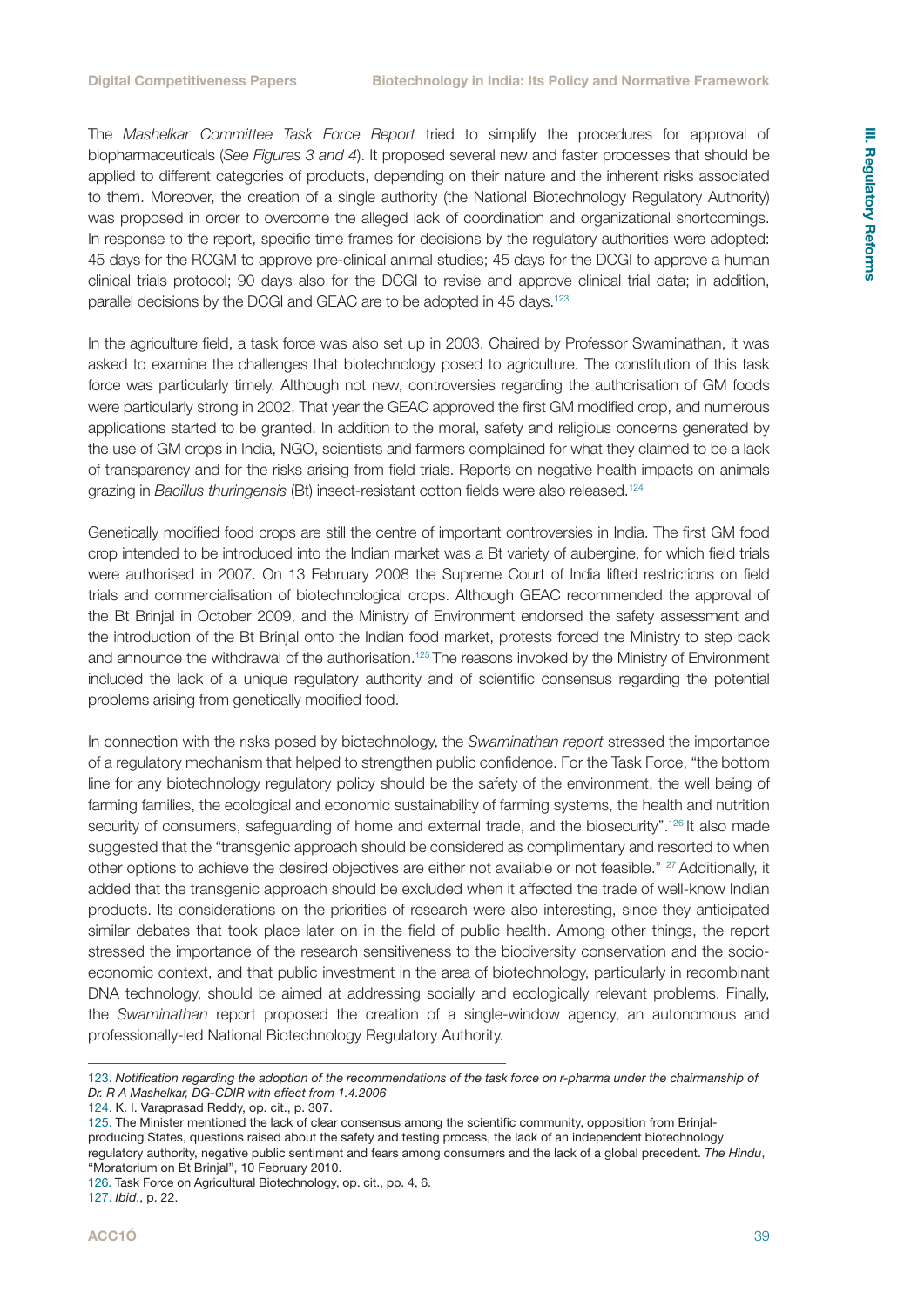#### Figures 3 and 4: Regulatory protocols proposed by the Mashelkar Task Force

#### *Figure 3:* Protocol - I

Indigenous product deveopment, manufacture and marketing of pharmaceutical products derived from LMOs but the end product is not an LMO.

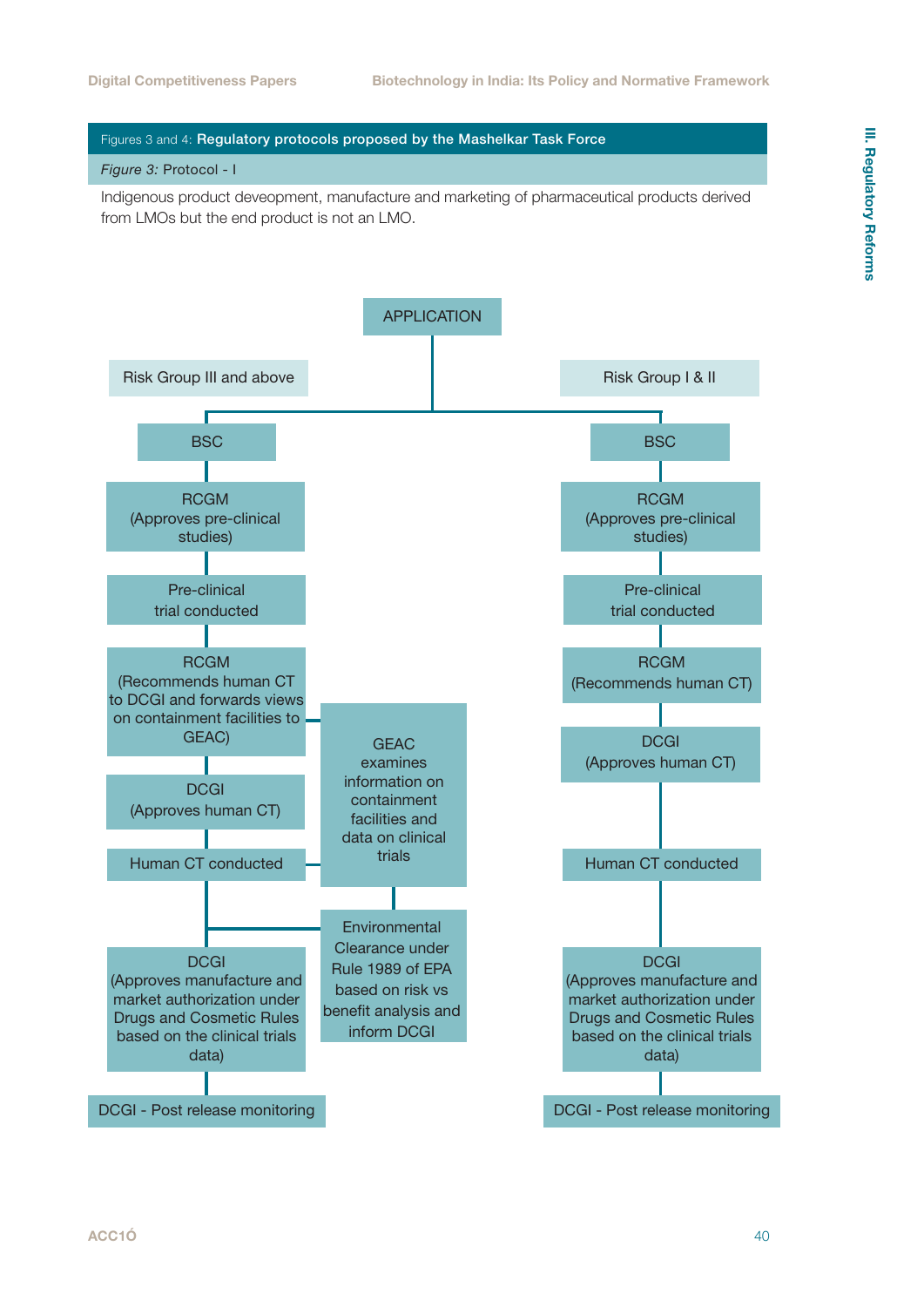#### *Figure 4:* Protocol - II

Indigenous product deveopment, manufacture and marketing pharmaceutical products where the end product is an LMO

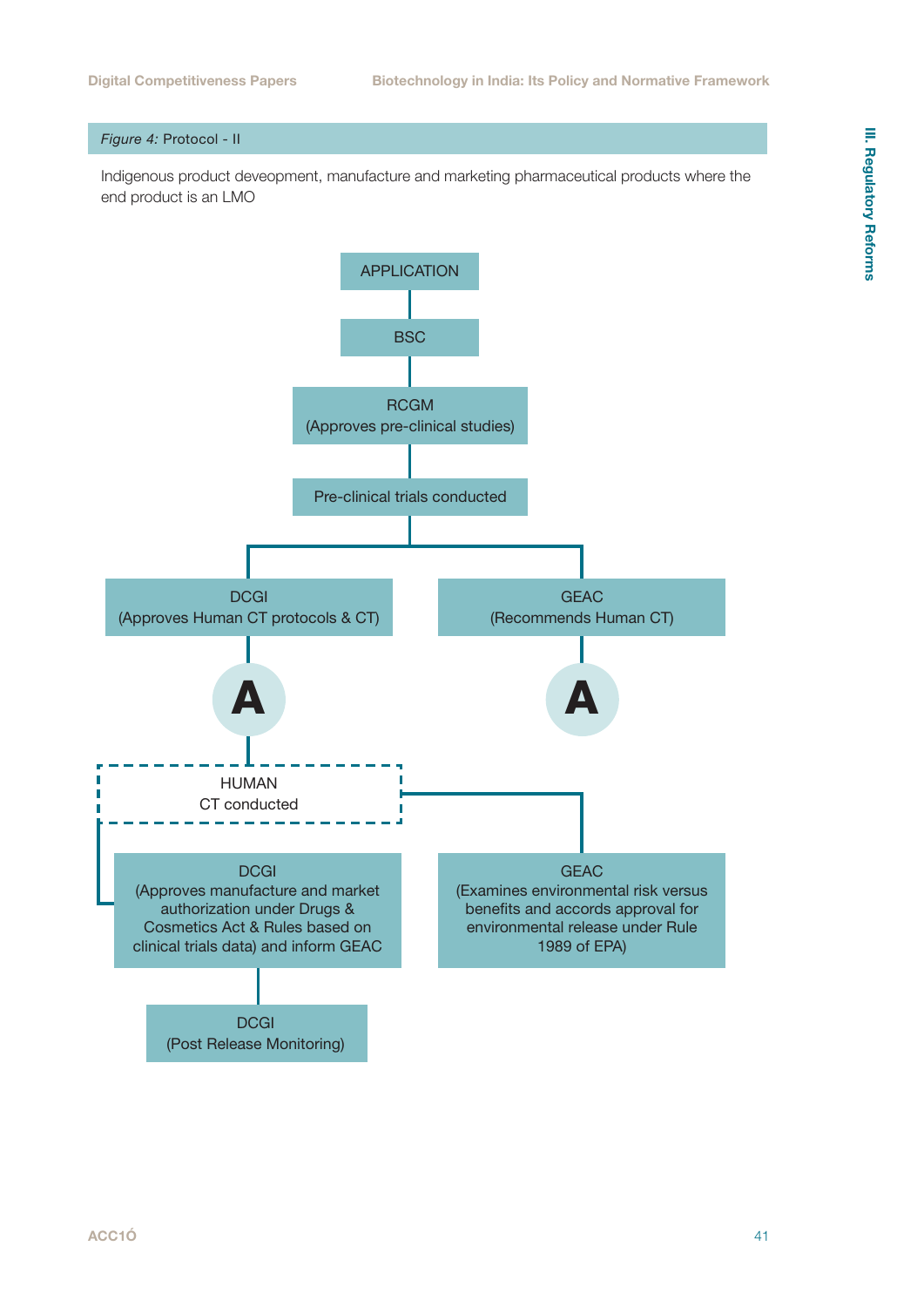#### <span id="page-41-0"></span>3. THE WAY FORWARD: THE NATIONAL BIOTECHNOLOGY DEVELOPMENT STRATEGY, THE (DRAFT) NATIONAL BIOTECHNOLOGY REGULATORY BILL AND THE (ENVISAGED) NATIONAL BIOTECHNOLOGY REGULATORY AUTHORITY

#### 3.1 The National Biotechnology Development Strategy

In November 2007, the Indian government approved the National Biotechnology Development Strategy (NBDS). It was an eagerly awaited policy document, which devised a comprehensive ten year road map for the Indian biotech sector, and put forward proposals that could greatly change the Indian biotechnology regulatory landscape. The NBDS was the outcome of two years of consultations with several stake-holders. The government held meetings with private companies, research institutes, several ministries, universities, international bodies and consumer associations.<sup>128</sup>

The NBDS defined three general goals: development of human resources, strengthening of the infrastructure and promotion of trade and industry. To fulfil these goals, the NBDS identified several actions, probably the most important amongst them was the creation of a new National Biotechnology Regulatory Authority, whose characteristics will be described in detail below.

The NBDS contained important proposals regarding higher education and research centres. In this respect, the NBDS identified several goals and measures such as the creation of new research centres in universities, the design and entry into operation of new PhD programs in the biotech field and the provision of incentives to facilitate the return of Indian expatriate scientists to India.

As far as budgetary issues are concerned, the NBDS targeted the financial and structural aspects of the biotech policy. Regarding the former, the available funds for the Department of Biotechnology through the 11th plan – which will implement the NBDS- would amount to 6500 Crores (almost 1.3 billion Euros).<sup>129</sup> According to official sources, the majority of the items contemplated in the NBDS were included in the budgetary allocation of the first trimester of 2009. This resulted in an almost five-fold increase in the biotech budget in India.<sup>130</sup>

Finally, as far as organizational and administrative issues are concerned, the NBDS made of the coordination among ministries and bodies working in biotech issues a distinct priority, and stressed the need to foster partnerships between private biotechnology ventures and academic research centres.

#### 3.2. The (envisaged) National Biotechnology Regulatory Authority

Among the proposals set forth in the NBDS, the creation of the National Biotechnology Regulatory Authority (NBRA) is prominent. This will be an independent statutory body with wide-encompassing functions relating to the bio-safety approval of genetically modified products and processes. According to the 2004 *Task Force on Application of Agricultural Biotechnology* report, the establishment of the NBRA "is a must" if India is "to derive full benefit from this fast growing area of science including fields like functional genomics, proteomics, bioinformatics and nano-biotechnology, in a safe and responsible manner."131 In fact, in accordance to the report, the establishment of the NBRA was "essential for generating the necessary public, political, professional and commercial confidence in the science based regulatory mechanisms in place in the country".132

<sup>128.</sup> Department of Biotechnology, *National Biotechnology Development Strategy. Key Elements*, [link](http://www.dbtindia.nic.in/biotechstrategy/National%20Biotechnology%20Development%20Strategy.pdf) (*Accessed August 2010*).

<sup>129.</sup> *Ibid*., 12.

<sup>130.</sup> Interview with M. K. Khan, Secretary to the Government of India, Department of Biotechnology, in E&Y, *Beyond Borders. Global Biotechnology Report 2009*, E&Y, 2009, p. 108.

<sup>131.</sup> Task Force on Application of Agricultural Biotechnology, op. cit., p. 4. 132. *Ibid*., p. 8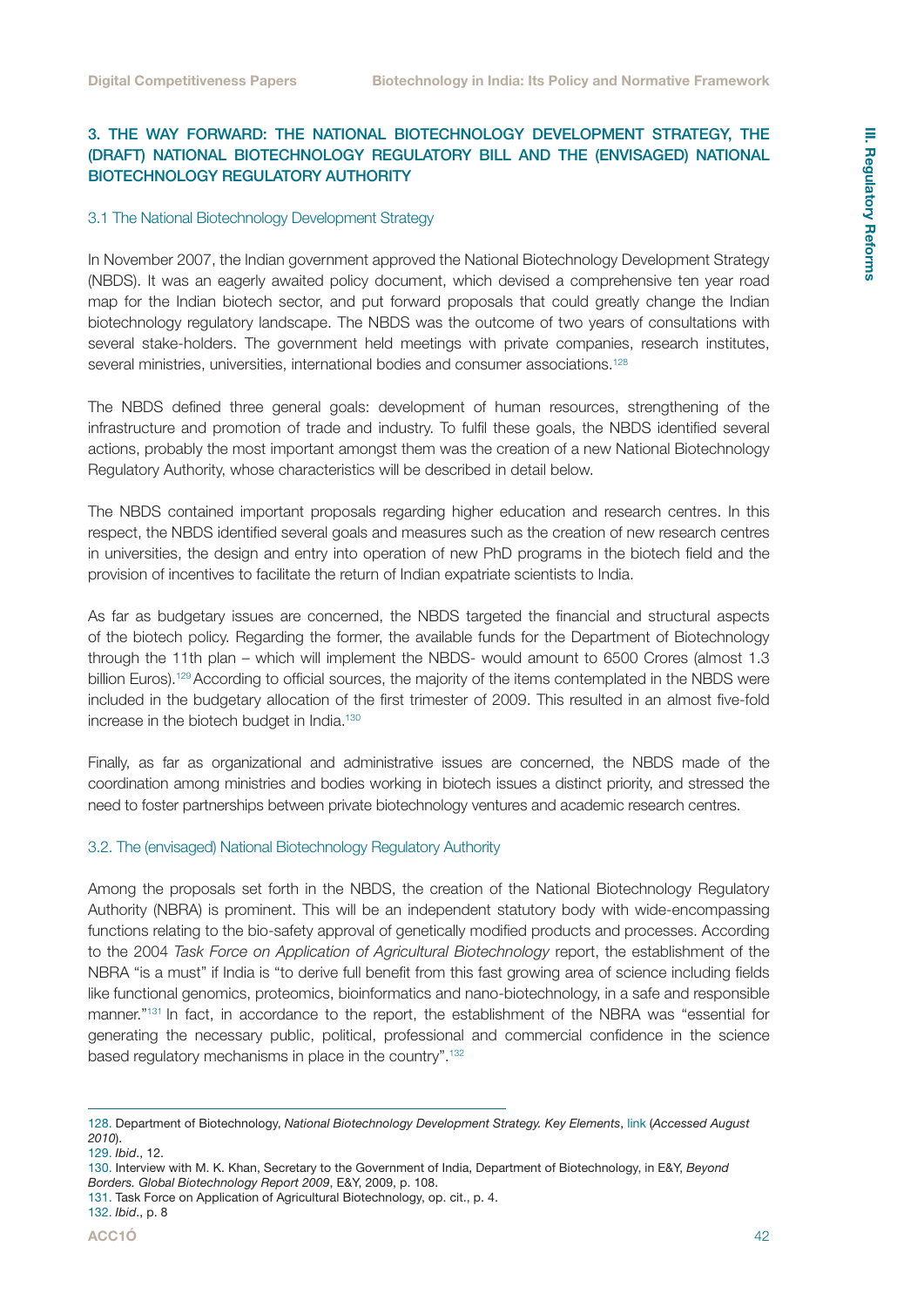Some months later, in July 2008, the National Biotechnology Regulatory Act was drafted to establish the NBRA under the Department of Biotechnology. This piece of legislation identified as the core goal of the agency to safeguard "the health and safety of the people of India and to protect the environment by identifying risks posed by, or as a result of, modern biotechnology, and managing those risks through regulating the safe development and deployment of biotechnology products and processes".133 By April 2010, the NBRA had not been created, although the Indian government affirmed that it could be established by the first quarter of 2010.

In accordance with the National Biotechnology Regulatory Act, the NBRA will be entrusted with the responsibility of regulating the research, manufacture, importation and use of genetically engineered organisms and products derived thereof. Once the NBRA starts working, it will be responsible for controlling the approval of genetically modified food, crops, recombinant biologics, recombinant gene therapy products, vaccines, and recombinant and plasma-derived products, while the DCGI will retain the approval of recombinant therapeutic proteins.<sup>134</sup>

The NBRA will be the first body in full control of almost all aspects of biotech regulation. The need for this agency arises from the lack of uniformity that results from the present institutional framework for biotechnology. Although coordination mechanisms among the aforementioned committees have been established, the lack of uniformity has caused confusion. Consensus has emerged in the sense that regulatory approvals need a consistent and unique mechanism, and a "more uniform and consistent approach to address the safety of biotechnology products and processes in a scientific and transparent manner".135 In order to fulfil this mission, a single-window clearance system under the authority of a unique agency would be established. In doing so, the creation of the National Biotechnology Regulatory Act would provide a response to the demands by both the private sector and the government commissioned task forces.136

The NBRA will be an autonomous body with an independent legal status with head offices in New Delhi. The *Draft National Biotechnology Bill* lays down the basis for the creation of the National Biotechnology Advisory Council and the Inter-Ministerial Advisory Board. The former shall provide the NBRA with independent, strategic advice from several stakeholders on developments in modern biotechnology, while the latter seeks to foster coordination among Central Government ministries in the implementation of India's national biotechnology regulatory system.

The First Schedule of the National Biotechnology Regulatory Bill identifies the products to be dealt with by each one of the three branches that will integrate the NBRA. It may establish measures to regulate issues such as clinical trials, containment and release of genetically modified products and the accreditation and notification of facilities that perform research.137 Other responsibilities confirm the central role attributed to the NBRA. It will provide scientific advice to central and state authorities when designing policies and rules related to biotechnology; it will also be a point of contact for international policy and regulatory activities related to biotechnology, develop guidelines for risk assessment methodologies, and control the safety of modern biotech products and processes. The NBRA must also guarantee transparency of its activities and, in particular, inform about clinical and field trials and about the Authority's mandate and programmes.

From the institutional point of view, the NBRA shall be directed by a Chairperson. Under his/ her authority, three chief regulatory officers will direct the activities of the Authority in three specific biotechnology fields: *i*) agriculture, forests and fisheries; *ii*) human and animal health; and, *iii*) industrial and environmental applications. This is not a *numerus-clausus* list: in the future, other fields may be specified and other branches created accordingly. Combination products will be assigned to an authority for review and regulation in accordance with its primary mode of action.

137. Article 9.1 and 9.2

<sup>133.</sup> Establishment Plan for the National Biotechnology Regulatory Authority, p. 3.

<sup>134.</sup> E&Y, op. cit., p. 114.

<sup>135.</sup> NBRB 2008, preamble.

<sup>136.</sup> Task Force on Application of Agricultural Biotechnology, op, cit., , pp. 46-48, 51-53.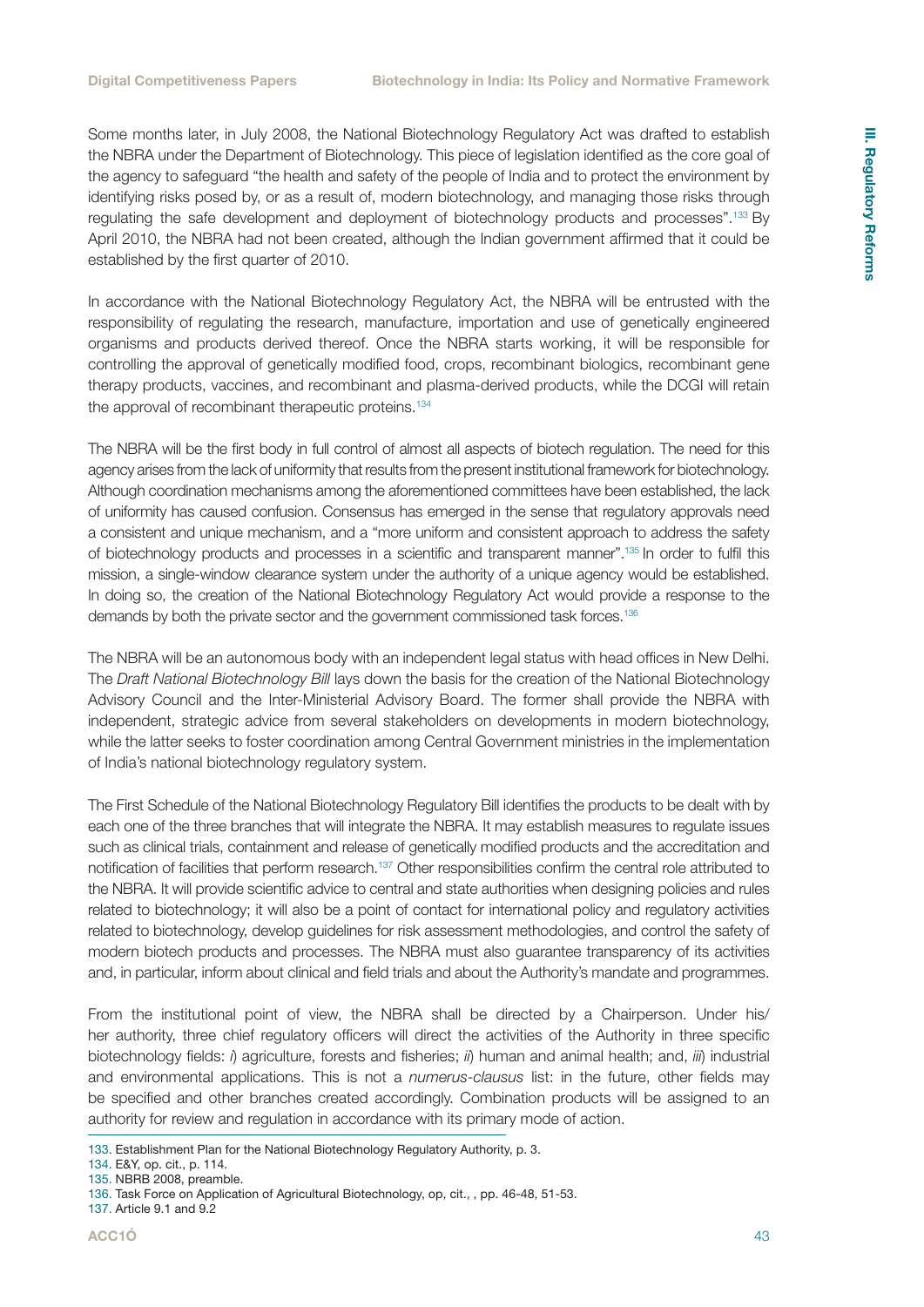<span id="page-43-0"></span>Chapter IV of the *Draft National Biotechnology Bill* 2008 is devoted to genetically modified organisms. In accordance with this chapter, to undertake research, import, manufacture or use genetically engineered organisms and derived products,138 it will be imperative to submit an application that specifies the details of those activities and obtain an authorisation from the Chairperson. The application will be scientifically evaluated by the Risk Assessment Unit of the Authority, which will submit an opinion on safety to the -also newly-established- Product Rulings Committee.<sup>139</sup> The latter will be composed by the Chairperson and the Chief Regulatory Officers of the regulatory branches, and could be enlarged with additional members. In its periodic meetings, the Product Rulings Committee may approve the pending authorizations, refuse to authorise the proposed undertakings or impose conditions for risk management.140 The decision may be appealed before the National Biotechnology Regulatory Appellate Tribunal, another new body that shall consist of one judiciary member and two technical members, one from the healthcare field and one from the agriculture and related fields.<sup>141</sup>

#### 3.3. Doubts and challenges

The proposed scope of the NRBA activities has raised criticism. As conceived, it seems that the NRBA would deal with applications relating to biotechnology in plants, animals and humans. Nevertheless, this argument has been questioned.142 In fact, in accordance with the National Biotechnology Regulatory Act, the NRBA will devote most of its efforts to activities involving genetic engineering. Biotechnology is a broad term covering activities that do not -or may not- imply genetic engineering, such as fermentation processes or the elaboration of vaccines. Some have criticized the limitation of the concept of 'biotechnology' to genetic engineering and, more precisely, the limitation of the activities of the NRBA to those involving genetic engineering. It is held that this simplification responds to the economic and technical importance of this subset of biotechnology, but such a decisive move as the creation of an authority exclusively devoted to biotechnology could have been reinforced if the resulting authority covered all areas of biotechnology.

Another potential focus of controversy is article 9.3(n). This provision makes reference to the responsibility of the Authority to achieve consistency between national and international standards. More precisely, it establishes that the Authority shall "promote consistency between international technical standards and domestic standards related to the regulation of biotechnology products and processes while ensuring that the level of protection adopted in the country is not reduced." The immediate question that arises is which international standards could be considered when adopting national regulations.

Firstly, it would be necessary to determine whether "international standards" refer to other countries' standards (such as those adopted in the USA, Japan or the EU) or only to those adopted by international organizations. The latter seems to be the correct interpretation, Secondly, it is necessary to bear in mind that several organizations are working in the adoption of standards for biotechnology. In the pharmaceutical field, for instance, there is a growing convergence between the standards endorsed by the International Conference on Harmonisation of Technical Requirements for Registration of Pharmaceuticals for Human Use and those adopted by the World Health Organization. In fact, the WHO seems to have delegated its standard/setting role in favour of the ICH "process". However, there are also differences and there is no guarantee that the views of both organizations will coincide in the future. Moreover, other standards do exist, for instance, those of the World Medical Association regarding the performance of clinical trials. These standards are different from and more protective of the human being than those adopted by the International Conference on Harmonisation of Technical Requirements for Registration of Pharmaceuticals for Human Use.

139. 11.4

<sup>138.</sup> As stated in the First Schedule.

<sup>140. 11.5</sup> 141. 20

<sup>142.</sup> K. I. Varaprasad Reddy, op. cit., p. 308.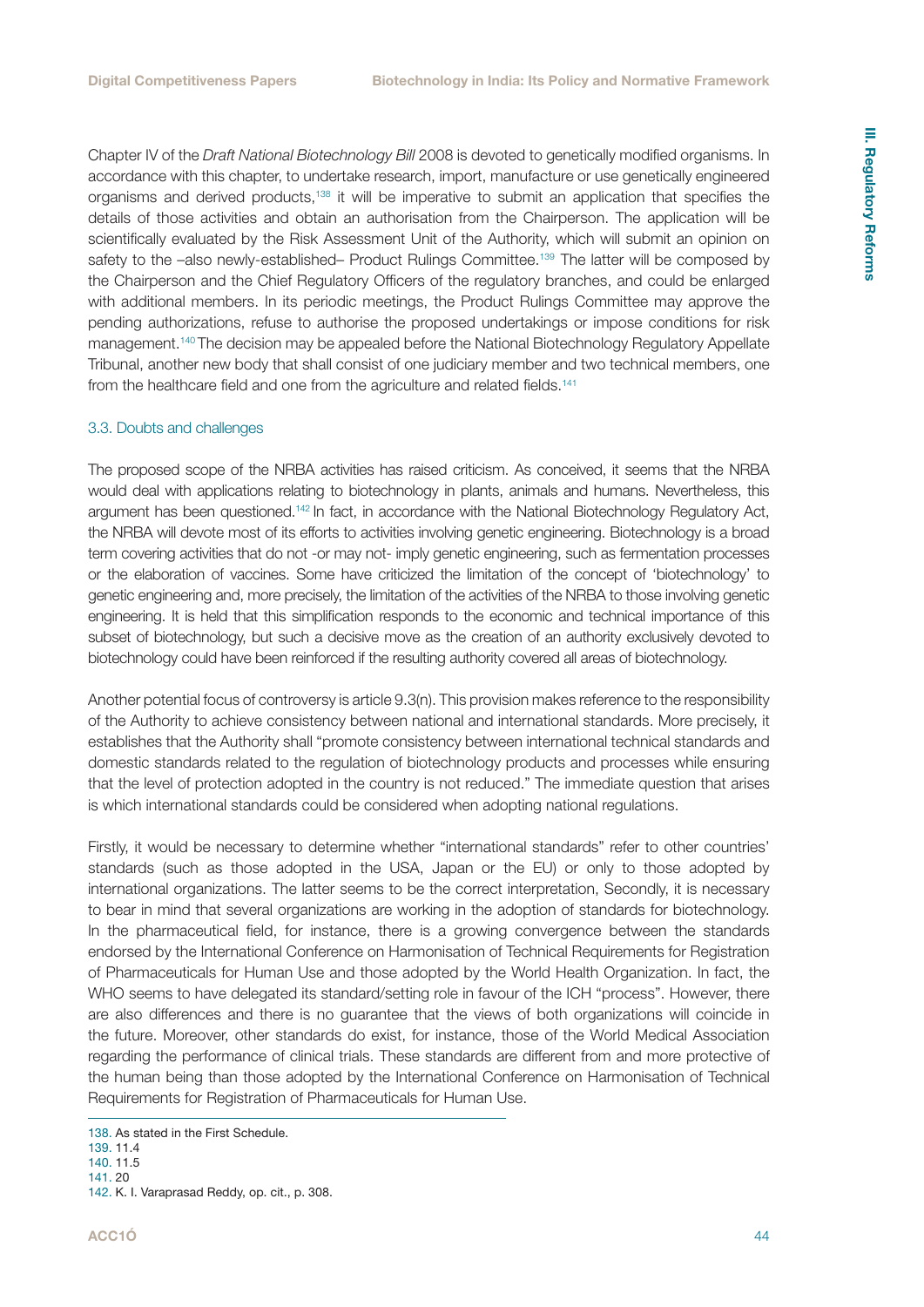## <span id="page-44-0"></span>IV. INTELLECTUAL PROPERTY

#### 1. THE TRIPS AGREEMENT AND THE PATENTS ACT SUCCESSIVE AMENDMENTS

The Indian patent law underwent significant changes during the last fifteen years. Rather than local demands, the main driver of such changes has been the need to adapt Indian law to the TRIPS Agreement. This Agreement required WTO members, *inter alia*, to recognize process and product patents in *all* fields of technology.

The TRIPS Agreement provided for a number of transitional periods (article 65) which allowed economies in transition, developing countries and Least Developed Countries (LDCs) some time to introduce into their intellectual property regimes the reforms needed to comply with the detailed obligations imposed by the Agreement. The general transitional period for developing countries ended on December 31, 1999.

India was one of the few developing countries that enjoyed (until January 1, 2005) the totality of the transitional period established by the TRIPS Agreement for countries that did not recognize product patent protection in certain fields of technology by January 1, 2000 (article 65.4). Although the transitional period without product patents on pharmaceuticals143 was of particular importance for the development of the local pharmaceutical industry, such a period was also applicable to other fields, including biotechnological products (such as food) also excluded from product patent protection.

While the first patent legislation was introduced in India in 1856 by the UK, it was only in 1911 that the Indian Patents and Designs Act put patent administration under the management of the Controller of Patents of India. This Act was amended for the first time after independence in 1950, when grounds for compulsory license/revocation due to lack or insufficient working were introduced. Later, the 1970 Patent Act made significant changes to the patent legislation, which distanced the Indian law from the legal standards prevailing in most European countries at that time. Among the changes introduced by the 1970 Act the following are to be noted:

- $\blacksquare$  No product patents were allowed for substances intended for use as food, drugs and medicines including the product of chemical processes.
- Codification of certain inventions as non-patentable.
- **Mandatory furnishing of information regarding foreign applications.**
- Adoption of absolute novelty criteria in case of publication.
- Expansion of the grounds for opposition to the grant of a patent.
- Exemption of certain categories of prior publication, prior communication and prior use from anticipation.
- **Provision for use of inventions for the purpose of Government or for research or instruction to pupils.**
- **Reduction in the term of patents relating to process in respect of substances capable of being** used as food or as medicine or drugs.

<sup>143.</sup> During this period, however, WTO members were obliged to receive patent applications, to be kept in a 'mail-box' until the end of the period.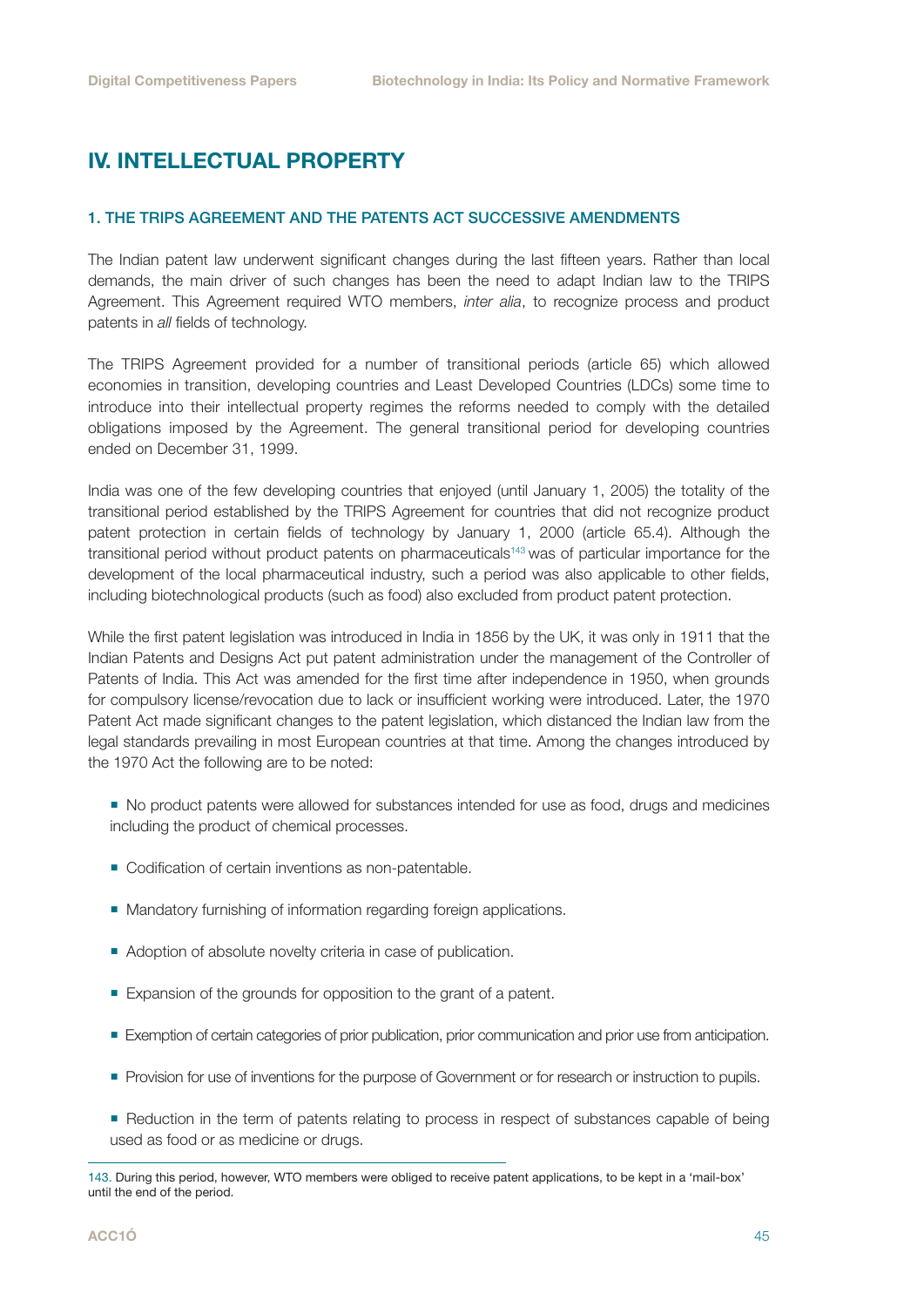- Enlargement of the grounds for revocation of a patent.
- **Provision for non-working as ground for compulsory licenses, licenses of right, and** revocation of patents.
- Additional powers to Central Government to use an invention for purposes of government including Government undertakings.
- Prevention of abuse of patent rights by making restrictive conditions in license agreements/ contract as void.144

Several aspects of the 1970 Patent Act required amendment when the TRIPS Agreement was adopted. In order to comply with the transitional provisions of the Agreement, an Ordinance was issued on 31st December 1994 which, in the absence of Parliament's approval, lapsed after six months. As a result, the USA and the European Communities submitted complaints against India under the dispute settlement rules of the WTO arguing that India had failed to comply with the 'mail box' obligations under article 70.8 of the Agreement. In both cases India was found in violation of the Agreement.145 A new Ordinance was issued in 1999, later replaced by the Patents (Amendment) Act, 1999, which implemented the filing of patent applications on pharmaceuticals.<sup>146</sup>

Subsequently, the Patents (Amendment) Act, 2002<sup>147</sup> introduced a number of important changes aimed at aligning the patent law with the TRIPS Agreement, such as the 20-year patent term, the reversal of burden of proof in case of infringement of process patents, and the patentability of inventions related to microorganisms.148 The Amendment also introduced several 'flexibilities' allowed by the TRIPS Agreement:

- I Identification of non-patentable inventions.
- Regulation of compulsory licenses.
- Parallel imports.
- **Exemption from infringement of the use of a patented invention for obtaining regulatory approval.**

In addition, the Patents (Amendment) Act, 2002 introduced provisions to protect biodiversity and traditional knowledge and incorporated a number of procedural changes regarding the Appellate Board, the introduction of a system of deferred examination and the publication of applications after 18 months from the date of filing.

<sup>144.</sup> See Controller General of Patents, Designs & Trade Marks, India, *Manual of Patent Practice and Procedure, the Patent Office*, India, 2008.

<sup>145.</sup> See Report of the Appellate Body, *India-Patent Protection for Pharmaceutical and Agricultural Chemical Products*, WT/DS50/AB/R (1998), and Report of the WTO Panel, *India- Patent Protection for Pharmaceutical and Agricultural Chemical Products*, WT/DS79/R (1998).

<sup>146.</sup> Act 38 0f 2002, available at [link.](http://www.managingip.com/Article/2282163/The-conservative-path-to-biotech-protection.html) The Act was retrospectively applied as of 1<sup>st</sup> January, 1995, but patent applications relating to pharmaceutical products were examined only after January 1st, 2005, consistently with the TRIPS Agreement. Meanwhile, applicants could obtain Exclusive Marketing Rights (EMRs). Novartis, for instance, obtained in 2004 EMRs in respect of its anti-cancer drug Imatinib mesylate ('Glivec').

<sup>147.</sup> The Act came into force in May, 2003 with the introduction of the new Patents Rules (which replaced the Rules issued in 1972).

<sup>148.</sup> What has been termed the 'biotech exception' contained in article 27.3(b), allowed WTO members to exclude from patentability plants and animals, including essentially biological processes for the production of plants and animals. Non-biological and microbiological processes, as well as microorganisms, instead, must be patented if they meet the prescribed patentability requirements. With regard to plant varieties, the Agreement obligated Members to provide for their protection 'either by patents or by an effective *sui generis* system or by any combination thereof' (article 27.3(b)).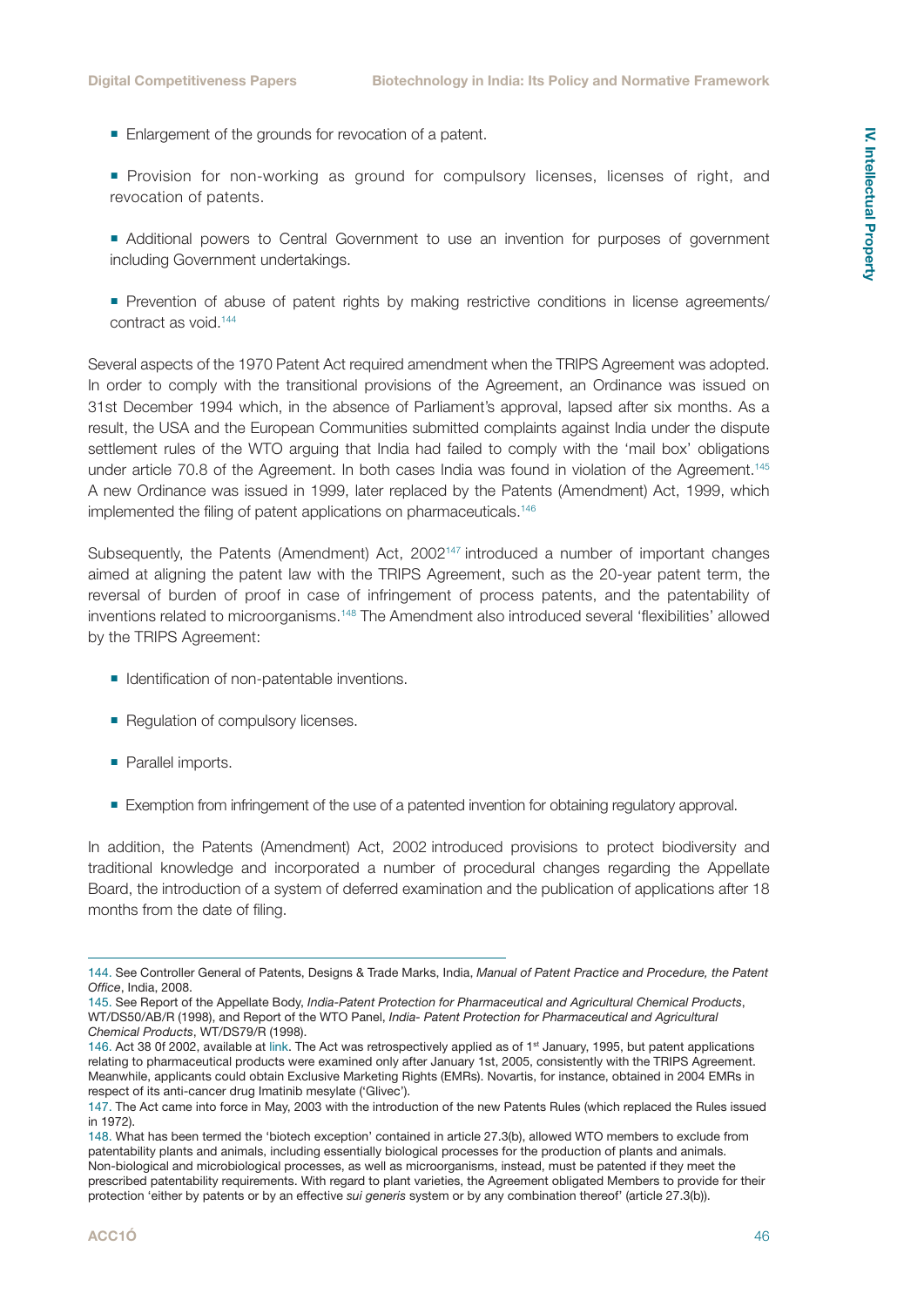This Amendment also made some significant changes with regard to the patentability of biotechnological inventions. Section 3.4 stipulated the non-patentability of:

- the "discovery of any living thing or non-living substance occurring in nature";

- "plants and animals in whole or any part thereof other than micro-organisms but including seeds, varieties and species and essentially biological processes for production or propagation of plants and animals";

- "an invention which, in effect, is traditional knowledge or which is an aggregation or duplication of known properties of traditionally known component or components"

By specifically allowing for the patentability of microorganisms, the law complied with the requirement of article 27.3(b) of the TRIPS Agreement. The exclusion of inventions which represent the 'discovery of any living thing or non-living substance occurring in nature', consists of 'traditional knowledge' or of 'known properties of traditionally known components' would lead to the exclusion from patentability of some biotechnology-based inventions. Of particular importance is the interpretation given by the patent office and the courts to the concept of 'occurring in nature'. The Manual of Patent Practice and Procedure of the Patent Office clarifies that:

"There is a difference between discovery and invention. A discovery adds to the amount of human knowledge by disclosing something already existent, which has not been seen before, whereas an invention adds to the human knowledge by creating a new product or processes involving a technical advance as compared to the existing knowledge (para 4.4.1)."

It further indicates that

"…the fact that a known material or article is found to have a hitherto unknown property is a discovery and not an invention. But if the discovery leads to the conclusion that the material can be used for making a particular article or in a particular process, then the article or process could be patentable (para. 4.4.3)."

Similarly, finding of a new substance or micro-organism occurring freely in nature is a discovery and not an invention e.g. in *Kirin-Amgen v. Hoechst Marion Roussel* [2005] RPC 9] (para. 4.4.4).

One of the key issues is whether a merely isolated (unmodified) biological material may be deemed as not 'occurring in nature'. In the USA and EU, for instance, isolated genes for which the patent applicant identifies at least one function may be patentable. The Indian law, however, seems to provide that only materials, including microorganisms and genes, that are the result of human intervention<sup>149</sup> would be patentable.

Since the TRIPS Agreement does not define what an 'invention' is, it is within the room for maneuver left to WTO Members to determine whether substances found in nature, even if isolated, are patentable. Brazil and other developing countries do exclude such substances from patentability. Interestingly, in a recent decision<sup>150</sup> the U.S. District Judge Robert Sweet invalidated seven patents related to the genes BRCA1 and BRCA2, whose mutations have been associated with breast cancer, on the argument that DNA's existence in an isolated form does not alter the fundamental quality of DNA as it exists in the body nor the information it encodes. 'The "isolated DNA, he said, is not markedly different from native DNA as it exists in nature".151 He joined those 'including scientists in the fields of molecular biology and genomics' who have considered the practice of patenting 'isolated' DNA 'a 'lawyer's trick' that

<sup>149.</sup> For instance, synthetic genes, vectors, recombinant products such as vaccines, enzymes, hormones, etc. See [link.](http://biospectrumindia.ciol.com/content/newsAnalysis/10504112.asp) 150. In *Association for Molecular Pathology, et al. v. USPTO, et al.*(case no. 09-CV-4514 (S.D.N.Y. Mar. 29, 2010). See http://www.aclu.org/files/assets/2010-3-29-AMPvUSPTO-Opinion.pdf. 151. *Ibid*..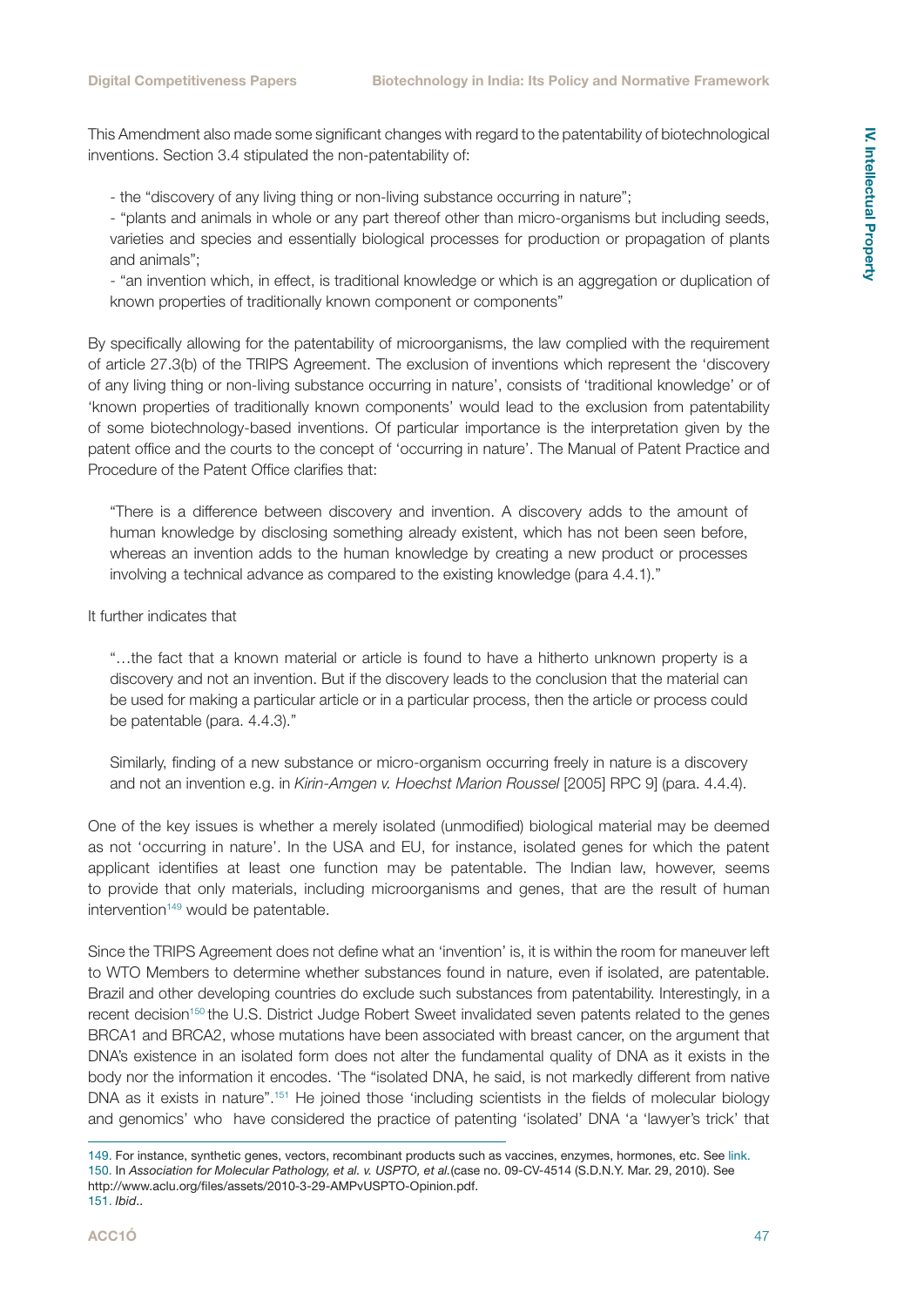circumvents the prohibitions on the direct patenting of the DNA in our bodies but which, in practice, reaches the same result".152

The Patents (Amendment) Ordinance, 2004, later replaced by the Patents (Amendment) Act, 2005 (Act 15 of 2005)153 introduced the third set of amendments to the 1970 Patent Act. The key modification was the introduction (as required by the TRIPS Agreement) of product patents for fields of technology (including food, chemicals and pharmaceuticals) previously excluded from protection. The Act revised the definition of 'inventive step',154 implemented the WTO Decision of August 30, 2003 in India (by incorporating a provision for the export of medicines under a compulsory license to countries with insufficient or no manufacturing capacity in pharmaceuticals) and introduced, *inter alia*, modifications to the opposition procedures before the Patent Office (both pre-grant and post-grant oppositions were allowed). This Amendment introduced a new provision (section 3(d)) aimed to prevent the grant of patents on 'minor' or 'frivolous' inventions. Section 3(d) reads as follows:

"*(d)* the mere discovery of a new form of a known substance which does not result in the enhancement of the known efficacy of that substance or the mere discovery of any new property or new use for a known substance or of the mere use of a known process, machine or apparatus unless such known process results in a new product or employs at least one new reactant. *Explanation*.—For the purposes of this clause, salts, esters, ethers, polymorphs, metabolites, pure form, particle size, isomers, mixtures of isomers, complexes, combinations and other derivatives of known substance shall be considered to be the same substance, unless they differ significantly in properties with regard to efficacy;".

Although the main objective of Section 3(d) has been the avoidance of what have become common 'evergreening'155 practices in the pharmaceutical industry, this provision has apparently not been an absolute barrier against the patenting of variants of existing products, such as polymorphs.156 The total number of pharmaceutical patents granted in India increased between 2004-05 (when the new section 3(d) was introduced) and 2008-09, from 765 to 2373.<sup>157</sup> This trend may be regarded as 'indicative of the fact that the Patents Act, as it exists today, accommodates incremental innovations, since the patents granted are not only for new molecules but also for new processes as well as new uses, combinations and dosage forms'.158

Some of the guidelines contained in the *Manual of Patent Practice and Procedure* of the Patent Office of India may be of particular relevance for the assessment of patent applications relating to biotechnological inventions (see Box 1).

<sup>152.</sup> In addition, 'the judge held that 'Myriad's suggestion that invalidating the patents-in-suit would constitute an unconstitutional taking in violation of the Fifth Amendment of the Constitution or a violation of the United States' obligations under the Agreement on Trade-Related Aspects of Intellectual Property Rights ("TRIPS") is unpersuasive'. He considered that the decision to revoke the patents based on the non-patentability of the subject matter was, in particular, consistent with articles 8.1 and 27.3 of said Agreement' (*Ibid*, at. p. 106-107).

<sup>153.</sup> See [link](http://www.patentoffice.nic.in/ipr/patent/patent_2005.pdf) (*Accessed June 2010*).

<sup>154.</sup> Section 2(1)(ja): "inventive step" means a feature of an invention that involves technical advance as compared to the existing knowledge or having economic significance or both and that makes the invention not obvious to a person skilled in the art'.

<sup>155. &#</sup>x27;Evergreening' describes the practice by brand name pharmaceutical companies of filing patents on attributes or variants of existing products that are about to fall or have fallen in the public domain, in order to delay the entry of generic competitors.

<sup>156.</sup> See, e.g., IN201140, IN202128, IN201649 and IN210420. However, a patent application on a polymorph of Novartis' Imatinib mesylate ('Gleevec') was rejected by the Intellectual Property Appellate Board (IPAB)in July 2009 under the 'higher' inventive step required by section 3(d). See , e.g., [link](http://prospect.rsc.org/blogs/cw/?p=391).

<sup>157.</sup> T C James, *Patent Protection and Innovation. Section 3(d) of the Patents Act and Indian Pharmaceutical Industry,* 2009, p. 13. [link](http://www.nipoonline.org/Section-report.doc) (*Accessed July 2010*) 158. *Ibid*..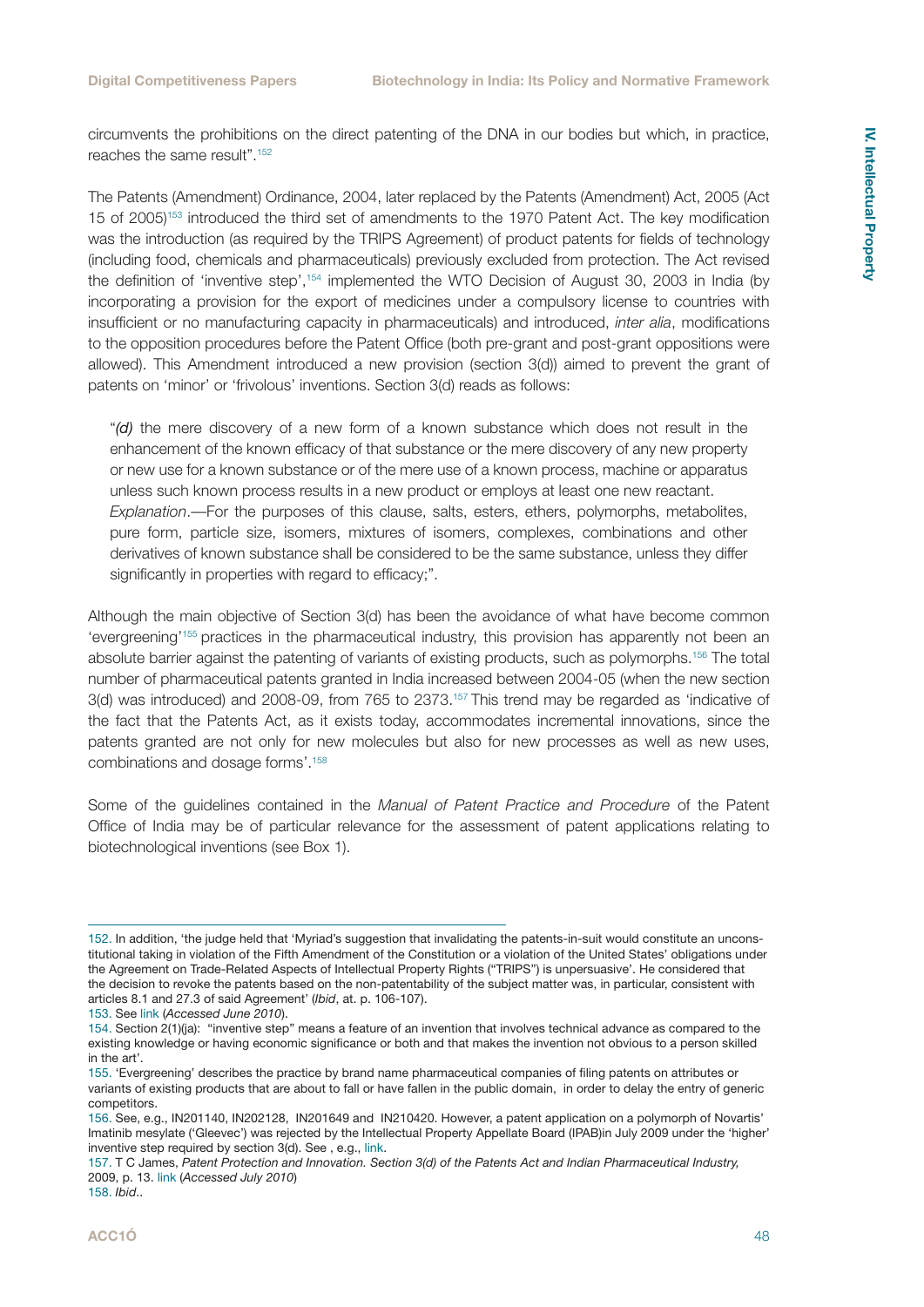#### **Box 1: Guidelines on patentability with potential impact on the assessment of biotechnological inventions in India**

#### (viii) Purification Compounds:

Mere purification of known material is not patentable as they are considered the purified compound. However the purification process or the purified compound which never existed before due to inherent long standing problem can be considered patentable.

4.5.8 Mere discovery of new property of a known substance: - A mere discovery of a new property of known substance is not considered patentable. For instance, the paracetamol has antipyretic property. Further discovery new property of paracetamol as analgesic can not be patented. Similarly ethyl alcohol is used as solvent but further discovery of it new property as anti knocking thereby making it usable as fuel can not be considered patentable

4.5.9 Mere discovery of any new use of known substance:- A mere discovery of new property of known substance is not considered patentable. For instance new use of Aspirin for treatment of the cardiovascular disease, which was earlier used for analgesic purpose, is not patentable. However, a new and alternative process for preparing Aspirin is patentable. Similarly the New use of methyl alcohol as antifreeze in automobiles- The Use of methanol as a solvent is known in the prior art. A new use has been claimed in this claim as antifreeze which is not allowable Further, a new use of Chloroquine for Sarcoidosis (a fungal disease) and for Infectious mononucleosis (a viral disease) and for Diabetic neuritis (inflammation of nerves) is not patentable.

#### 3*(h) A method of agriculture or horticulture.*

4.8.1 A method of producing a new form of a known plant, even if it involved a modification of the conditions under which natural phenomena would pursue their inevitable course, is not patentable. (N.V. Philips Gloeiammpenfabrieken's Application 71 RFC 192).

4.8.2 A method of producing improved soil from the soil with nematodes by treating the soil with a preparation containing specified phosphorathioates was held not patentable (Virginia Carolina Chemical Corporation application 1958 RFC 38).

4.8.3 A method of producing mushroom plant (64/Cal/79) and a method for cultivation of an algae (445/Del/93] were held not patentable respectively.

3*(j) Plants and animals in whole or any part thereof other than micro-organisms but including*  seeds, varieties and species and essentially biological processes for production or propagation of *plants and animals.*

4.10.1 As per this sub-section, while plants and animals, or any part of the plant or animal is not patentable, an exception is made in the case of micro-organisms. However, any discovered microorganism from the nature is not patentable.

4.10.2 In Dimminaco – A.G vs. Controller of Patents & Designs and others (AID No.1 of 2001) the issue involved was the patenting of the process for preparation of infectious bursitis vaccine, which is invented for protecting poultry against infectious bursitis. The Controller held that the process of separation of the vaccine which has living entity cannot be considered a manufacture and hence not patentable under section 2(1)(i)of the Patents Act. He also held that since the vaccine contains living organism it cannot be patented. The court held that the matter involved is of a *new* process of preparation of vaccine under specific scientific conditions and the said vaccine is *useful* for protecting poultry against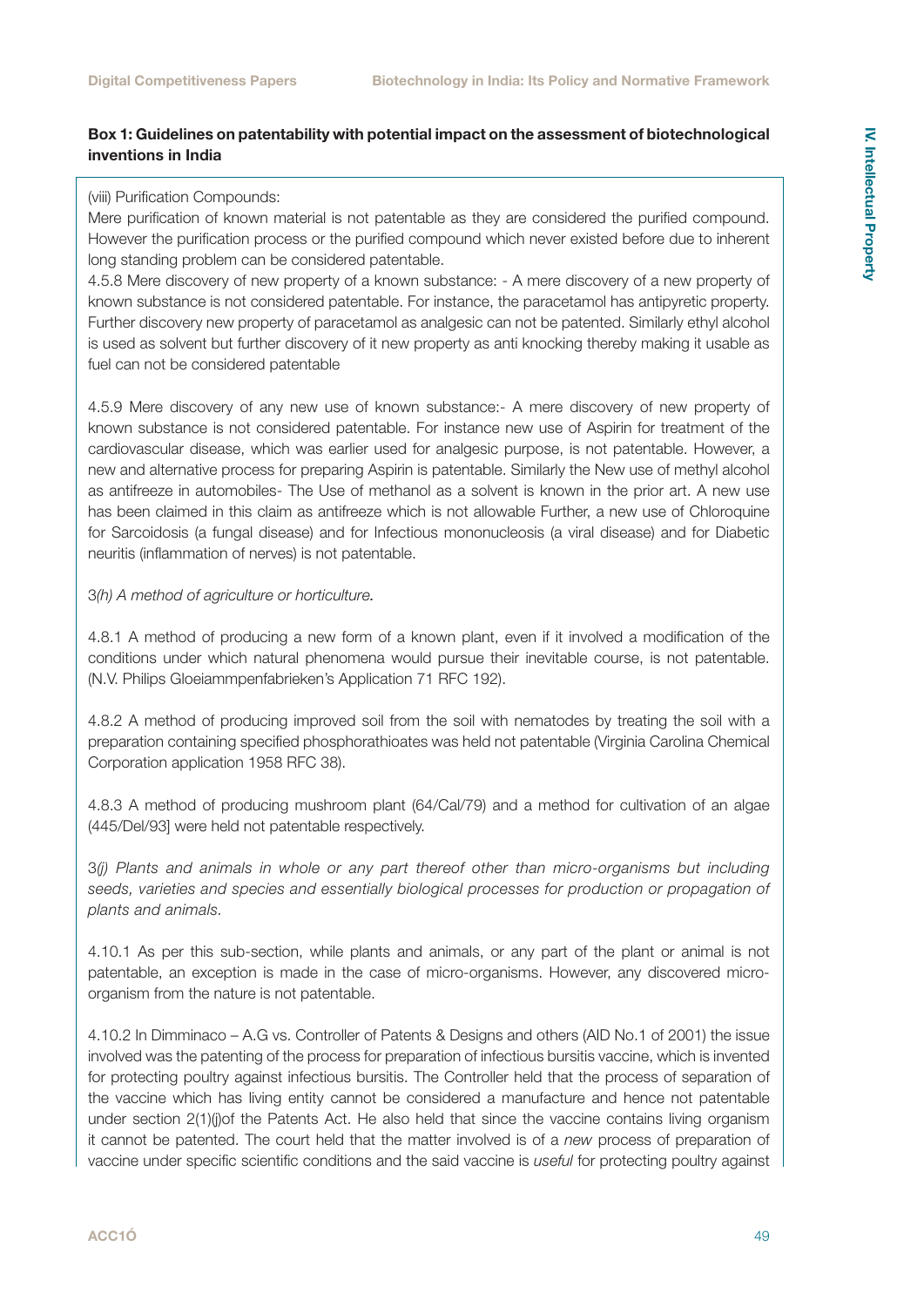contagious bursitis infection and there is no statuary bar to accept a manner of manufacture as a patentable even if the end products contain living organism.

4.10.3 Plant varieties are provided protection in India under the provisions of the Protection of Plant Varieties and Farmers' Rights Act, 2002.

3*(p) An invention which in effect, is traditional knowledge or which is an aggregation or duplication of known properties of traditionally known component or components;*

4.16.1 Traditional Knowledge, being knowledge already existing, is already in public domain, and hence, not patentable, for example: Wound healing property of turmeric. The anti-septic property of turmeric for wound healing. The pesticidal, insecticidal properties of neem.

Although some of this criteria are comparable to those applied in the European context and there are some coincidences (e.g. the non-patentability of animal and plant varieties), a comparison between the Indian law and the EU regime applicable to biotechnological inventions<sup>159</sup> reveals several important possible divergences regarding the admissibility of patents over substances found in nature.160 The Manual of Patent Practice and Procedure, however, often relies on EPO decisions to provide guidance for the examination of various types of patent claims, such as T 0814/04 on a process for the production of trypsin in a filamentous fungus of an Aspergillus species, T 303/86 (CPC Int. [1993] EPOR 241) regarding a process for making flavour concentrates from vegetable or animal substances, and T 455/91 (OJ 1995, 684) defining the skilled person's likely attitude to possible changes, modifications or adjustments in known products (e.g. a plasmid) or procedures.

Some foreign biotechnological firms have been critical about the protection conferred in India to biotechnological innovations. Thus, it has been argued that the reforms of the patent law led to a 'dilution of biotechnology patentability' and that the Biological Diversity Act (2002) and Regulations (2004) 'restrict genetic resource patent rights' since they would create major hurdles for bioprospecting in India, cloud patent rights gained abroad, deny national treatment, limit patentability for biotech inventions and provide additional grounds to challenge and revoke patents.<sup>161</sup> More specifically, criticism has focused on the following provisions:

2002 Patents (Amendments) Act:

– Every complete specification shall… disclose the source and geographical origin of the biological material in the specification, when used in an invention.

– Two new grounds for revocation:

The complete specification does not disclose or wrongly mentions the source or geographical origin of biological material used for the invention.

 The invention so far as claimed in any claim of the complete specification was anticipated having regard to the knowledge, oral or otherwise, available within any local or indigenous community in India or elsewhere.

<sup>159.</sup> As codified in the Council Directive 98/44/EC of 6 July 1998 on the Legal Protection of Biotechnological Inventions. 160. In accordance with article 3.2 of the Directive '[B]iological material which is isolated from its natural environment or produced by means of a technical process may be the subject of an invention even if it previously occurred in nature'; article 5.2 further provides that '[A]n element isolated from the human body or otherwise produced by means of a technical process, including the sequence or partial sequence of a gene, may constitute a patentable invention, even if the structure of that element is identical to that of a natural element'.

<sup>161.</sup> Presentation by Susan Finston, available at [link](http://www.authorstream.com/Presentation/Marcell-66248-2005-09-15-APLF-India-Pharma-industry-Indian-Regulations-Insight-Key-Points-Bio-News-Reports-ppt-powerpoint) (*Accessed August 2010*).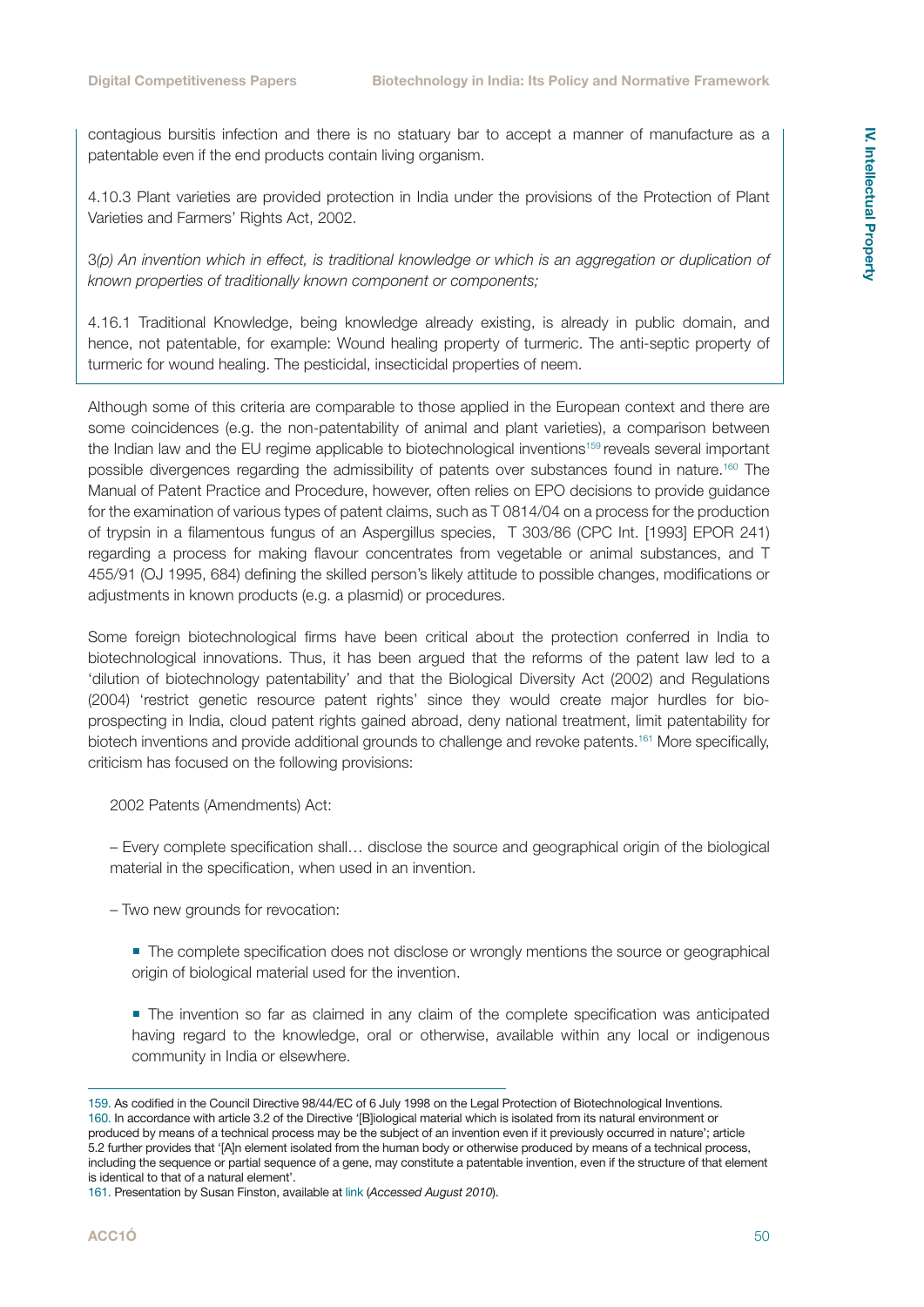2002 Biological Diversity Act:

– Requires all inventors to obtain consent of National Biodiversity Authority (NBA) before applying for patents where the invention is based on any biological resource.

– Grants NBA power to impose benefit sharing fee (or royalty) or conditions, such as the sharing of financial benefits arising out of commercial utilization.<sup>162</sup>

Moreover, the Biotechnology Industry Association (BIA) requested the US Trade Representative (USTR) on February 11, 2008, to keep India under the USTR 'watch list' arguing:

- lack of clarity about the patentability of biomolecules like polypeptides and nucleic acids;

- that the Indian Patent Act 'disallows patents for known products unless they result in significant enhancement of the known efficacy';

- lack of exclusive protection for test data for pharmaceuticals;

- the 'unreasonable burdens on patent applicants, subjecting valuable patent rights to uncertainty' allegedly resulting from the applicants' obligation to disclose the source and geographical origin of biological materials used for invention.<sup>163</sup>

However, the USTR report for 2009 on Special Section 301 did not reflect these complaints, except with regard to the more general issue of test data protection. In that report, USTR continued to 'urge India to improve its IPR regime by providing stronger protection for copyrights and patents, as well as effective protection against unfair commercial use of undisclosed test and other data generated to obtain marketing approval for pharmaceutical and agrochemical products'.164

In addition, an academic study has found that:

"[R]ecent enhancements to India's patent laws, a new acceptance of biotechnology patents by the Indian judiciary, and an expanding global demand for generic bio-pharmaceuticals all predict a surge in biotechnology process development and patenting in India… The TRIPSmandated term extension of Indian chemical (including biotechnological) process patents from seven to twenty years from filing, coupled with a shifted burden of proof for alleged infringements of process patents, will work in concert with the Indian biotechnology industry's desire to lead the world in supplying generic biologics. As multiple Indian companies compete to sell the same biotechnology product, each firm's need to distinguish itself by process development increases. Stronger process patent protection will facilitate competitive advantage among Indian biotechnology companies"<sup>165</sup>.

<sup>162.</sup> See [link.](http://www.abs-alliance.org/version02/files/ABIAMRC0507.pdf)

<sup>163.</sup> J. C. Mathew, 'Biotech firms want changes in patent law', New Delhi February 21, 2008, available at [link](http://www.business-standard.com/india/storypage.php?autono=314529) 164. See [link.](http://www.ustr.gov/sites/default/files/Priority%20Watch%20List.pdf)

<sup>165.</sup> J. M. Mueller, "Biotechnology Patenting in India: Will Bio-Generics Lead a 'Sunrise Industry' to Bio-Innovation?", *University of Missouri-Kansas City Law Review*, vol. 75, nº 2, 2008, abstract available at [link](http://papers.ssrn.com/sol3/papers.cfm?abstract_id=1087131).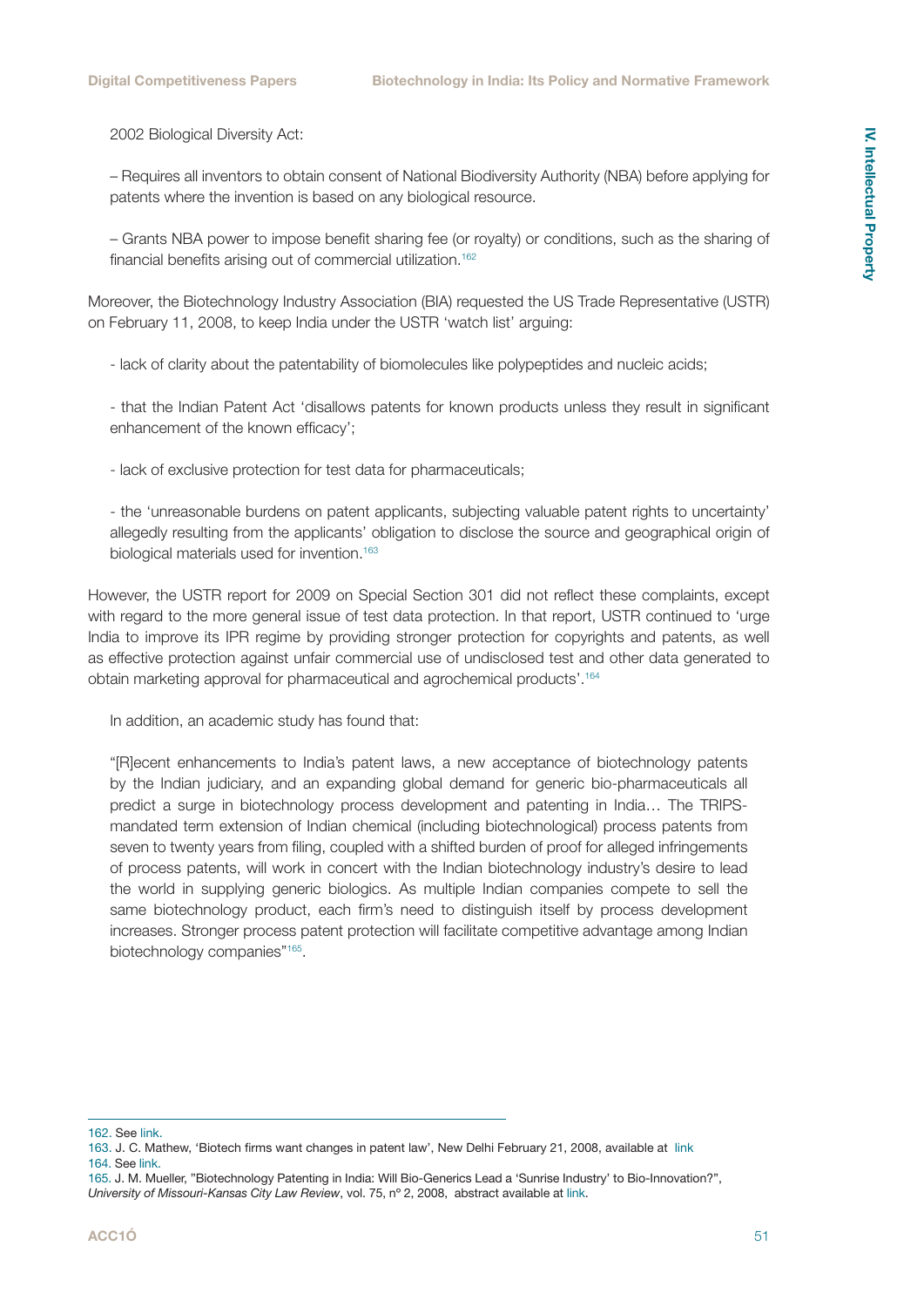#### <span id="page-51-0"></span>2. ONGOING NEGOTIATIONS FOR THE CONCLUSION OF A FREE TRADE AGREEMENT BETWEEN THE EU AND INDIA: MAIN TOPICS ON INTELLECTUAL PROPERTY AND TECHNOLOGY TRANSFER

#### 2.1 EU objectives

India and the EU have launched negotiations for the possible adoption of a free trade agreement (FTA) that includes – in line with the policies deployed by the EU and the United States in the last ten years – a comprehensive chapter on intellectual property rights (IPRs).166 The objectives of the IPRs chapter, as proposed by the EU, would be to facilitate the production and commercialization of 'innovative and creative products between the Parties' and to achieve 'an adequate and effective level of protection and enforcement' of IPRs.<sup>167</sup>

The negotiation of this FTA has attracted significant attention in Indian business circles and nongovernmental organizations (NGOs), given the far reaching implications that the adoption of new standards on IPRs may have in different sectors, particularly the pharmaceutical industry. Several international NGOs have also expressed concerns about the outcomes of the negotiations, having in view that India has become a major world supplier of low cost medicines and active ingredients.168

Article 2.1 of the EU-India draft FTA explicitly indicates that 'this chapter shall complement and further specify the rights and obligations between the Parties *beyond* those under the TRIPS Agreement and other international treaties in the field of intellectual property to which they are parties'.169 The draft FTA includes, in effect, a large number of TRIPS-plus standards. The EU-India draft FTA practically covers all areas of IPRs. It is clear that the EU seeks levels of IPRs protection that exceed those currently available under Indian domestic legislation as well as those mandated by the TRIPS Agreement.<sup>170</sup>

*India is in a particular situation as regards to the formulation of IPRs policies that may affect the development of the biotech and other sectors. On the one hand, innovative activities have increased in a context of economic growth and strengthening of the country's research and development infrastructure. The country is today considered one of the few 'innovative developing countries' that have started to reap benefits from years of investment in R&D and training of human resources.171 On the other, many companies within the biotech sector and in other sectors still depend on reverse engineering and imitation, and around 42% (i.e. about 456 million) of the Indian population is below the poverty line.172 These contrasts are likely to create serious dilemmas173 to policy makers in designing IP laws and negotiating the FTA with the EU and other partners.* Increasing the levels of IPRs protection

<sup>166.</sup> The following analysis is based on the draft IPR chapter of the EU-India FTA in its status before the 6<sup>th</sup> round of negotiations held from 17 to 19 March 2009 in Delhi. See, [link](http://bilaterals.org/article.php3?id_article=14864) (*Accessed June 2010*).

<sup>167.</sup> Significantly, no reference is made to the need of balancing the interests of IPRs holders and users nor to the contribution that IPRs should make to social and economic welfare (see, for example, article 7 of the TRIPS Agreement). This is noteworthy in the light of the Indian position on IPRs in international fora, such as WIPO and WTO, and of the involvement of both India and the EU in the discussion of the Development Agenda within WIPO. See, e.g. M. Khor, *Strong support from South for WIPO development agenda*, available at [link](http://www.twnside.org.sg/title2/twr171c.htm) (*Accessed July 2010*).

<sup>168.</sup> See, e.g., [link.](http://www.msfaccess.org/main/access-patents/free-trade-agreements) 169. Emphasis added.

<sup>170.</sup> The European Parliament, however, has repeatedly called on the European Commission not to seek TRIPS-plus standards of protection in developing countries, particularly as they may affect access to medicines. See, e.g., the European Parliament Resolution of 12 July 2007 on the TRIPS Agreement and access to medicines which calls on the European Council 'to meet its commitments to the Doha Declaration and to restrict the Commission's mandate so as to prevent it from negotiating pharmaceutical-related TRIPS-plus provisions affecting public health and access to medicines, such as data exclusivity, patent extensions and limitation of grounds of compulsory licences, within the framework of the EPA negotiations with the ACP countries and other future bilateral and regional agreements with developing countries' (para. 11), available at [link](http://www.europarl.europa.eu/sides/getDoc.do?pubRef=-//EP//TEXT+TA+P6-TA-2007-0353+0+DOC+XML+V0//EN).

<sup>171.</sup> See C. Morel, *et al*., "Health Innovation Networks to Help Developing Countries Address Neglected Diseases", *Science*, vol. 309, 15 July 2005, p. 401.

<sup>172.</sup> World Bank, *New Global Poverty Estimates. What it means for India*, [link](http://www.worldbank.org.in/WBSITE/EXTERNAL/COUNTRIES/SOUTHASIAEXT/INDIAEXTN/0,,contentMDK:21880725~pagePK:141137~piPK:141127~theSitePK:295584,00.html) (*Accessed August 2010*).

<sup>173.</sup> One of the limitations that policy makers face is that the non-discrimination clause contained in article 27.1 of the TRIPS Agreement would not allow, in principle, to establish different standards of patent protection in different fields of technology.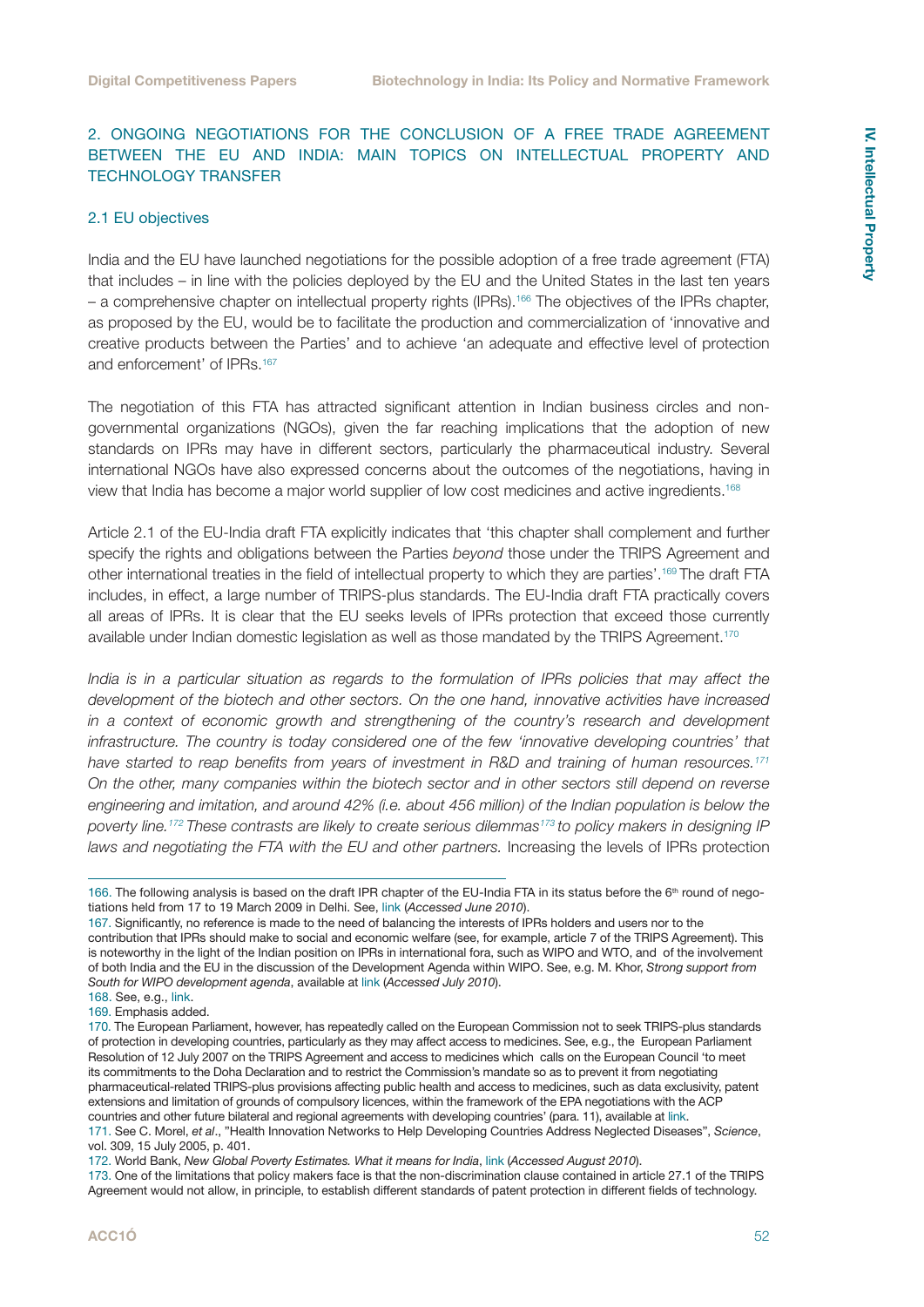<span id="page-52-0"></span>might benefit some innovative local companies, particularly in the area of biotechnology, but it may negatively affect companies that are at an early stage of technological development as well as a large part of the population in respect of access to the outcomes of innovation.

Some of the standards of IPRs protection under discussion are examined in more detail in the following sections.

#### 2.2 Disclosure of origin of biological materials

The draft FTA requires the Parties to adhere to the Budapest Treaty on the International Recognition of the Deposit of Microorganisms for the Purposes of Patent Procedure (1977, amended in 1980). This obligation would not entail changes in Indian legislation, since this Treaty is in force in India since December 2001. However, the draft FTA obligates the Parties to accede to the Patent Law Treaty (Geneva, 2000) which harmonizes certain procedural aspects of patent law. This Treaty has not been adhered to by India so far and its eventual implementation might impose some restrictions on national law, particularly in respect of the obligation to disclose the origin of biological materials used in claimed inventions.

India has been at the forefront of initiatives aiming at curbing the misappropriation ('bio-piracy') of genetic resources and associated traditional knowledge, through the establishment of an obligation to disclose the origin of biological materials claimed in patent applications.174 The Patent (Second Amendment) Act 1999 made incumbent upon patent applicants to disclose the source of origin of the biological material used in the invention. In addition, the law incorporated the non-disclosure or wrongful disclosure of the source of origin of biological resources as one of the grounds for rejection of a patent application, as well as of revocation of a granted patent  $(\S 10(a)(4)(d)(ii)(D))$ . Further, the Indian Biodiversity Bill establishes a series of measures aiming to ensure an equitable sharing of benefits arising from the use of biological resources and associated knowledge originating from India. Section 6 of the Bill provides that anybody seeking any kind of intellectual property rights on a research based upon biological resource or knowledge obtained from India, need to obtain prior approval of the National Biodiversity Authority (NBA). The NBA will impose in these cases benefitsharing conditions. Section 18 (iv) of the Indian Biodiversity Bill, in addition, stipulates that one of the functions of NBA is to take measures to oppose the grant of IPRs in any country outside India on any biological resource obtained from India or knowledge associated with such biological resource.

The absence in the draft FTA of provisions safeguarding the disclosure of origin obligation is a noticeable gap.175 India may have deliberately opted to leave this issue outside the FTA negotiation in order to fully preserve its capacity to regulate the matter at the national level. However, if India accepted the requirement to adhere to Patent Law Treaty, questions may arise about the possibility of revoking a patent in cases of non compliance with the obligation to declare the origin of biological materials, in the light of the provision of the Patent Law Treaty that only allows for revocation or invalidation of a patent in those cases 'where the non-compliance with the formal requirement occurred as a result of a fraudulent intention'.176

<sup>174.</sup> See, e.g., Elements of the obligation to disclose the source and country of origin of biological resources and/ or traditional knowledge used in an invention, submission from Brazil, India, Pakistan, Peru, Thailand, and Venezuela, IP/C/W/429 of September 21, 2004.

<sup>175.</sup> It is worth mentioning that CARIFORUM-EU Economic Partnership Agreement (EPA) included provisions on this subject. Article 150.4 provides that the Parties 'may require as part of the administrative requirements for a patent application concerning an invention which uses biological material as a necessary aspect of the invention, that the applicant identifies the sources of the biological material used by the applicant and described as part of the invention'. 176. Article 10 "*Validity of Patent; Revocation*".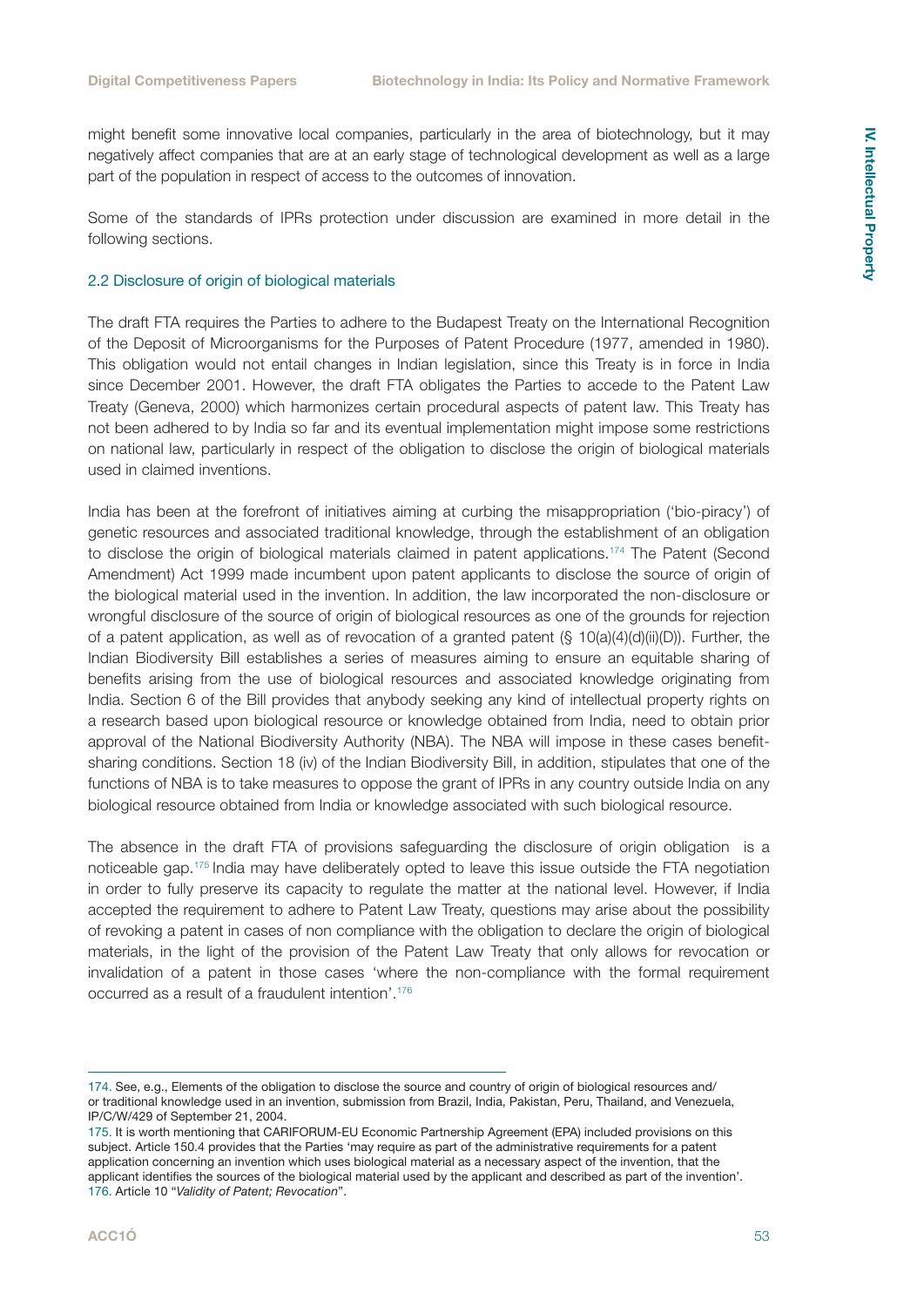<span id="page-53-0"></span>It is worth noting that while the EU has generally accepted<sup>177</sup> the introduction of a disclosure obligation, it considers that non-compliance should not be penalized with the revocation or nonenforceability of the granted patent, but by means of other measures that do not affect the validity or enforceability of the patent.<sup>178</sup>

#### 2.3 TRIPS-plus protections potentially affecting biotech products

Article 9.3 of the draft FTA, if accepted, would compel India to extend the exclusive rights accorded by a patent for up to five additional years in order to compensate for the time required for the marketing approval of a medicinal product.<sup>179</sup> This provision is modeled on the concept of 'supplementary protection certificate' applied in the European context.180 The grant of such certificates would, in practice, delay the entry of generic products. There is no empirical evidence supporting that such an extension in India is needed to ensure that the patent owner recovers its R&D investment, since this is probably done through sales in developed countries themselves. An exceptional case could arise when a product is only or principally destined to treat diseases prevailing in India and other developing countries. Alternative mechanisms to stimulate investments in these situations may be devised.<sup>181</sup>

EU proposal also includes the establishment of exclusive rights for the test data on the efficacy and safety of drugs or agrochemical products necessary to obtain their marketing approval.<sup>182</sup> The Indian government has so far refused to grant exclusive rights over such data, despite the demands by the USA and the EU to do so. A commission was set up by the government to consider what kind of protection should be conferred on such data for pharmaceuticals, taking into account both the obligation to comply with the Agreement on Trade Related Aspects of Intellectual property Rights (TRIPS Agreement) and the Indian national interests. The commission's report concluded that data exclusivity was neither required nor advisable. It noted that:

[T]here is enough flexibility in the provisions of the TRIPS Agreement for a country to determine the appropriate means of protecting test data. In terms of paragraph 4 of Doha Declaration, the provisions are to be *'interpreted and implemented in a manner supportive of WTO Members' right to protect public health and, in particular, to promote access to medicines for all.*<sup>183</sup>

Another area where clear TRIPS-plus provisions are sought by the EU relates to geographical indications (GIs).The commercialization, particularly in foreign markets, of some products based on conventional biotechnologies may be affected by the regulations on GIs. Not surprisingly, the draft FTA proposed by

178. Similarly, an FTA signed between Colombia and the European Free Trade Association (EFTA) provides for civil, administrative or criminal sanctions in case of deliberate or unjustifiably false declaration on the origin or source. See D. Vivas-Eugui, "EL TLC entre la AELC y Colombia: un hito hacia la conservación de la biodiversidad", *Puentes*, vol. X, n. 4, September 2009: 8, [link](http://ictsd.net/i/news/puentes/56167/) (*Accessed October 10, 2009*).

<sup>177.</sup> See, e.g., European Community and its Member States, *Disclosure of origin or source of genetic resources and associated traditional knowledge in patent applications*. Proposal of the European Community and its Member States to WIPO, 16.12.2004, [link](http://www.wipo.int/tk/en/genetic/proposals/european_community.pdf).

<sup>179.</sup> The same position would apply to 'plant protection products'.

<sup>180.</sup> Although there is no explicit text in the EU proposal about the patenting of second pharmaceutical indications (that is, of a known medicine for which a new therapeutic use is found) article 9.3.3 of the draft suggests that India should extend the duration of patents on the 'pediatric use' of pharmaceutical products.

<sup>181.</sup> This is a central aspect of the *WHO* Global strategy and plan of action on public health, innovation and intellectual property adopted in May 2008 by the Sixty-first World Health Assembly. See [link.](http://apps.who.int/gb/ebwha/pdf_files/A61/A61_R21-en.pdf)

<sup>182.</sup> Article, 2.2 refers to the 'protection of undisclosed information' as separate from 'the protection against unfair competition as referred to in article 10*bis* of the Paris Convention for the Protection of Industrial Property (Stockholm Act 1967). The TRIPS Agreement, however, subjects such information to the discipline of unfair competition (see paragraphs 1 and 3 of article 39).

<sup>183.</sup> Report on Steps to be taken by Government of India in the context of Data Protection Provisions of Article 39.3 of TRIPS Agreement, 1.11, Satwant Reddy (Secretary, Department of Chemicals & Petrochemicals, Ministry of Chemicals & Fertilizers) Gurdial Singh Sandhu (Joint Secretary, Department of Chemicals & Petrochemicals, Ministry of Chemicals & Fertilizers), Government of India, 31st May, 2007. The report refers to the Doha Declaration, World Trade Organization, Ministerial Declaration of 14 November 2001, WT/MIN(01)/DEC/1, 41 I.L.M. 746 (2002) [hereinafter Doha Declaration], available at *http://www.wto.org/english/thewto\_e/minist\_e/min01\_e/mindecl\_e.htm*.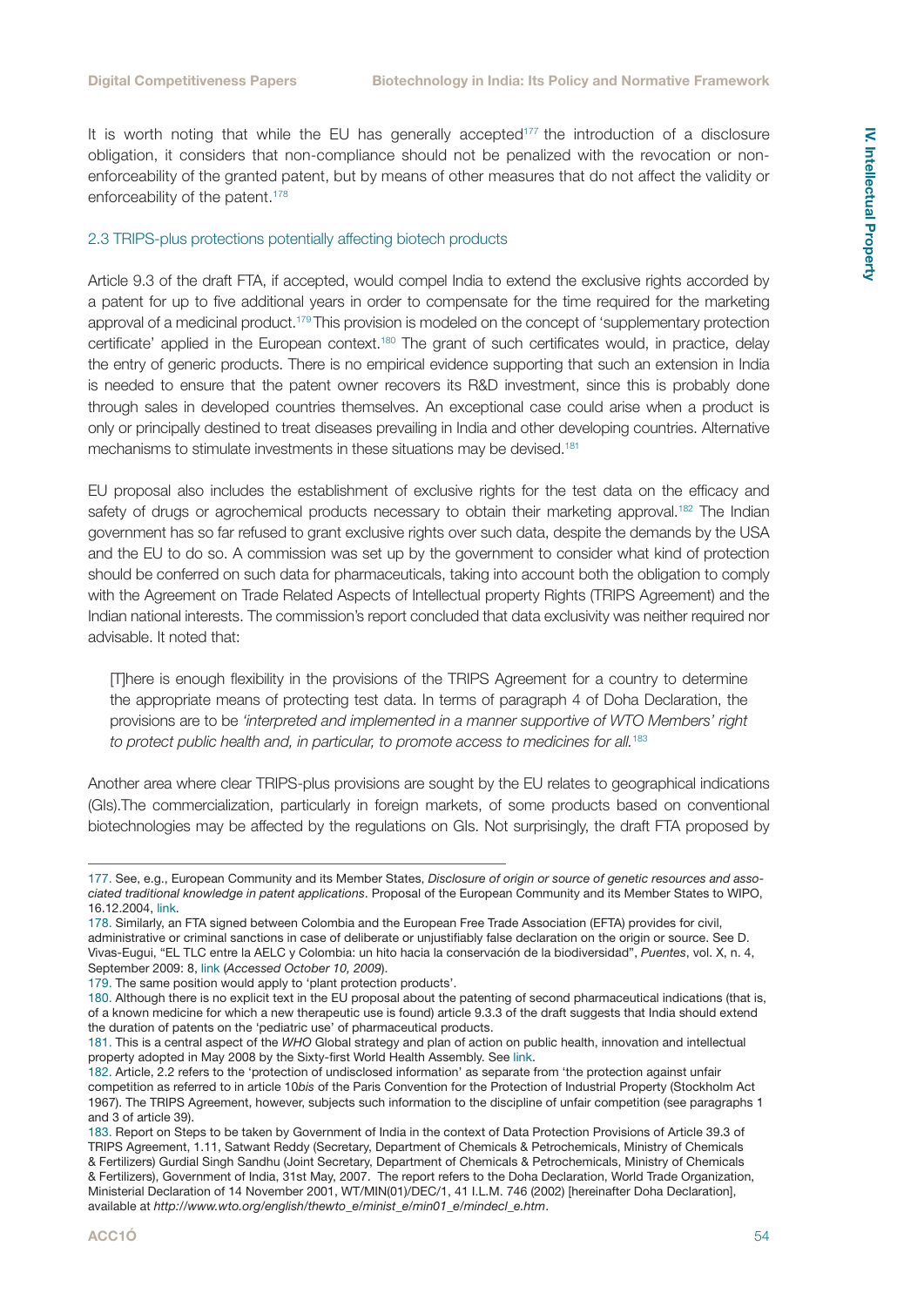the EU contains detailed provisions on the subject, including for the mutual recognition and protection of a number of listed EU and Indian GIs. The possible enhancement of GIs protection has divided developed and developing countries alike at the WTO, where disagreement persists regarding this issue as well as the legal effects and modalities of an international registry for GIs relating to wines and spirits. India has been one of the supporters of the enhancement of GIs protection, possibly motivated by the extended use of the denomination 'basmati'184 for rice cultivated outside India. Hence, the interests of India and the EU might converge in this area.

The negotiating texts so far known do indicate that India has not agreed on several aspects of the EU demands for higher IPRs standards. While in some cases, India has apparently rejected particular EU proposals (e.g. extension of the patent term, data exclusivity), in other cases its strategy has apparently been to accept certain obligations but only to the extent admissible under 'existing' or 'applicable' laws (e.g. articles 6.3, 6.4, 12, 13, 16, 17, 18) or where the proposed measures are deemed 'appropriate' by the relevant authorities (e.g. articles 14, 15, 16).

Many provisions proposed by the EU, particularly in the area of trademarks have been simplified in the counterproposals. In the area of enforcement, provisions with mandatory intent ('the Parties shall…') have apparently been redrafted by India as facultative ('the Parties may…') (e.g., article 13, 14, 16, 18, 19, 20, 21, 23) or converted into a best effort obligation ('the Parties shall endeavor…') (e.g. articles 17 and 22).

The EU-India draft FTA obligates the Parties 'to co-operate to promote and reinforce the protection of plant varieties based' on UPOV 1991 (article 11).185 It makes a specific reference to the possibility (allowed by article 15(2) of UPOV 1991) of introducing an exception for the use, in their own exploitation, of seeds saved by farmers. Given the sensitivity of the issue of plant varieties protection in India, it is unlikely that this clarification would be sufficient to change India's possible preference for a more flexible system of plant variety protection. The Indian Protection of Plant Varieties and Farmers' Rights Act contains elements absent in the UPOV Convention, such as the registration of extant and farmers' varieties and benefit sharing provisions to compensate farmers' for their innovations. In addition , the Act allows farmers to 'to save, use, sow, resow, exchange, share or sell his farm produce including seed of a variety protected under this Act in the same manner as he was entitled before the coming into force of this Act (article 39(iv)). Notwithstanding the divergences between the UPOV Convention and domestic law, India has attempted to join UPOV in the past.186

Access to databases may be of particular importance for biotechnological research in India. The EU draft FTA (article 2.2) refers to the protection of 'non original databases', which are regulated within the EU under the Directive 96/9/EC of the European Parliament and of the Council of 11 March 1996 on the legal protection of databases.187 The protection of non-original databases –not required by the TRIPS Agreement- has been critically reviewed<sup>188</sup> and has failed to gain support outside Europe.<sup>189</sup>

<sup>184.</sup> This is a variety of long grain rice originally grown in India and Pakistan, notable for its fragrance and flavor.

<sup>185.</sup> The corresponding provision of the EU draft FTA for Central America is more flexible, as it reproduces the wording of TRIPS article 27.3(b) (article 10).

<sup>186.</sup> See [link.](http://timesofindia.indiatimes.com/articleshow/12203841.cms)

<sup>187.</sup> An evaluation by the European Commission casts doubts, however, about the necessity of the sui generis protection established by said Directive. The European Commission has noted, for instance, that '[T]he economic impact of the "sui generis" right on database production is unproven. […] Is "sui generis" protection therefore necessary for a thriving database industry? The empirical evidence, at this stage, casts doubts on this necessity' (see DG INTERNAL MARKET AND SERVICES WORKING PAPER, *First evaluation of Directive 96/9/EC on the legal protection of databases*, Brussels, 12 December 2005, available at [link.](http://ec.europa.eu/internal_market/copyright/docs/databases/evaluation_report_en.pdf) See also 'Program Schedules, Event Data and Telephone Subscriber Listings under the Database Directive. The 'Spin-Off' Doctrine in the Netherlands and elsewhere in Europe', paper presented at Fordham University School of Law, Eleventh Annual Conference on International IP Law & Policy, New York, 14 to 25 April 2003, available at [link](http://www.ivir.nl/publications/hugenholtz/spinofffordham.html).

<sup>188.</sup> An evaluation of the operation of the EU Directive on the subject has recommended to repeal the whole Directive or the "sui generis" right or to amend the "sui generis" provisions. See *Evaluation of the 1996 Database Directive raises questions*, Single Market News Article - Issue No. 40 - January 2006, at [link;](http://ec.europa.eu/internal_market/smn/smn40/docs/database-dir_en.pdf) European Commission, DG Internal Market and Services Working Paper, First evaluation of Directive 96/9/EC on the legal protection of databases (2005), at [link](http://ec.europa.eu/internal_market/copyright/docs/databases/evaluation_report_en.pdf). 189. For instance, the USA does not protect such databases.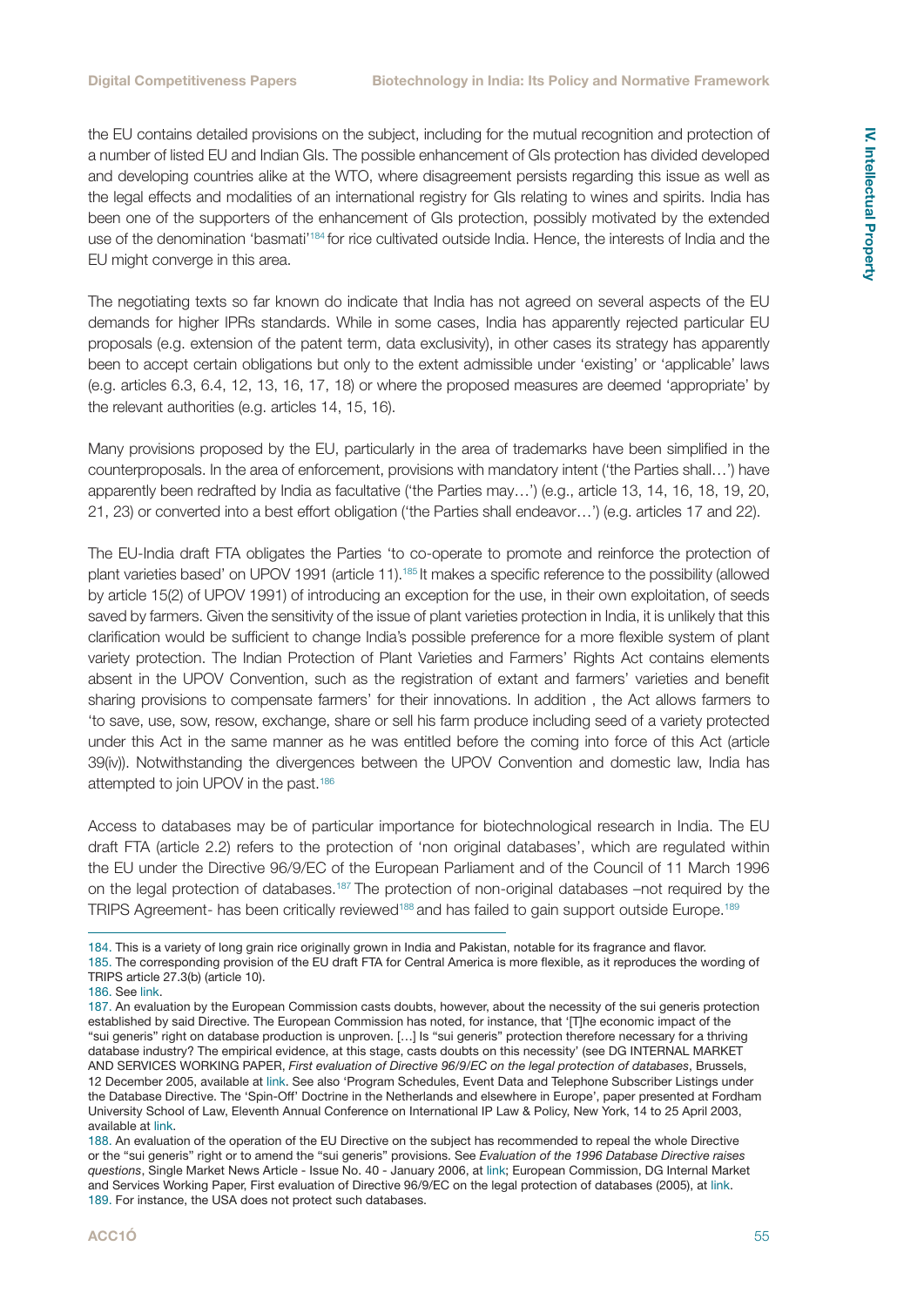<span id="page-55-0"></span>Finally, with regard to transfer of technology, the EU draft seems to contribute little to address the concerns repeatedly voiced by India in international fora about the need to substantially expand the transfer of technology to developing countries.190 Article 3.1 of the draft FTA refers to this subject but would impose a very general obligation on the Parties. They only commit themselves to an 'exchange of views and information on their domestic and international policies affecting transfer of technology'. The draft also requires the creation of an 'enabling environment for technology transfer in the host countries, including issues such as the relevant legal framework and development of human capital'. This text puts the burden of taking appropriate action on India, as recipient country, rather than on the European countries as potential suppliers of technologies.

The final outcome of the IPRs negotiations in the EU-India FTA is still uncertain. It is impossible at this stage, in particular, to anticipate possible implications of the adoption of an agreement on the development and transfer of biotechnology. Indian government staff has the expertise and the negotiating capacity to address the IPRs issues in a way consistent with Indian perceptions of the national interests. Civil society organizations, which have been strongly involved since the adoption of the TRIPS Agreement in national debates on developments in IPRs legislation, are closely monitoring the FTA negotiations with the EU and urging the government not to accept TRIPS-plus standards, particularly as they might affect access to medicines and farmers' rights.191In this scenario, India is likely to find difficult to make commitments to introduce TRIPS-plus standards of IPRs protection,<sup>192</sup> with the exception perhaps in the area of GIs.

#### 3. INTELLECTUAL PROPERTY POLICIES REGARDING UNIVERSITIES' DISCOVERIES AND THE BAYH-DOLE EXPERIENCE

India devotes significant resources to R&D.<sup>193</sup> The public sector accounts for the largest share of R&D expenditures,194 despite the growth of in-house R&D by the private sector following the country's economic liberalization since the 1990's.195 There have been concerns, however, about the extent to which public investment in R&D translates itself into innovations effectively leading to new production processes and products. Some institutions have put in place active policies to increase the transfer of R&D results to industry, including by promoting the patenting of inventions eventually obtained by their researchers. A telling example has been the policy of the Council of Scientific and Industrial Research (CSIR)196 which, as of 2008, had 1926 patents in force.197 CSIR has been one of the top ten users

<sup>190.</sup> For instance, in a submission to the WTO in 1999, the Indian government noted that '[O]ne of the important objectives of the WTO Agreement, as mentioned in its preamble, is the need for positive efforts designed to ensure that developing countries secure a share in the growth in international trade commensurate with the needs of their economic development. However, the TRIPS Agreement in its current form might tempt IPR holders to charge exorbitant and commercially unviable prices for transfer or dissemination of technologies held through such IPRs. It is important, therefore, to build disciplines for effective transfer of technology at fair and reasonable costs to developing countries so as to harmonize the objectives of the WTO Agreement and the TRIPS Agreement' (WT/GC/W/147, 18 February 1999, available at www.commerce.nic.in/ D644e.doc) (*Accessed June 2010*).

<sup>191.</sup> See, e.g [link](http://www.lawyerscollective.org/amtc/fta).

<sup>192.</sup> It is to be noted that, according to article 4 of the TRIPS Agreement, any concessions eventually made to the EU in the field of IPRs should be unconditionally and automatically extended, under the most-favored-nation clause, to all other members of the WTO.

<sup>193.</sup> R&D investment is around 0,8% of its GNP (see [link\)](http://www.uis.unesco.org/TEMPLATE/pdf/S&T/Workshops/SAsia/Delhi_10.pdf). India is among the world's top 15 R&D-performing nations (see http://www.nsf.gov/statistics/seind10/c4/c4c.htm).

<sup>194.</sup> The Central Government funds 71% of civilian R&D activities in India. See, e.g., D. Kumar Abrol, V. Kumar Upadhyay, P. Sikka, 'Financing of S&T in India', *India Science & Technology 2008*, 2008, abstract available at SSRN: [link.](http://ssrn.com/abstract=1477257)

<sup>195.</sup> See, e.g., P. Das, 'Economic liberalisation and R&D and innovation responses of Indian public and private sector industries', *International Journal of Management and Decision Making*, vol. 5, nº 1, 2004, *pp*. *76 - 92*.

<sup>196.</sup> Established in 1942, it has 39 laboratories and 50 field stations or extension centers in India.

<sup>197.</sup> Additionally, 3245 patents were under prosecution, of which 1.94% had been commercialised or licensed. See S. Basheer and S. Guha (2010), 'Patenting Publicly Funded Research: A Critique of the Indian "*Bayh Dole*" Bill', available at [link.](http://spicyipindia.blogspot.com/2010/01/indian-bayh-dole-bill-critique-and-some.html)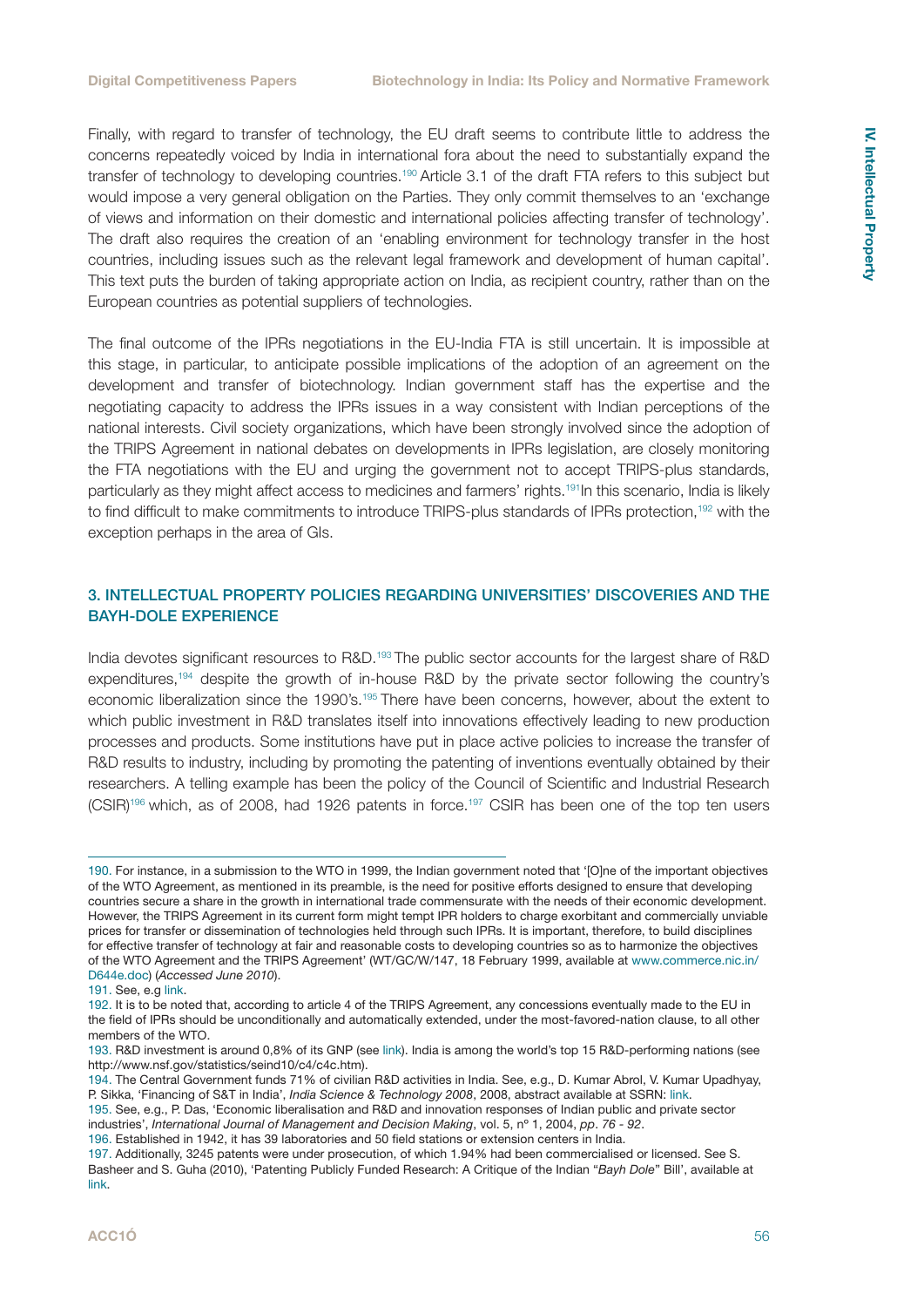of the Patent Cooperation Treaty (PCT) in terms of individual applicants from developing countries.198 However, only 5,7% of the patents obtained by CSIR have been commercialized.<sup>199</sup>

Several developing countries (Brazil, South Africa, Malaysia, Jordan) have recently proposed or adopted legislation inspired by the U.S. Bayh-Dole Act with the aim of increasing the utilization of R&D results. The U.S. Bayh-Dole Act, passed in 1980, allowed universities to acquire patents on inventions developed with federal funding. The implementation of the law has raised considerable controversy. While some commentators consider that the Act has promoted innovation through university-industry linkages and contributed to the funding of academic research, others have argued that, given the cost of administration, most US institutions earn little or no gross revenue, and that the aggressive pursuit and defense of patents has hindered the progress of research and the relationship with industry.<sup>200</sup> Further, it has been noted that, in the particular area of biotechnology, the patentability of basic research outcomes and research tools has created, in some cases, 'a veritable tax on commercialization'.201

While many questions about the impact of the Bayh-Dole legislation remain,<sup>202</sup> various commentators have recommended caution in adopting the same system in developing countries. For instance, it has been observed that

"…the present impetus for BD [Bayh-Dole] -type legislation in developing countries is fueled by overstated and misleading claims about the economic impact of the Act in the US, which may lead developing countries to expect far more than they are likely to receive. Moreover, political capital expended on rules of patent ownership may detract from more important policies to support science and technology, especially the need for public funding of research. Given the low level of public funding for research in many developing countries, for example, the focus on royalty returns at the expense of public goods may be misplaced. Furthermore, it is unclear whether any of the positive impacts of BD in the US would arise in developing countries following similar legislation, absent the multiagency federal pluralism, the practically oriented universities, and other features of the US research system discussed above.

In any event, both the patent laws and patterns of scientific collaboration have changed substantially since BD was passed in 1980. To the extent that legislation governing the patenting and licensing of public sector research is needed in developing countries at all, it should reflect this new context rather than blindly importing a US model that is 30 years old."<sup>203</sup>

The "Protection and Utilization of Publicly Funded Intellectual Property Bill" was introduced to the Indian Parliament in 2008, with the goal of encouraging patenting by universities and autonomous research institutions that are government funded.<sup>204</sup> In assessing this Bill, it has been held that '[O]verall, data from the U.S. experience suggest it is unlikely that Indian institutions will earn much money, or even cover costs, from these activities. If income is the goal of the new legislation, the game is probably not worth the candle'. It has also been noted that while CSIR generated 4 crore rupees (approximately \$1 million) in licensing revenues, it spends over twice that much on patenting/licensing costs (10 crore

<sup>198.</sup> See M. Singh Nair (2006), 'India: A Drop in India's PCT applications', available at [link.](http://www.mondaq.com/article.asp?articleid=37786)

<sup>199.</sup> S. Basheer and S. Guha, op. cit.

<sup>200.</sup> B. Sampat (), *The Bayh-Dole Model in Developing Countries: Reflections on the Indian Bill on Publicly Funded Intellectual Property*, UNCTAD - ICTSD Policy Brief No. 5, 2009.

<sup>201.</sup> A. D. So, B. N. Sampat, A. K. Rai, R. Cook-Deegan, J. H. Reichman, et al., (2008) "Is Bayh-Dole Good for Developing Countries? Lessons from the US Experience", *PLoS Biol* 6(10): e262. doi:10.1371/journal.pbio.0060262.

<sup>202.</sup> See, e.g., R. Churchill , D. Lorence , J. Chin, F. Peo and L. Gonzales, *International Journal of Technology Transfer and Commercialisation*, vol. 8, nº 1 / 2009, pp. 98 - 109.

<sup>203.</sup> A. D. So, B. N. Sampat, A. K. Rai, R. Cook-Deegan, J. H. Reichman, *et al*. (2008) op. cit..

<sup>204.</sup> See, e.g., M. Saurastri, "The Indian version of the Bayh-Dole Act", *Intellectual Asset Management*, March/April 2009,, available at [link](http://www.iam-magazine.com/issues/Article.ashx?g=af438a8b-2c4e-4771-b573-32171a1c4c65).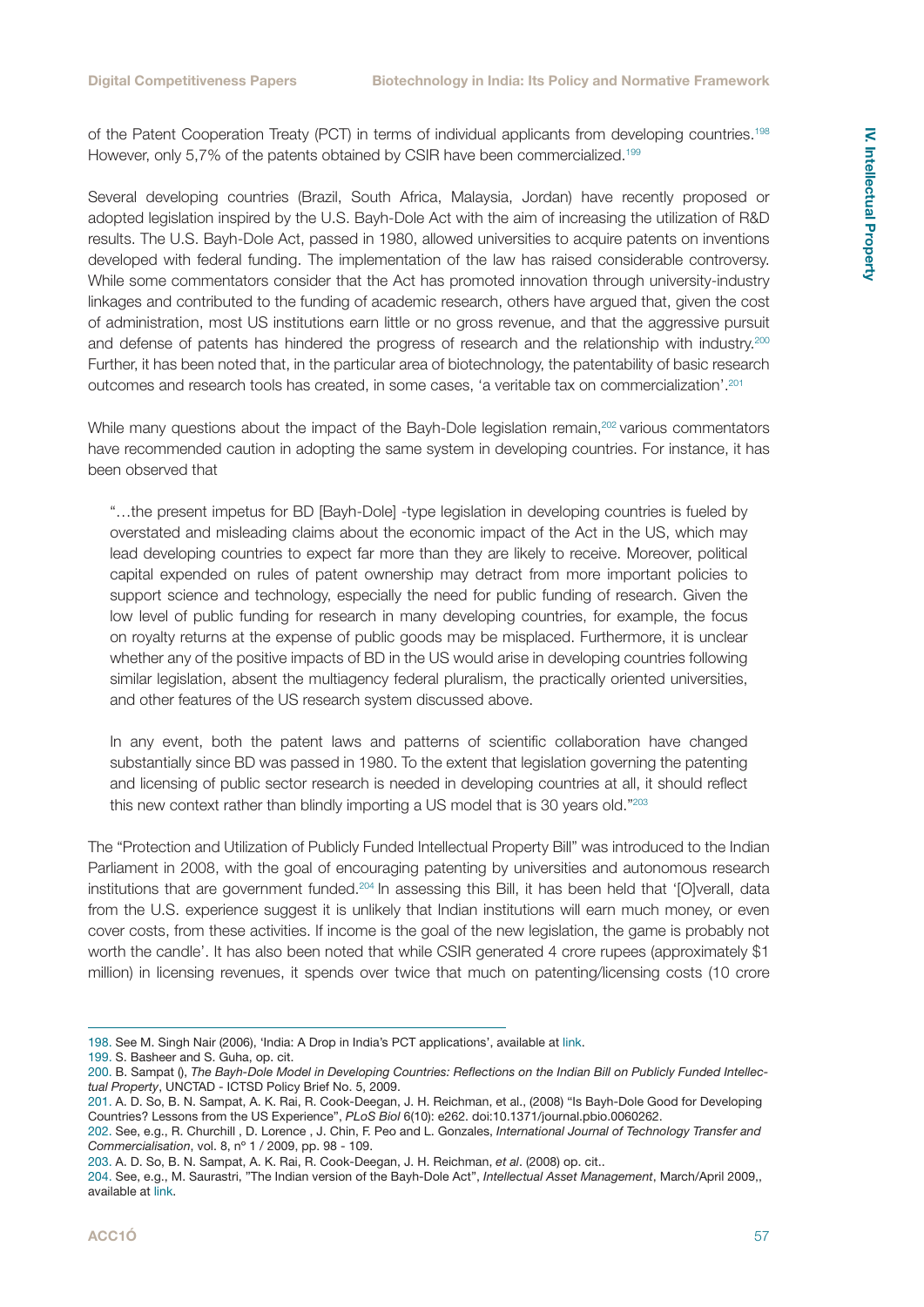rupees).<sup>205</sup> Further, the Bill has been questioned, inter alia, on the grounds that under the Indian legal system universities and other research institutions can already obtain patents in their own name, and that the Bill mandates patenting (under threat of heavy sanctions) rather than addressing the obstacles found at the stage of commercialization of inventions.206 Other commentators, however, have welcomed the initiative as 'a step in the right direction' that may 'encourage and motivate inventors and institutes and provide a legal framework for better interaction between industry, academia and government – which is sorely needed'.<sup>207</sup>

A key policy dilemma faced by India and other developing countries is how to manage public R&D funding in order to obtain the highest social returns and development impact. In particular, public investment in recombinant DNA technology may contribute to address problems that are socially and ecologically relevant, such as research on under-utilized or "orphan crops" like millets, legumes and tuber crops cultivated in dry farming and fragile environments'.<sup>208</sup> A policy that generally penalizes non-patenting (that is, putting knowledge in the public domain) may reduce rather than enhance the potential contribution of publicly funded R&D.<sup>209</sup> At the same time, there are situations in which the appropriation of research results may be justified, for instance, when they would only be further developed or exploited in the country if they are subject to patent protection.

<sup>205.</sup> S. Basheer,S. Guha, op. cit.

<sup>206.</sup> *Ibid*.

<sup>207.</sup> M. Saurastri, op. cit. p. 64.

<sup>208.</sup> Task Force on Agricultural Biotechnology, op. cit., pp. 29-30.

<sup>209.</sup> See B. Sampat, op. cit. p. 6.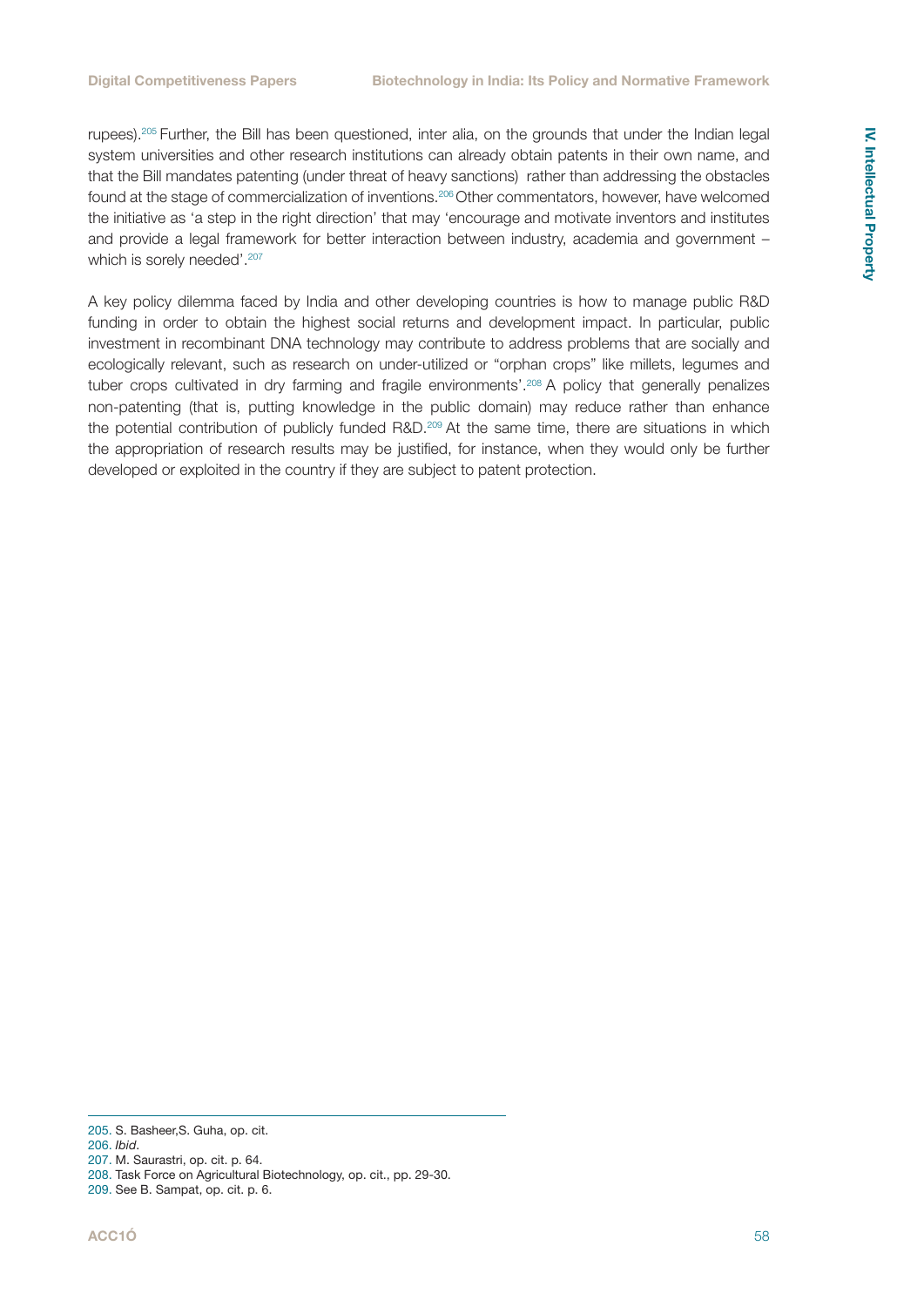### <span id="page-58-0"></span>V. REFERENCES

 Arora, P., "Healthcare biotechnology firms in India: Evolution, structure and growth", *Current Science*, vol. 89, nº. 3, 2005, pp. 458-464.

 Basheer, S., Guha, S., "Patenting Publicly Funded Research: A Critique of the Indian "*Bayh Dole*" Bill", available at [http://spicyipindia.blogspot.com/2010/01/indian-bayh-dole-bill-critique](http://spicyipindia.blogspot.com/2010/01/indian-bayh-dole-bill-critique-and-some.html)[and-some.html](http://spicyipindia.blogspot.com/2010/01/indian-bayh-dole-bill-critique-and-some.html) (*accessed May 2010*).

 Bhargava, P. M., "Biotechnology in India: The beginnings", *Biotechnology Journal*, vol. 4, 2009, pp. 313-318.

 Bhargava, P.M., "The social, moral, ethical, legal and political implications of today's biological technologies: An Indian point of view", *Biotechnology Journal*, vol. 1, 2009, pp. 34-35.

 Chaturvedi, S., *Status and Development of Biotechnology in India: An Analytical Overview*, Ris Discussion Papers, RIS-DP # 28/2002.

 Chaturvedi, S., "Emerging Indian entrepreneurship in biotechnology and National Innovation System: exploring linkages and prospects", *International Journal of Technology and Globalisation*, vol. 5, nº 1/2, 2010, pp. 76-92.

 Churchill, R. D., Lorence , J., Chin, F., Peo and L. Gonzales, *International Journal of Technology Transfer and Commercialisation*, Vol. 8, n. 1 / 2009, pp. 98 - 109.

Controller General of Patents, Designs & Trademarks, *Patent Office Procedure*, 2009.

 Correa, C., Sarnoff, J., *Analysis of options for implementing disclosure of origin requirements in intellectual property applications*, Geneva: UNCTAD, 2006, UNCTAD/DITC/TED/2004/14.

 Damodaran, A., "Re-engineering Biosafety Regulations in India: Towards a Critique of Policy, Law and Prescriptions", *Law, Environment and Development Journal*, vol. 1, nº 1, 2005, p. 3. See. [www.lead-journal.org/content/05001.pdf](http://www.lead-journal.org/content/05001.pdf) (*accessed March 2010*).

 Department of Science and Technology, *Research and Development Statistics 2007-2008*, New Delhi: Department of Science and Technology, 2009.

 Department of Biotechnology, *Biotechnology – A vision (Ten Year Perspective)*, 2001, [http://dbtindia.nic.in/uniquepage.asp?id\\_pk=102](http://dbtindia.nic.in/uniquepage.asp?id_pk=102) (*accessed April 2010*).

Department of Biotechnology, *Annual Report 2008-2009*, 2010.

 Department of Biotechnology, *National Biotechnology Development Strategy. Key Elements*, [www.dbtindia.nic.in/biotechstrategy/National%20Biotechnology%20Development%20Strategy.](www.dbtindia.nic.in/biotechstrategy/National%20Biotechnology%20Development%20Strategy.pdf) [pdf](www.dbtindia.nic.in/biotechstrategy/National%20Biotechnology%20Development%20Strategy.pdf) (*accessed August 2010*).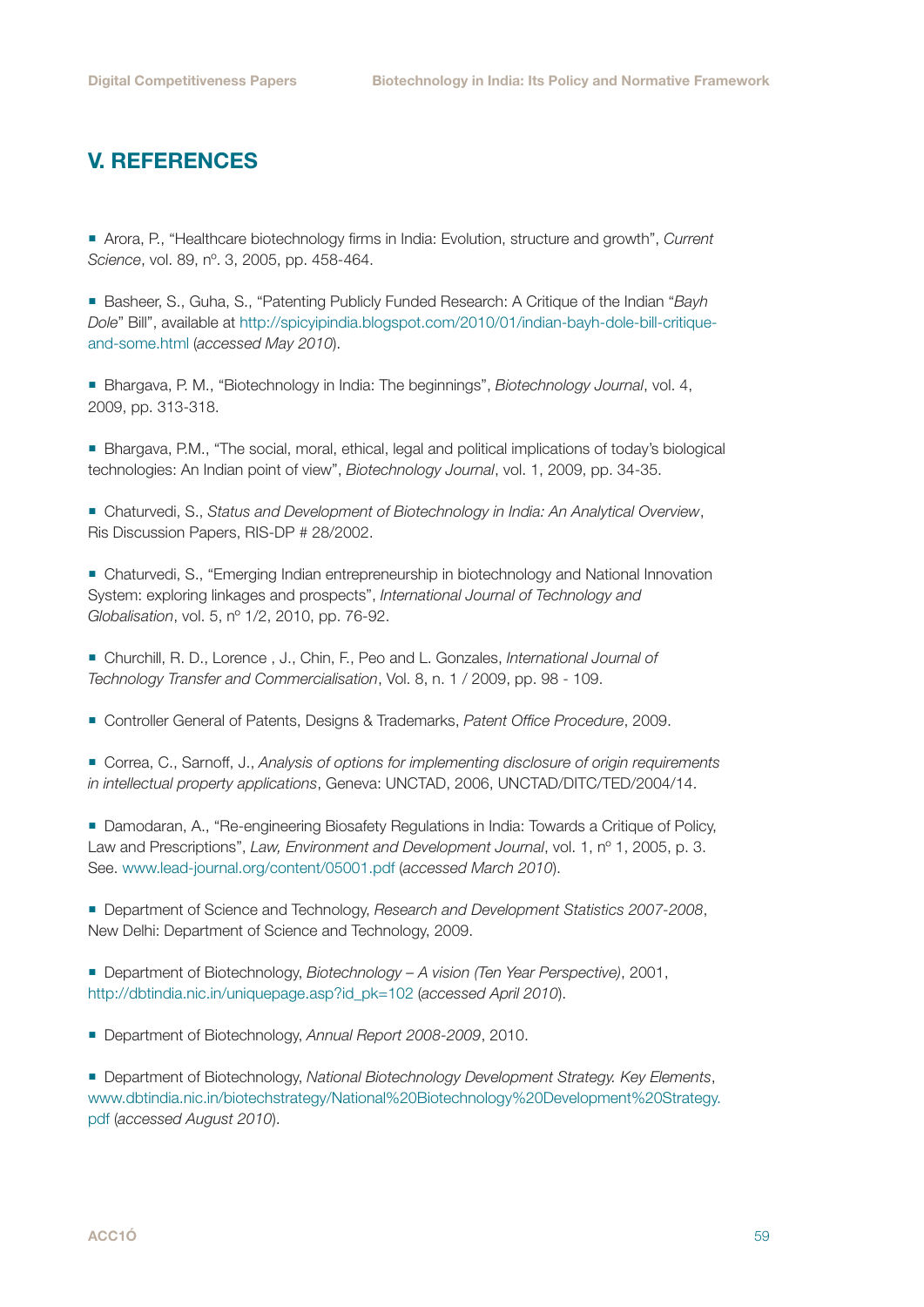DG Internal Market and Services Working Paper, *First evaluation of Directive 96/9/EC on the legal protection of databases*, Brussels, 12 December 2005, available at [http://ec.europa.eu/](http://ec.europa.eu/internal_market/copyright/docs/databases/evaluation_report_en.pdf) [internal\\_market/copyright/docs/databases/evaluation\\_report\\_en.pdf](http://ec.europa.eu/internal_market/copyright/docs/databases/evaluation_report_en.pdf).

 Dhawan, J., Gokhale, R. S., Verma, I. M., "Bioscience in India: Times Are Changing", *Cell*, nº 123, December 2, 2005, pp. 743-745.

 Ghosh, K., "Indian Efforts for Developing Biotechnology", *Asian Biotechnology and Development Review*, vol. 11, nº 1, 2008, pp. 35-56.

EGA, EMEA *similar guidelines*, 28/9/2009.

E&Y, "Nurturing growth", E&Y, *Beyond Borders. Global Biotechnology Report 2009*, 2009

 Federal Trade Commission, *Emerging Health Care Issues: Follow-on Biologic Competition*, 2009, [www.ftc.gov/os/2009/06/P083901biologicsreport.pdf](http://www.ftc.gov/os/2009/06/P083901biologicsreport.pdf) (*accessed March 2010*).

 Frank, R. G., "Regulation for Follow-on Biologics", *The New England Journal of Medicine*, vol. 357, nº 9, 2007 pp. 841-843.

 Frew, S. E., *et al*., "India's health biotech sector at a crossroads", *Nature Biotechnology*, vol. 25, nº 4, 2007, pp. 403-417.

■ Health Canada, *Consultation on the Regulatory Framework for Subsequent Entry Biologics* – *Summary Report*, 5-6 June 2008 (*accessed March 2010*).

■ James, T C., *Patent Protection and Innovation. Section 3(d) of the Patents Act and Indian Pharmaceutical Industry*, 2009, p. 13. [www.nipoonline.org/Section-report.doc](http://www.nipoonline.org/Section-report.doc) (*accessed March 2010*).

 Jyothi Datta, P.T., "Central Drug Authority proposal shelved", *Business Line*, 1 February 2009, [www.thehindubusinessline.com/2009/02/02/stories/2009020251370100.htm](http://www.thehindubusinessline.com/2009/02/02/stories/2009020251370100.htm) (*accessed January 2010*).

 Khor, M., *Strong support from South for WIPO development agenda*, available at [http://www.](http://www.twnside.org.sg/title2/twr171c.htm) [twnside.org.sg/title2/twr171c.htm](http://www.twnside.org.sg/title2/twr171c.htm) (*accessed July 2010*).

 Khorana, S., Perdikis, N., Yeung, M. T., Kerr, W. A., *Bilateral Trade Agreements in the Era of Globalization. The EU and India in Search of Partnership*, Cheltenham: Edward Elgar, 2010.

 Kumar Abrol, D., Kumar Upadhyay, V., Sikka, P., "Financing of S&T in India", *India Science & Technology 2008*, 2008, pp. 42-64.

Kumar, N. K., Quach, U., Thorsteinsdóttir, H., Somsekhar, H., Daar, A. S., Singer, P. A., "Indian biotechnology—rapidly evolving and industry led", *Nature Biotechnology*, vol. 22 Supplement, December 2004, 2004, DC31-DC36.

Kumar,"Indian Biotech Bazaar: A swot analysis", *Biotechnology Journal*, vol. 2, 2007, pp. 543-545.

Mathew, J. C., 'Biotech firms want changes in patent law', New Delhi February 21, 2008, available at<http://www.business-standard.com/india/storypage.php?autono=314529>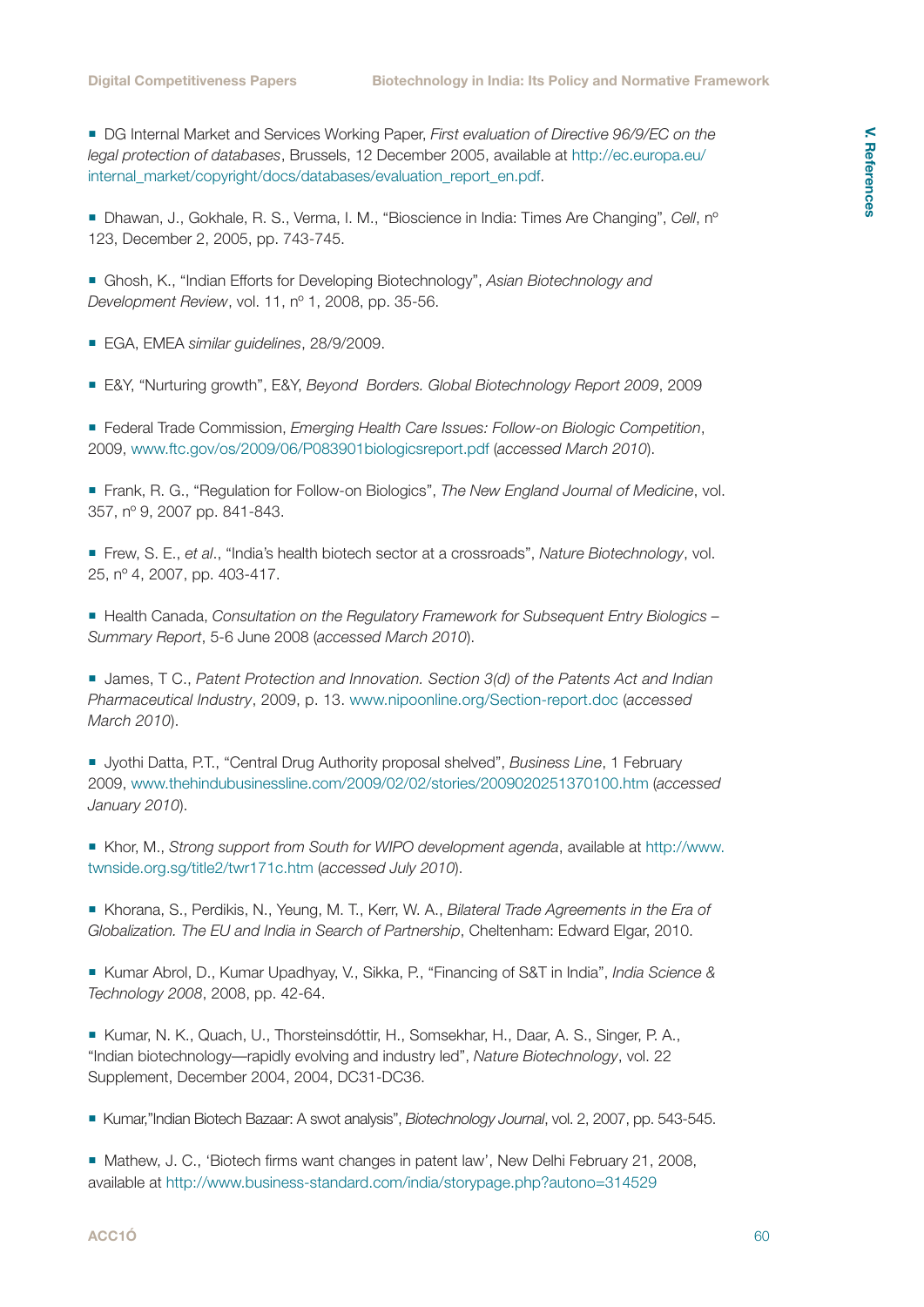■ Morel, C., *et al.*, "Health Innovation Networks to Help Developing Countries Address Neglected Diseases", *Science*, vol. 309, 15 July 2005, pp. 401-404.

 *Notification regarding adoption of the recommendations of the Task Force on R-Pharma under the Chairmanship of Dr. R. A. Mashelkar, DG – CSIR with effect from 1.4.2006.*

 Lager, E., "Biologics regulation in India", *BioPharm International*, March 2008, p. 26, [www.](http://www.bioplanassociates.com/publications/articles/BPI_3_Regulations_India_2-8-08.pdf) [bioplanassociates.com/publications/articles/BPI\\_3\\_Regulations\\_India\\_2-8-08.pdf](http://www.bioplanassociates.com/publications/articles/BPI_3_Regulations_India_2-8-08.pdf) (*Accessed January 2010*)

■ Rader, R. A., "(Re)defining biopharmaceutical", *Nature Biotechnology*, vol. 26, n° 7, 2008, pp. 743-751.

 Rao, S., "Indian Biotechnology Developments in Public and Private Sectors – *Status* and Opportunities", *Asian Biotechnology and Development Review*, www.ris.org.in/abdr\_nov1.pdf (*accessed June 2010*).

Mody, R., Goradia, V., Gupta, D., *How similar are biosimilars in India? A blind comparative study*, [www.pharmafocusasia.com/research\\_development/blind-comparative-study.html](http://www.pharmafocusasia.com/research_development/blind-comparative-study.html) (*accessed April 2010*).

 Mueller, J. M., "Biotechnology Patenting in India: Will Bio-Generics Lead a 'Sunrise Industry' to Bio-Innovation?", *University of Missouri-Kansas City Law Review*, vol. 75, nº 2, 2008.

■ Pandey, V., *Impact assessment of the Scientific and Technological Cooperation Agreement concluded between the European Community and the Government of the Republic of India*, 2006, [www.ec.europa.eu/research/iscp/pdf/impactassessmentindia\\_en.pdf](http://www.ec.europa.eu/research/iscp/pdf/impactassessmentindia_en.pdf) (*accessed April 2010*).

 Pharmaceutical Research & Development Committee, *Transforming India into a Knowledge Power*, <http://chemicals.nic.in/pharma10.htm#top> (*accessed January 2010*).

 Planning Commission, *Sixth Five Year Plan*, Government of India, New Delhi, 1981. In [www.](http://www. Planningcommission.nic.in/plans/planrel/fiveyr/index9.html)  [Planningcommission.nic.in/plans/planrel/fiveyr/index9.html](http://www. Planningcommission.nic.in/plans/planrel/fiveyr/index9.html) (*accessed May 2010*)

■ Randhawa, G. J., Chabra, R., "Import and commercialization of transgenic crops: an Indian perspective", *Asian Biotechnology and Development Review*, vol. 11, nº 2, 2009, pp. 115-130.

 Ramasami, T., "Basic and applied research in India: Present and future", *Biotechnology Journal*, vol. 4, 2009, pp. 301–305.

Reddy, V., "Biotech regulation in India: Problems and promises", *Biotechnology Journal*, vol. 4, 2009, pp. 306-309.

 *Report on Steps to be taken by Government of India in the context of Data Protection Provisions of Article 39.3 of TRIPS Agreement*, 1.11, Satwant Reddy (Secretary, Department of Chemicals & Petrochemicals, Ministry of Chemicals & Fertilizers) Gurdial Singh Sandhu (Joint Secretary, Department of Chemicals & Petrochemicals, Ministry of Chemicals & Fertilizers), Government of India, 31st May, 2007.

 Ruet, J., Zerah, M.H., Maria, A., Giraud, P-N., *Biotechnology in India*, New Delhi: Franch Embassy in India, 2002

#### **[ACC1Ó](http://www.acc10.cat)** 61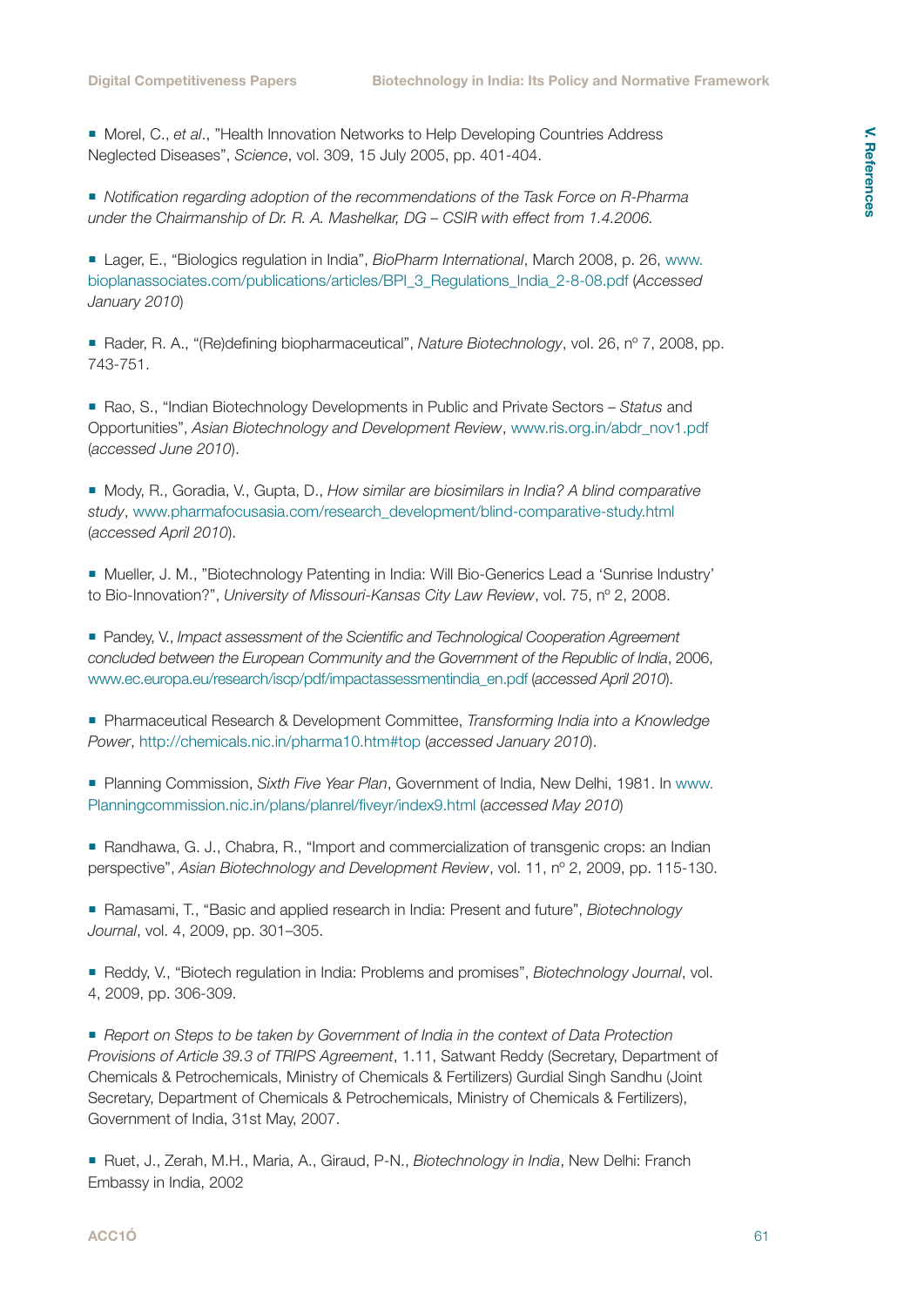Sampat, B., *The Bayh-Dole Model in Developing Countries: Reflections on the Indian Bill on Publicly Funded Intellectual Property*, UNCTAD - ICTSD Policy Brief No. 5, 2009.

 Saurastri, M., "The Indian version of the Bayh-Dole Act", *Intellectual Asset Management*, March/April 2009, available at [http://www.iam-magazine.com/issues/Article.ashx?g=af438a8b-](http://www.iam-magazine.com/issues/Article.ashx?g=af438a8b-2c4e-4771-b573-32171a1c4c65)[2c4e-4771-b573-32171a1c4c65](http://www.iam-magazine.com/issues/Article.ashx?g=af438a8b-2c4e-4771-b573-32171a1c4c65)

 Satyanarayana, K., "Current IP Management Issues for Health and Agriculture in India", Kratiger, A., Mahoney, R. T., Nelsen, L., *et al*., (Eds.) *Intellectual Property Management in Health and Agricultural Innovation: A Handbook of Best Practices*, Davis-Oxford: PIPRA-MIHR, 2007, pp. 1605 – 1620.

■ Sharma, "India: Biotechnology Research and Development", www.icsu.org/1 icsuinscience/ [GMO/PDF/CG%20Sharma.pdf](http://www.icsu.org/1_icsuinscience/GMO/PDF/CG%20Sharma.pdf)

 Singh Nair, M., "India: A Drop in India's PCT applications", available at [http://www.mondaq.](http://www.mondaq.com/article.asp?articleid=37786) [com/article.asp?articleid=37786](http://www.mondaq.com/article.asp?articleid=37786) (2009)

So, A. D., Sampat, B. N., Rai, A. K., Cook-Deegan, R., Reichman J. H., et al., (2008) "Is Bayh-Dole Good for Developing Countries? Lessons from the US Experience", *PLoS Biol* 6(10): e262. doi:10.1371/journal.pbio.0060262.

- Suresh, N. "Today's biotech industry in India", *Biotechnology Journal*, vol. 4, 2009, pp. 291-294.
- Taneja, B., Yadav, J., Chakraborty, T. K., Brahmachari, S. K., "An Indian effort towards affordable drugs: 'Generic to designer drugs'", *Biotechnology Journal*, vol. 4, 2009, pp. 348–360.
- Task Force on Agricultural Biotechnology, *Report of the Task Force on Application of Agricultural Biotechnology by*: M. S. Swaminathan Chairman, Task Force on Agricultural Biotechnology, May 2004, Ministry of Agriculture.

 Varaprasad Reddy, K. I., "Biotech regulation in India: Problems and promises", *Biotechnology Journal*, vol. 4, 2009, pp. 306-309.

 Vivas-Eugui, D., "EL TLC entre la AELC y Colombia: un hito hacia la conservación de la biodiversidad", *Puentes*, vol. X, nº 4, September 2009: 8, [http://ictsd.net/i/news/](http://ictsd.net/i/news/puentes/56167/) [puentes/56167/](http://ictsd.net/i/news/puentes/56167/) (*accessed October 10, 2009*).

■ WHO, "Challenges in Biotherapeutics", WHO Drug Information, vol. 22, n<sup>o</sup> 1, 2008, p. 4.

 Wogart, J. P., - CREST OMC Working Group, *Country report India: An Analysis of EU-Indian Cooperation in S&T*, 2008.

 Wong, J., et al., *Harnessing the power of India. Rising the Productivity Challenge in Biopharma R&D*, BCG, May 2006, p. 6, [http://209.83.147.85/impact\\_expertise/publications/files/Rising\\_to\\_](http://209.83.147.85/impact_expertise/publications/files/Rising_to_the_Productivity_Challenge_in_Biopharma_RD_May06.pdf) [the\\_Productivity\\_Challenge\\_in\\_Biopharma\\_RD\\_May06.pdf](http://209.83.147.85/impact_expertise/publications/files/Rising_to_the_Productivity_Challenge_in_Biopharma_RD_May06.pdf) (*Accessed January 2010*).

 World Bank, "New Global Poverty Estimates - What it means for India", [http://www.](http://www.worldbank.org.in/WBSITE/EXTERNAL/COUNTRIES/SOUTHASIAEXT/INDIAEXTN/0,,contentMDK:21880725~pagePK:141137~piPK:141127~theSitePK:295584,00.html) [worldbank.org.in/WBSITE/EXTERNAL/COUNTRIES/SOUTHASIAEXT/INDIAEXTN/0,,content](http://www.worldbank.org.in/WBSITE/EXTERNAL/COUNTRIES/SOUTHASIAEXT/INDIAEXTN/0,,contentMDK:21880725~pagePK:141137~piPK:141127~theSitePK:295584,00.html) [MDK:21880725~pagePK:141137~piPK:141127~theSitePK:295584,00.html](http://www.worldbank.org.in/WBSITE/EXTERNAL/COUNTRIES/SOUTHASIAEXT/INDIAEXTN/0,,contentMDK:21880725~pagePK:141137~piPK:141127~theSitePK:295584,00.html) (*accessed April 2010*)------- "Indian firms may well take large slice of global biosimilars pie", *Scrip*, 5/8/2009,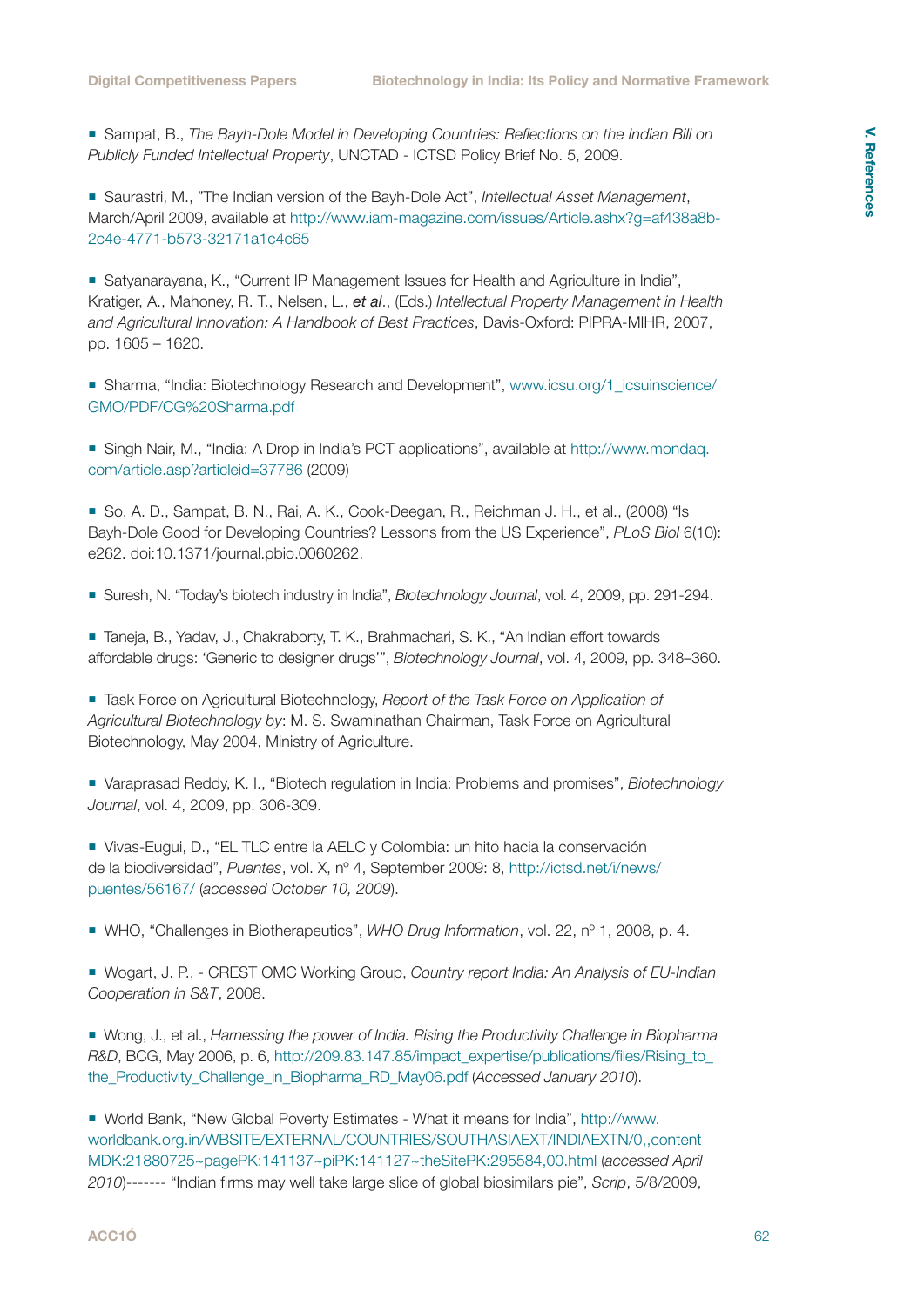[www.gabionline.net/Biosimilars/News/Indian-firms-may-well-take-large-slice-of-global](http://www.gabionline.net/Biosimilars/News/Indian-firms-may-well-take-large-slice-of-global-biosimilars-pie)[biosimilars-pie](http://www.gabionline.net/Biosimilars/News/Indian-firms-may-well-take-large-slice-of-global-biosimilars-pie) (*accessed February2010*).

------- "Moratorium on Bt Brinjal", *The Hindu*, 10 February 2010.

 -------"Biotechnology may get separate ministry in India", 18/3/2008, [http://bioenergy.](http://bioenergy.checkbiotech.org/news/biotechnology_may_get_separate_ministry_india) [checkbiotech.org/news/biotechnology\\_may\\_get\\_separate\\_ministry\\_india](http://bioenergy.checkbiotech.org/news/biotechnology_may_get_separate_ministry_india) (*Accessed January 2010*).

------- "One billion industry", *BioSpectrum-ABLE*, 2005.

------- "India boosts CRAMS Sector", *BioSpectrum*, 2008.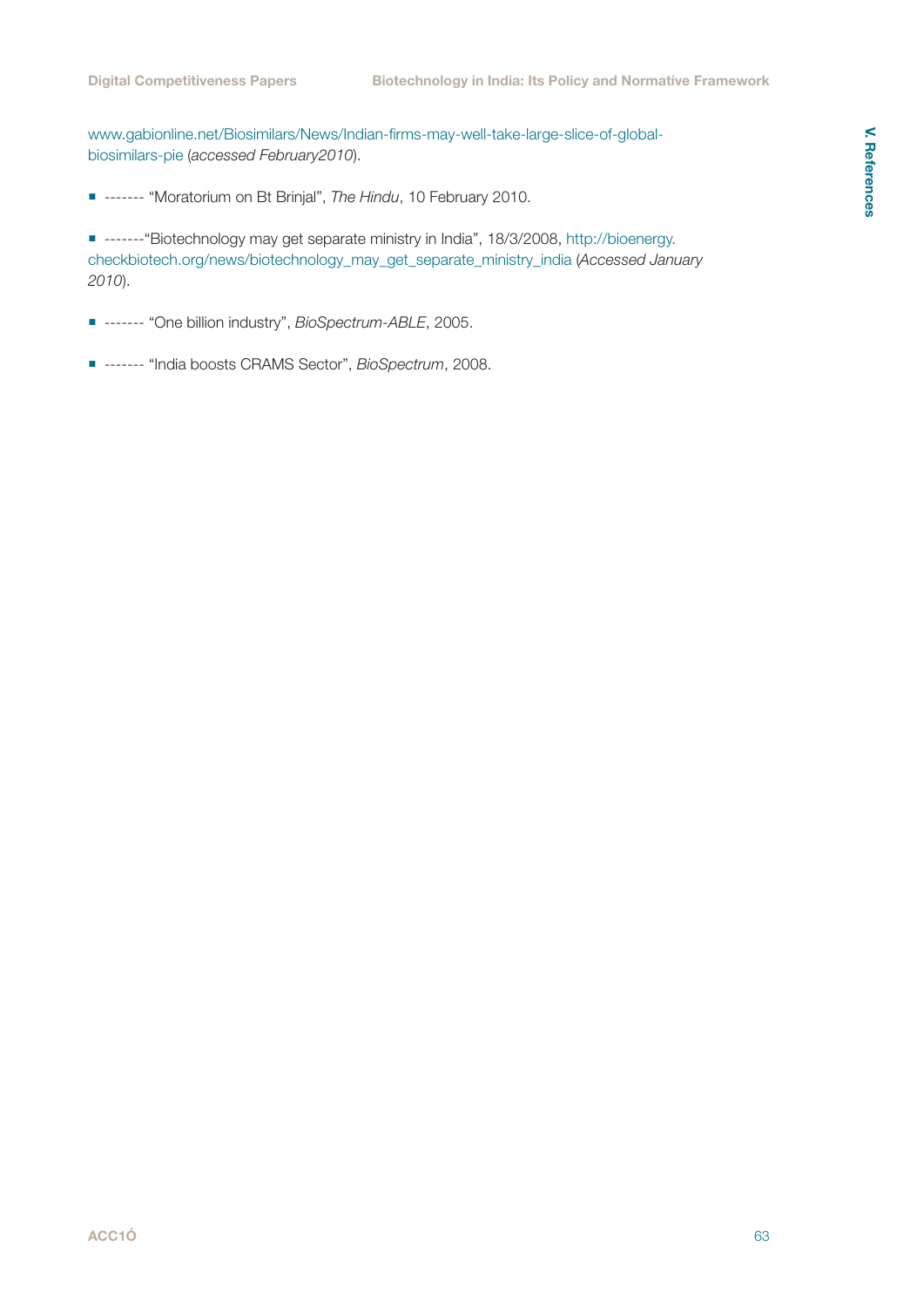## <span id="page-63-0"></span>VI. ABOUT THE AUTHORS

#### **Carlos Correa, PhD in Law, Professor at the Universidad de Buenos Aires Faculty of Law**.

From 1984-89 he was Under-secretary of State for Informatics and Development in the Argentina, as well as Co-ordinator of the Inter-ministerial Group on Intellectual Property. He was also from 1988 to 1991 government delegate in international negotiations on intellectual property (including the Washington Treaty on integrated circuits and the TRIPS Agreement). He also participated, as FAO consultant, in the negotiation of the FAO International Treaty on Plant Genetic Resources.

Since 1991 he has been the Director of the Masters Program on Science and Technology Policy and Management, and of the Post-graduate Courses on Intellectual Property of the University of Buenos Aires. He was also appointed Director of the Centre for Interdisciplinary Studies of Industrial Property Law and Economics of the same University. Previously he had been Director of research projects sponsored by the International Development Research Centre of Canada. He has been a Visiting Professor in post-graduate courses at several Universities and has also taught international trade law at the University of Toronto as well as in courses organized by international organizations.

He has been a consultant to several regional and international organizations in different areas of law and economics. At different times he has advised governments on these issues and has been a consultant to the Rockefeller Foundation and DFID (United Kingdom). He was a member of the UK International Commission on Intellectual Property, established in 2001. He was also member of the WHO Commission on Public Health, Innovation and Intellectual Property.

He is the author of several books and numerous articles on law and economics, particularly on investment, technology and intellectual property. He has also directed several international research projects in the biotechnology field.

#### **Xavier Seuba, PhD in Law, Senior Lecturer at Universitat Pompeu Fabra Faculty of Law, Barcelona.**

He is Senior Lecturer in International Economic Law and Public International Law at Universitat Pompeu Fabra, Barcelona.

He has been a Visiting Professor in post-graduate courses at Buenos Aires University and Barcelona University, and has also taught intellectual property law in courses organized by other universities and by international organizations, such as WIPO, UNDP, IDB and WHO.

He has been a consultant to several regional and international organizations, among them IDB, UNHCHR, UNDP and WHO. He has also directed international projects for the Interamerican Development Bank. He has participated in international missions and advised several governments, among others, the Government of Thailand and the Government of Colombia, on issues relating to intellectual property. He also participated, as WHO consultant, in the negotiation of the association agreement between Colombia, Peru and the European Union.

He is the author of several books and numerous articles on law, particularly intellectual property law, pharmaceutical products and international economic law.